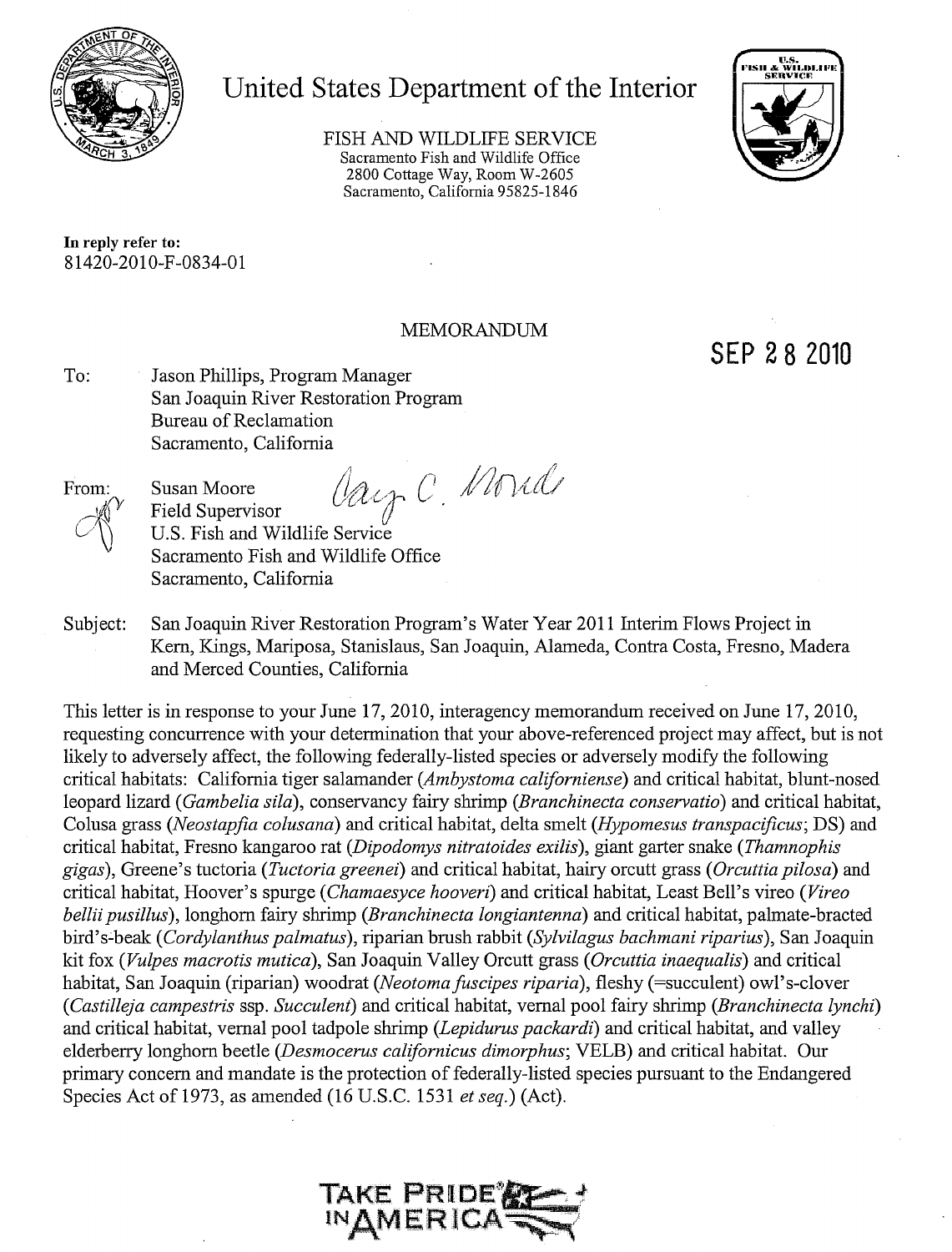The findings and recommendations in this consultation are based on: (1) the U.S. Bureau of Reclamation's (BOR) June 17, 2010, memorandum requesting concurrence with a not likely to adversely affect determination for the above-referenced species and critical habitat, (2) BOR's Biological Assessment for the Water Year 2011 Interim Flows Project (proposed project) dated June 2010, (3) the May 1, 2007, *San Joaquin River Restoration Program Implementing the Stipulation of the Settlement in Natural Resources Defense Council, et al., v. Kirk Rodgers, United States Bureau of Reclamation, et al.,* Program Management Plan (Settlement), (4) the Environmental Assessment and Finding of No New Significant Impact/Supplemental Environmental Assessment for Water Year 2011 Interim Flows Project dated September 21, 2010, (5) BOR's document to National Marine Fisheries Service (NMFS) dated September 10, 2010, entitled *Response and Errata in Response to the National Marine Fisheries Service's July 23, 2010, Letter Regarding the Water Year 2011 Interim Flows Project Biological Assessment,* (6) the National Oceanic and Atmospheric Administration's letter dated July 23, 2010, and received September 14, 2010, to the San Joaquin River Restoration Program for the project's sufficiency review, (7) the adult blunt-nosed leopard lizard survey report titled *Summary of Habitat Assessment and Surveys for Blunt-nosed Leopard Lizard* (Gambelia sila) *along the Eastside Bypass, Merced County, California* dated July 22, 2010, (8) the juvenile blunt-nosed leopard lizard survey report titled *Summary of Surveys for Hatchling Blunt-nosed Leopard Lizard* (Gambelia sila) *along the Eastside Bypass, Merced County, California*, (8) electronic mail correspondence, discussions and meetings between the U.S. Fish and Wildlife Service (Service) and BOR clarifying avoidance measures and proposed project details through the biweekly Environmental Compliance and Permitting Working Group, (9) the *Seepage Monitoring and Management Plan for Water Year 2010 Interim Flows: Water Year 2010 Interim Flows Project Final Environmental Assessment/Initial Study*, which carries forward into WY 2011, and (10) other information available to the Service. The Service is an Implementing Agency in this San Joaquin River Restoration Program and has been working closely with BOR since early 2008 on the project planning and recommendations for avoidance and minimization measures for federally-listed species.

The Service has reviewed the Biological Assessment (BA) and other information sources. This is a similar, but augmented, action over the Water Year (WY) 2010 Interim Flows, which was determined to be not likely to adversely affect the above-referenced list of federally-listed species, as well as not likely to adversely modify designated Critical Habitat for these species. Due to 1) the Eastside Bypass (ESB) being a flood conveyance channel with high flows every two to three years within historic inundation levels, 2) this is a one-year action, 3) the strictly temporal nature of the flows in the proposed action for WY 2011, 4) the lack of significant alterations to the landscape (i.e., construction), and 5) recovery from increased inundation anticipated within a year's time, any potential detrimental effects to the abovereferenced list of federally-listed species will be reduced to an insignificant or discountable level; in the case of VELB, there may even be a potential net beneficial effect. Additionally, DS are either likely to be outside the proposed project area or protected from potential flow changes by the Coordinated Operations of the Central Valley Project and State Water Project in California [Operations, Criteria and Plan (OCAP) biological opinion (Service, 2008). Because the purpose of the proposed project is to collect data and the proposed project flows are equivalent or less than current and historic flood flows that occurred in the channel, the Service concurs with your determination that the proposed project, as described with its proposed avoidance and minimization measures, may affect, but it not likely to adversely affect the above-referenced list of federally-listed species, nor adversely modify the abovereferenced list of designated critical habitats, with the exception of blunt-nosed leopard lizard. The remainder of this biological opinion will address the concerns of the proposed project upon the bluntnosed leopard lizard.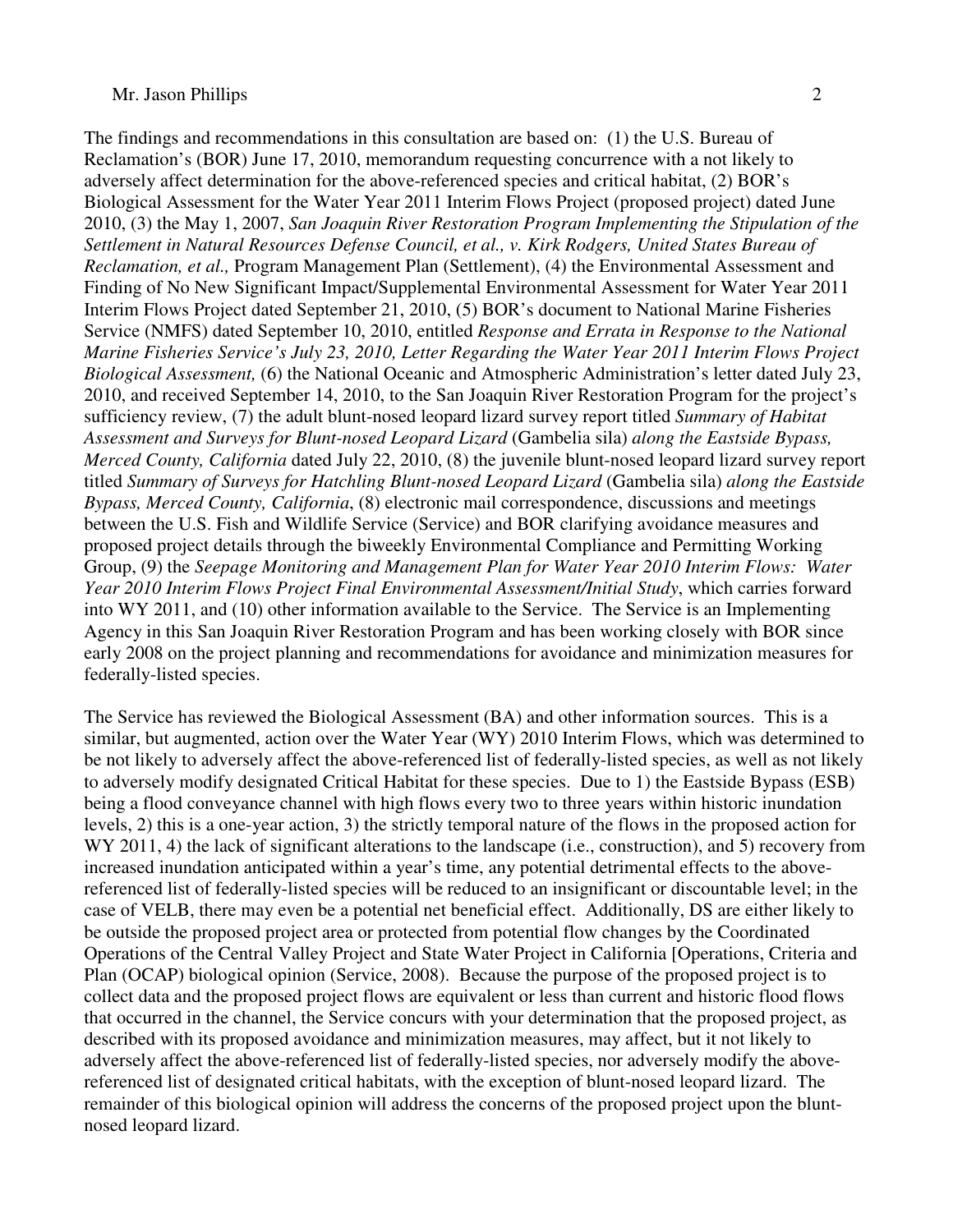# **Consultation History**

*January 4, 2010.* Agency meeting with Service and NMFS. Discussed approach to Act compliance for WY 2011 Interim Flows Project, including the recommendation to include information acquired post-WY 2010 BA.

*January 26, 2010.* Agency meeting with Service and NMFS. The WY 2011 Interim Flow (IF) Supplement and new BA were discussed and updates were provided. Update was provided that a new BA would be prepared for WY 2011.

*February 12, 2010.* Agency meeting with Service and NMFS. The WY 2011 IF Supplement and new BA were discussed and updates were provided.

*March 10, 2010.* Service meeting with NMFS. Discussed approach to environmental assessment related to Act issues.

*March 16, 2010.* Agency meeting with Service and NMFS. The WY 2011 IF Supplement and new BA were discussed with updates.

*April 1, 2010.* Service meeting with NMFS. Discussed comments on the Administrative Draft Environmental Assessment (EA).

*April 11, 2010.* Service meeting with NMFS. Discussed comments on approach to preparation of the BA.

*April 14, 2010.* Service meeting with NMFS. Discussed comments on approach to preparation of the BA.

*May 3, 2010.* NMFS meeting. Discussed recommendations on how to address information acquired post-WY 2010 BA: water quality monitoring information, water quality plan, NMFS OCAP biological opinion specific to the Vernalis Adaptive Management Program (VAMP) and export requirements.

*May 18, 2010.* Agency meeting with Service and NMFS. The WY 2011 IF Supplement and BA were discussed with updates.

*June 9, 2010.* Received BOR's Request for Extension of San Joaquin River Restoration Program WY 2010 Interim Flows Blunt-Nosed Leopard Lizard Survey Protocols for WY 2011 Interim Flows.

*June 17, 2010*. The Service received BOR's Initiation Letter titled, "Section 7 Endangered Species Consultation and Request for Concurrence with Findings in the San Joaquin River Restoration Program's Water 2011 Interim Flows Biological Assessment" and the "Water Year 2011 Interim Flows Project Final Biological Assessment" dated June 2010.

*July 8, 2010.* Service conference call with BOR and the Department of Water Resources (DWR) to discuss blunt-nosed leopard lizard survey updates. No lizards have been found to-date.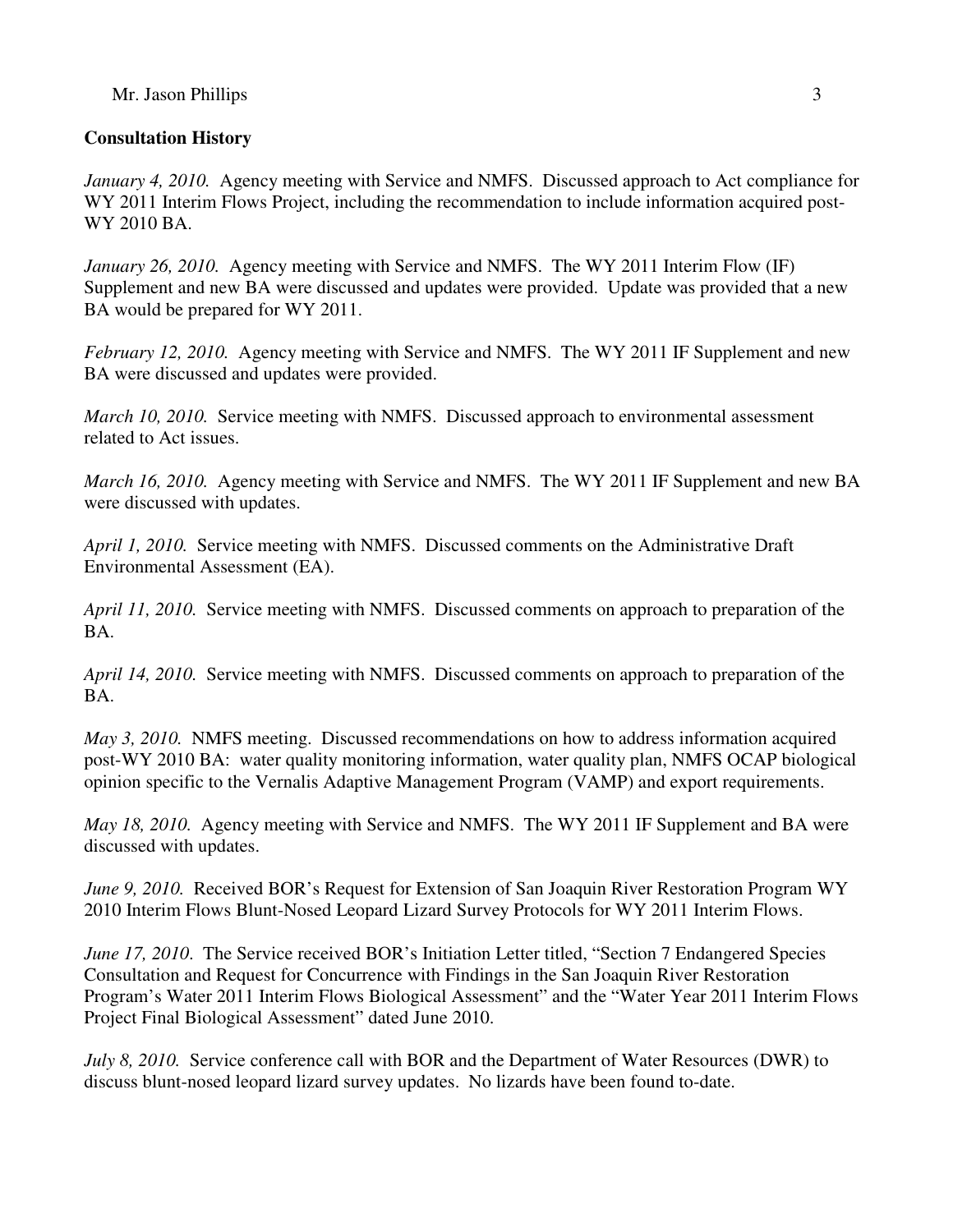*July 23, 2010.* The Service received the "Summary of Habitat Assessment and Surveys for Blunt-Nosed Leopard Lizard (*Gambelia sila*) along the Eastside Bypass, Merced County, California" dated July 22, 2010. This provided a summary of surveys to the present date.

*July 20, 2010.* The Service, the NMFS, DWR, BOR, the U.S. Army Corps of Engineers (Corps), and Entrix representatives have a conference call to discuss the Programmatic Consultation, but also provide updates on the WY 2011 Project.

*July 30, 2010.* The Service and BOR meet to discuss blunt-nosed leopard lizard surveys and project updates.

# **BIOLOGICAL OPINION**

# **Description of the Proposed Action**

# Project Setting and Background

The proposed project, as described, is to increase the release of water in the San Joaquin River from Friant Dam during two separate time frames, for one year (WY 2011) in accordance with the Settlement and in a manner consistent with Federal, State, and local laws, and future agreements with downstream agencies, entities, and landowners. The release of interim flows during WY 2011 will be made according to the Settlement and the Act, as limited by downstream channel capacities and potential material adverse effects from groundwater seepage, and consistent with Federal, State, and local laws, and any agreements with downstream agencies, entities, and landowners. These releases would allow data to be collected to better evaluate flows, temperature, fish needs, biological effects and seepage losses, as well as water recirculation, recapture, and reuse opportunities. The proposed project would release Interim Flows to the San Joaquin River from Friant Dam during WY 2011 from October 1, 2010, through December 1, 2010 (first release) and from February 1, 2011, through September 30, 2011 (second release), in accordance with the flow schedule presented in Exhibit B (Appendix 1) of the Settlement (Figure 1; Table 1). No Interim Flow releases specific to the proposed project would occur between December 2, 2010, and January 31, 2011. There will be a maximum release of 1,650 cubic feet per second (cfs) from Friant Dam, which allows for a flexible flow schedule in the spring and fall (Table 2). This will also allow for a small pulse that attenuates to less than 1,300 cfs.

The WY 2010 action was a proposed release of 1,300 cfs in the ESB. Due to groundwater recharge, seepage, and adaptive implementation, this resulted in a flow of only 800 cfs through the ESB. The WY 2011 change in inundation level, therefore, is 1,300 minus 800 cfs. For project planning purposes, approximately half of the area receiving the proposed flows was modeled by DWR (south of the Mariposa Bypass) at 800 and 1,500 cfs and found to have identical inundation effects, resulting in an estimated 72 acres of temporary effects. The other half, north of Mariposa Bypass, was modeled at 350 and 1,500 cfs. Calculations of acreage inundated by WY 2011 extrapolated to the ESB were calculated to temporarily impact 27.0625 acres. This results in a total of 99.06 acres temporarily impacted by WY 2011.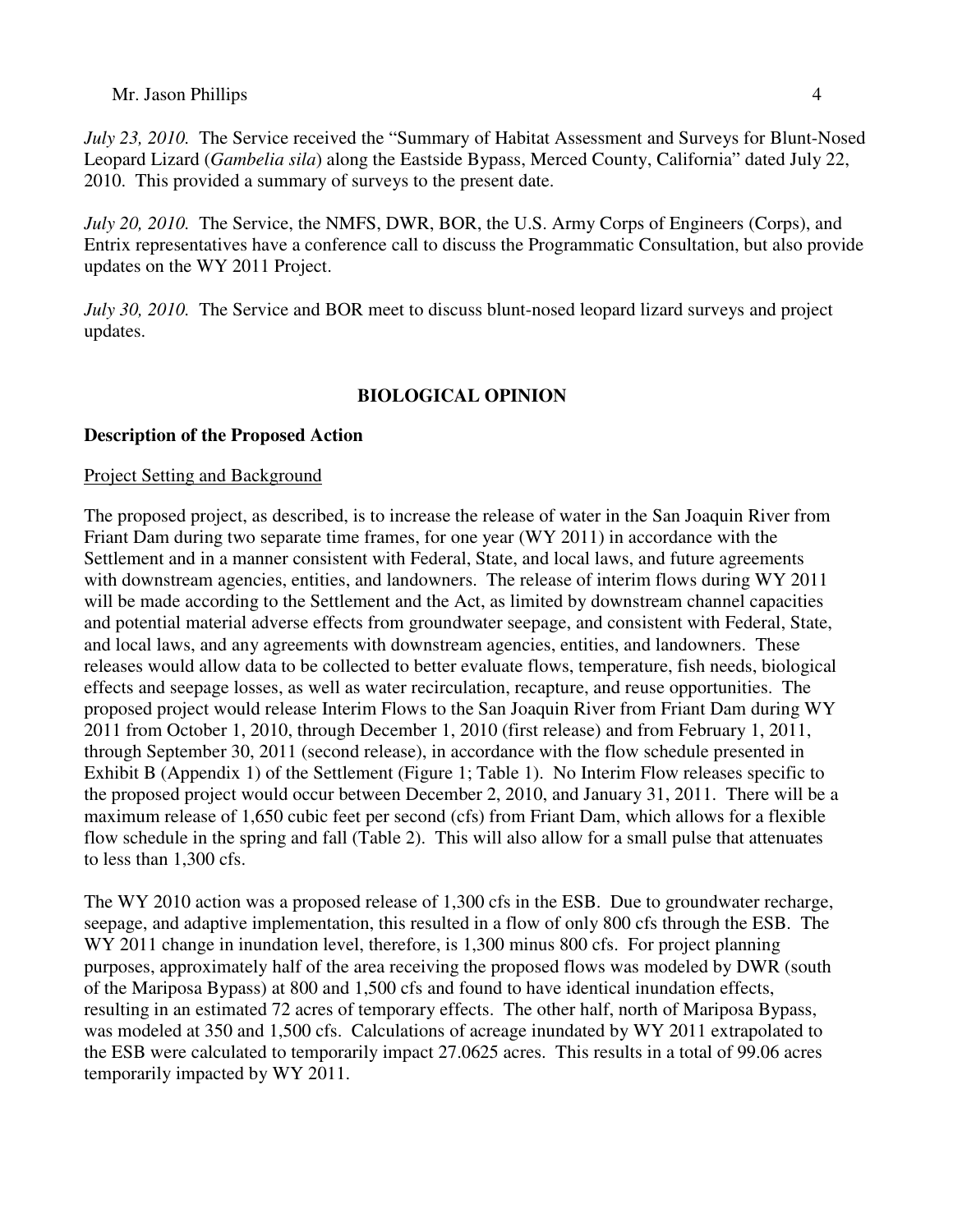#### **Interim Flow Releases Under the Proposed Action**

WY 2011 Interim Flows would be reduced or diverted as needed to avoid causing substantial adverse conditions in downstream reaches. The proposed project also involves recapture of WY 2011 Interim Flows at specified locations along the San Joaquin River, in the Delta, or both to the maximum extent possible, and transferring this water back to the Friant Division Long-Term Contractors. The maximum downstream extent of WY 2011 Interim Flows that could be recaptured would be at the SWP Banks Pumping Plant (Banks) and the CVP Jones Pumping Plant (Jones) in the Delta. The temporal and longitudinal magnitude and timing of flow releases will be in accordance with the average flow release schedule presented in Exhibit B of the Settlement.

Channel capacities established for the WY 2010 flows will remain in effect and will limit releases. Maximum releases will allow for flows that: 1) attenuate to less than 1,300 cfs at the Chowchilla Bifurcation Structure, and 2) combined with Arroyo Canal deliveries for a total flow of less than 1,500 cfs below Mendota Dam.

The maximum flow releases out of Friant Dam for the first and second releases is proposed to be 700 cubic feet per second (cfs) and 1,660 cfs, respectively. The proposed project flows are constrained by existing channel capacity of Reach 2B (Table 3), which was determined to be 1,300 cfs. Additionally, there are estimated maximum, regulated, non-flood flows under the proposed action in a wet year (Table 4). Data collected during the 1999 pilot flows determined seepage rates for these upper reaches, which are the bases for the seepage data discussed in the Settlement. Additionally, the Settlement includes in the Interim Flows the water release required for existing water rights holders (i.e., riparian releases). Therefore, the initial release of 1,660 cfs from Friant Dam would be reduced by at least 360 cfs due to seepage and the required water contractors in the upper reaches, prior to reaching Reach 2B. The purpose of the proposed project is to collect data and the proposed project flows are equivalent or less than current and historic flood flows that occurred in the channel.

Daily Interim Flow releases from Friant Dam would be based on the Restoration Year type (water year type per Exhibit B) and associated flow schedule per Exhibit B and other applicable Settlement provisions, including recommendations by the Restoration Administrator (RA). The actual daily WY 2011 Interim Flow releases (the resulting hydrograph; Figure 2) would be subject to the application of flexible flow provisions described in Exhibit B and other ramping and flow scheduling changes, as recommended by the RA. WY 2011 Interim Flow releases will be ramped up slowly and incrementally in a stepwise manner, with flows held constant at each new step to allow surface water and groundwater conditions to stabilize before the next increase. As described in Paragraph 15 of the Settlement, the RA makes recommendations to assist BOR in implementing Interim Flows. The WY 2011 ramping schedule and stable flow durations will depend on RA recommendations and real-time flow management decisions based on the monitoring information and to avoid effects.

Additional implementation considerations that could influence the release of WY 2011 Interim Flows include water supply demand, Mendota Dam operations, Sack Dam operations, any agreements with landowners or other Federal, State, and local agencies, effects to special-status species, potential for seepage, and real-time management strategies. It is important to note that while seepage may result in effects on agricultural production on adjacent lands, the effects of seepage for the WY 2011 Interim Flows Project will be adaptively managed and are not anticipated to result in significant environmental effects (San Joaquin River Restoration Program, 2010). The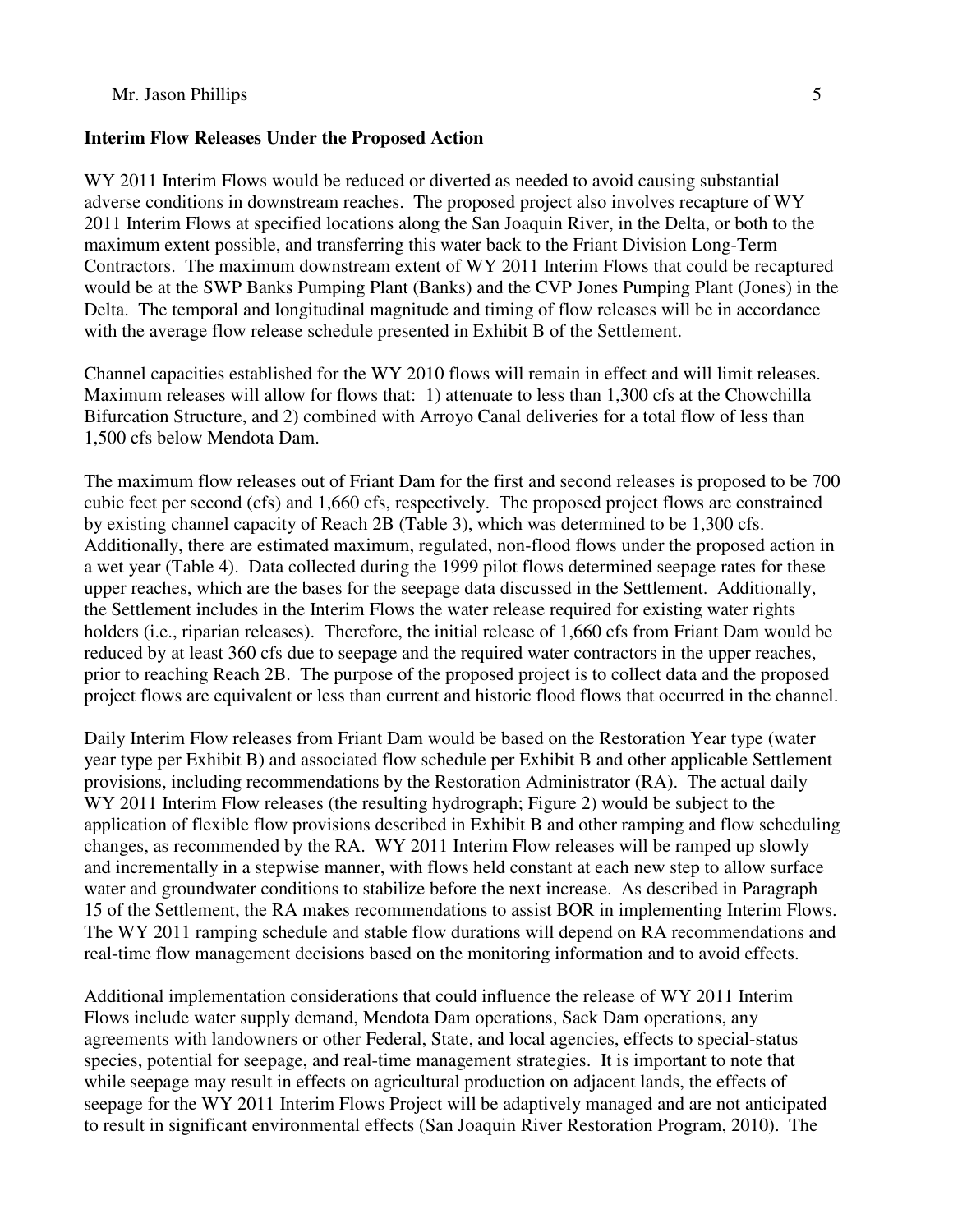WY 2011 Interim Flows Project has been formulated to reduce or avoid seepage. Managing to reduce or avoid seepage is inherently challenging due to the temporal delay between the change in river stage and resulting change in groundwater elevations and additional factors, such as adjacent canal seepage, flood irrigation of lands, and heavy rainfall that can affect groundwater elevations. Any seepage that may occur will be limited in area and temporary in nature (i.e., affect one growing season or a few growing seasons) (San Joaquin River Restoration Program, 2010).

### **Recapture and Recirculation**

The proposed project includes potentially recapturing (defined as the point of rediversion of Interim Flows downstream of Friant Dam), to the maximum extent possible, at locations along the San Joaquin River and/or in the Delta, consistent with and limited by existing operating criteria, prevailing and relevant laws, regulations, biological opinions, and court orders in place at the time the water is recaptured.

Under the proposed project, the water released under WY 2011 Interim Flows that is available for recapture and recirculation (defined here as the conveyance of recaptured water to the Friant Division long-term water contractors) is estimated to equal to the amount of water that reaches the Mendota Pool at the downstream end of Reach 2B (e.g., the first location where water can be recaptured and recirculated). Flows that reach the Mendota Pool are not the same as those that reach the head of Reach 2B due to channel losses in Reach 2A. Therefore, the overall quantity of water available for recapture and recirculation is somewhat lower due to these losses. The estimated maximum water released for WY 2011 Interim Flows that could be available for recapture and recirculation under the proposed project is shown in Table 2. This table has been updated from the WY 2010 to reflect the current understanding of Interim Flows implementation.

The farthest downstream where WY 2011 Interim Flows could be recaptured would be at the Jones and Banks pumping plants. The proposed project includes potential recapture of Interim Flows at several diversions, including: facilities downstream of the Restoration Reach in the Delta, and in the San Joaquin River at the Banta-Carbona Irrigation District facility and the West Stanislaus Irrigation District facility downstream of the Stanislaus River confluence, and at the Patterson Irrigation District facility between the Tuolumne and Merced River confluences, and facilities within the Restoration Reach including the East Bear Creek Unit of the San Luis National Wildlife Refuge (East Bear Creek Unit) in Eastside Bypass Reach 3, the Lone Tree Unit of the Merced National Wildlife Refuge (Lone Tree Unit) in Eastside Bypass Reach 2, Sack Dam at the downstream end of Reach 3, and the Mendota Pool at the downstream end of Reach 2B. WY 2011 Interim Flows recaptured along the San Joaquin River may provide deliveries in lieu of Delta-Mendota Canal (DMC) supplies. Recirculation would be subject to available capacity within CVP/SWP storage and conveyance facilities, including the Jones and Banks pumping plants, California Aqueduct, DMC, San Luis Reservoir, and related pumping facilities, and other facilities of CVP/SWP contractors. Available capacity is the capacity that is available after satisfaction of all statutory and contractual obligations to existing water service or supply contracts, exchange contracts, settlement contracts, transfers, or other agreements involving or intended to benefit CVP/SWP contractors served through CVP/SWP facilities. Under the proposed project, recapture water would be exchanged for a like amount of CVP water and/or would be recirculated and held in storage in San Luis Reservoir. Reclamation is working with the Friant Division long-term water contractors to prepare a separate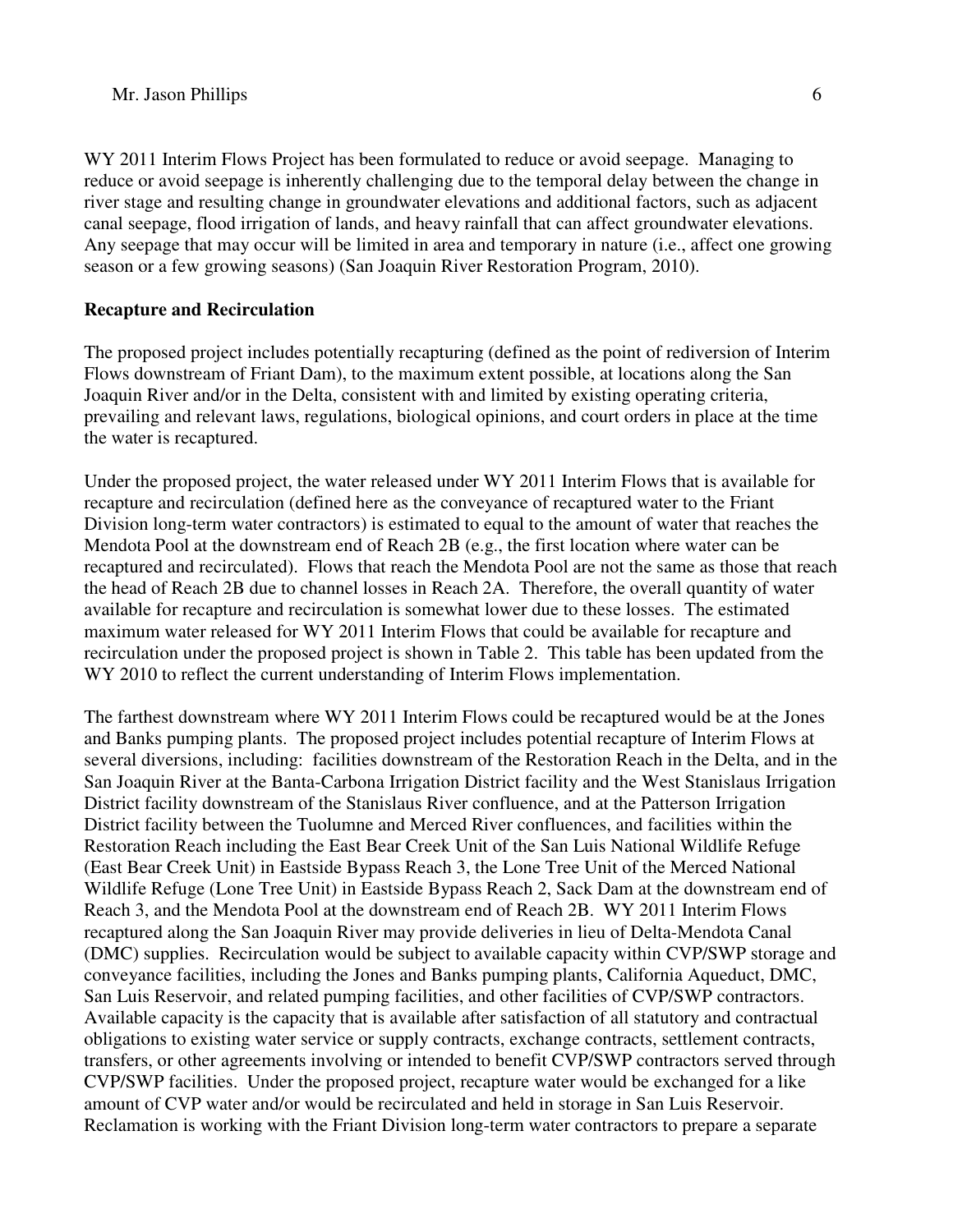Environmental Assessment to determine possible mechanisms to either exchange or deliver to the Friant Division long-term contractors recaptured water stored in San Luis Reservoir.

Implementing the proposed project could increase flows entering the Delta from the San Joaquin River. Delta export facilities would continue to operate consistent with existing operating criteria, and prevailing and relevant laws, regulations, BOs, and court orders in place at the time the water is recaptured. Water recirculation via the CVP/SWP facilities would be possible using south-of-Delta facilities. No additional agreements would be required to recapture flows in the Restoration Area. However, recirculation of recaptured water to the Friant Division could require mutual agreements between BOR, DWR, Friant Division long-term contractors, and other south-of-Delta CVP/SWP contractors. BOR would assist in developing these agreements. As previously described, recirculation would be subject to availability capacity within CVP/SWP storage and conveyance. Furthermore, implementation of the WY 2011 Interim Flows would remain consistent with the Service Delta Smelt BO on Coordinated Opinions of the Central Valley Project and State Water Project (Service, 2008) and the NMFS Biological and Conference Opinion on the Long-term Operations of the Central Valley Project and State Water Project (NMFS Operations BO) (NMFS, 2009), respectively or as amended by court action.

Continued implementation of the biological opinions would avoid jeopardy of protected species, including Central Valley steelhead on the Stanislaus River and Delta, spring- and winter-run Chinook salmon, green sturgeon, and delta smelt in the Delta, and reduce adverse modification of delta smelt critical habitat.

Recaptured water available for transfer to Friant Division long-term contractors would range from zero to the quantity of water under Interim Flows that reaches the Mendota Pool and would vary based upon the water year type. During a Critical-Low water year, the quantity of water available for recapture and transfer to the Friant Division long-term contractors would be zero, because there are no WY 2011 Interim Flow releases under this water year type. During Wet years, the water available for recapture and transfer to the Friant Division long-term contractors would range between zero and 321 thousand acre-feet (TAF). BOR would identify actual delivery reductions to Friant Division long-term contractors associated with the release of WY 2011 Interim Flows.

Recapturing water downstream of the Restoration Reach could increase fish entrainment risks. Both the Patterson Irrigation District and West Stanislaus Irrigation District facilities are unscreened and would only be utilized for recapture if permits were obtained through the appropriate authorities or if operationally-complaint fish screens were installed. The Banta-Carbona Facility has a state-of-theart fish screen and the Delta facilities will be operated in compliance with the long-term operations biological opinions and RPAs and other applicable requirements to preclude recapture from increasing entrainment risks. All recapture actions will be conducted in a manner consistent with Federal, State and local laws, and any agreements with downstream agencies, entities, and landowners.

# **Settlement Flow Schedules**

The quantity of water to be released from Friant Dam as WY 2011 Interim Flows in the proposed project is defined by the hydrologic year type classifications provided in Exhibit B, consistent with the Restoration Flow Guidelines, and recent direction by BOR on management of Interim Flows.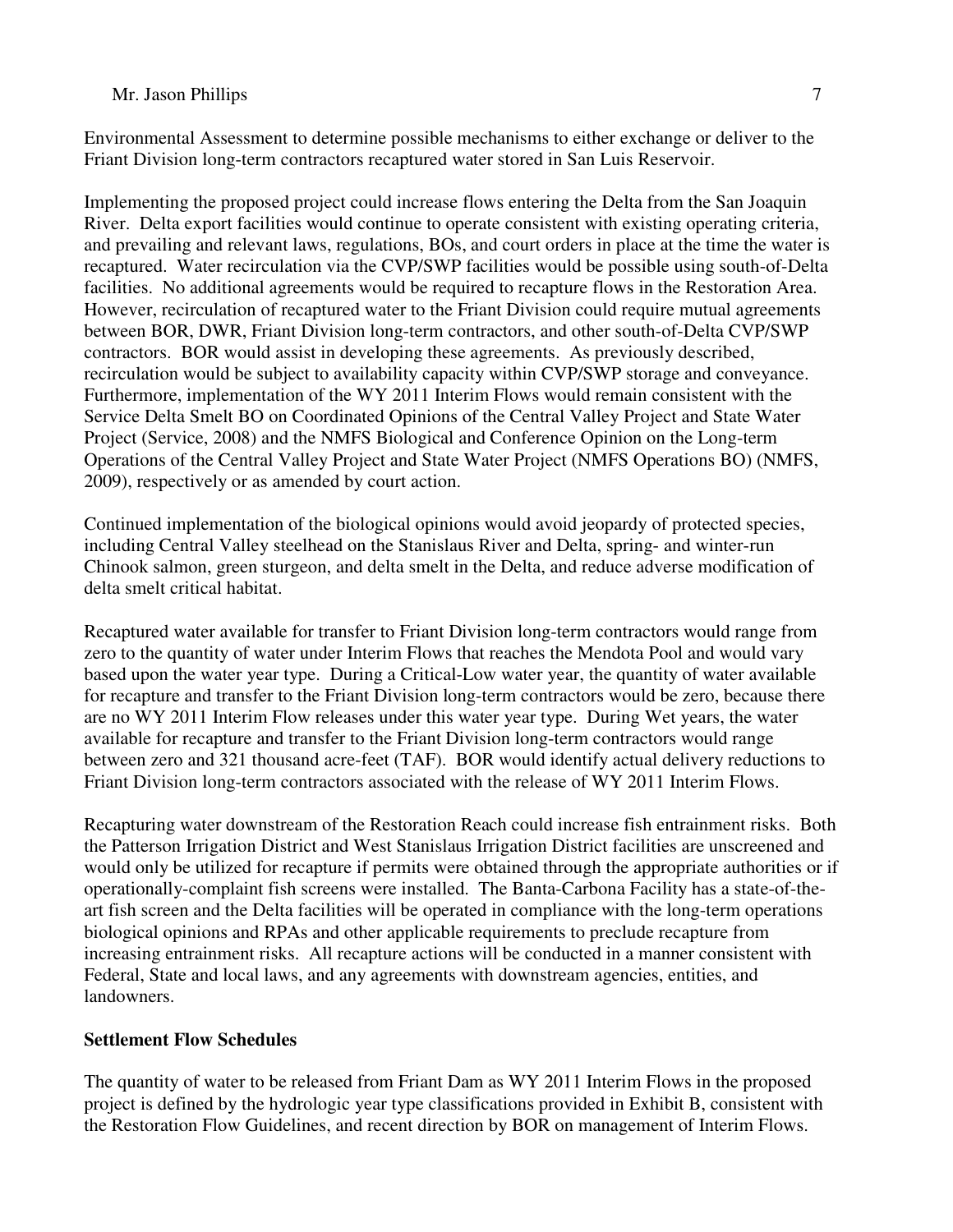The allocated annual quantity will be applied to the hydrographs in Exhibit B and reduced, as appropriate, within the limits of channel capacity, anticipated infiltration losses, and diversion capacities. Reductions in flow could be made in consideration of water supply demands, presence of special-status species, potential seepage and groundwater effects, along with real time management strategies.

For the reasons described in the WY 2010 Final EA/IS, Settlement provisions related to buffer flow and purchased water provisions are not being considered for WY 2011 Interim Flows, and therefore are not included in the proposed project. The timing and magnitude of flow releases, as well as additional flow modifications, would be further defined under guidance provided in the Settlement and recent direction from BOR on the management of Interim Flows.

### **Flow Modifications**

The Settlement defines several potential modifications to flow schedules to help achieve the Restoration Goal. These modifications include flexible flow periods, a spring pulse, buffer flows, and the acquisition and release of additional water. Because chinook salmon will not be reintroduced to the river during WY 2011 and because the purpose of WY 2011 Interim Flows is to collect relevant data, WY 2011 Interim Flows would not include applying buffer flows or releasing additional water.

A report of San Joaquin River Interim Flow Unsteady Hydraulic Modeling was prepared on August 25, 2009. The primary objective of the hydraulic modeling was to identify the appropriate hydrographs that would not exceed a 1,300 cfs threshold at the Chowchilla Bifurcation Structure for flows of no greater than 1,300 cfs into Reach 2B. Results of the hydraulic modeling indicated that all hydrographs at 2,000 cfs, 12 hours and below would not exceed the 1,300-cfs threshold at the Bifurcation Structures. Therefore, a 12-hour, 2,000-cfs pulse flow during the WY 2011 Interim Flows Project spring pulse period is currently part of the proposed project.

BOR will coordinate with NMFS and the Service to ensure that potential adverse effects on listed species will be avoided or minimized. This will be accomplished by continually providing and discussing streamflow, recapture operations, and water quality data summaries and coordinating through the Stream Flow and Water Quality meetings, as outlined in the SJRRP Water Quality Monitoring Plan for the 2009-2013 Interim Flow Release. During periods when WY 2011 Interim Flows pass the confluence of the Merced River, specific streamflow and water quality measurements that will be undertaken include dissolved oxygen, water temperature, pH, turbidity, streamflow, and specific conductivity at locations on the San Joaquin River just upstream and downstream from the confluence with the Merced River and in the Merced River. Monitoring results for additional constituents, including selenium, ammonia, and boron, will be available every two to four weeks and will be reviewed when available.

# **Action Area**

The action area is defined in 50 CFR § 402.02 as "all areas to be affected directly or indirectly by the Federal action and not merely the immediate area involved in the action." The project action area includes all areas where flows and water levels could be altered as a result of the WY 2011 Interim Flows under the SJRRP, including the following: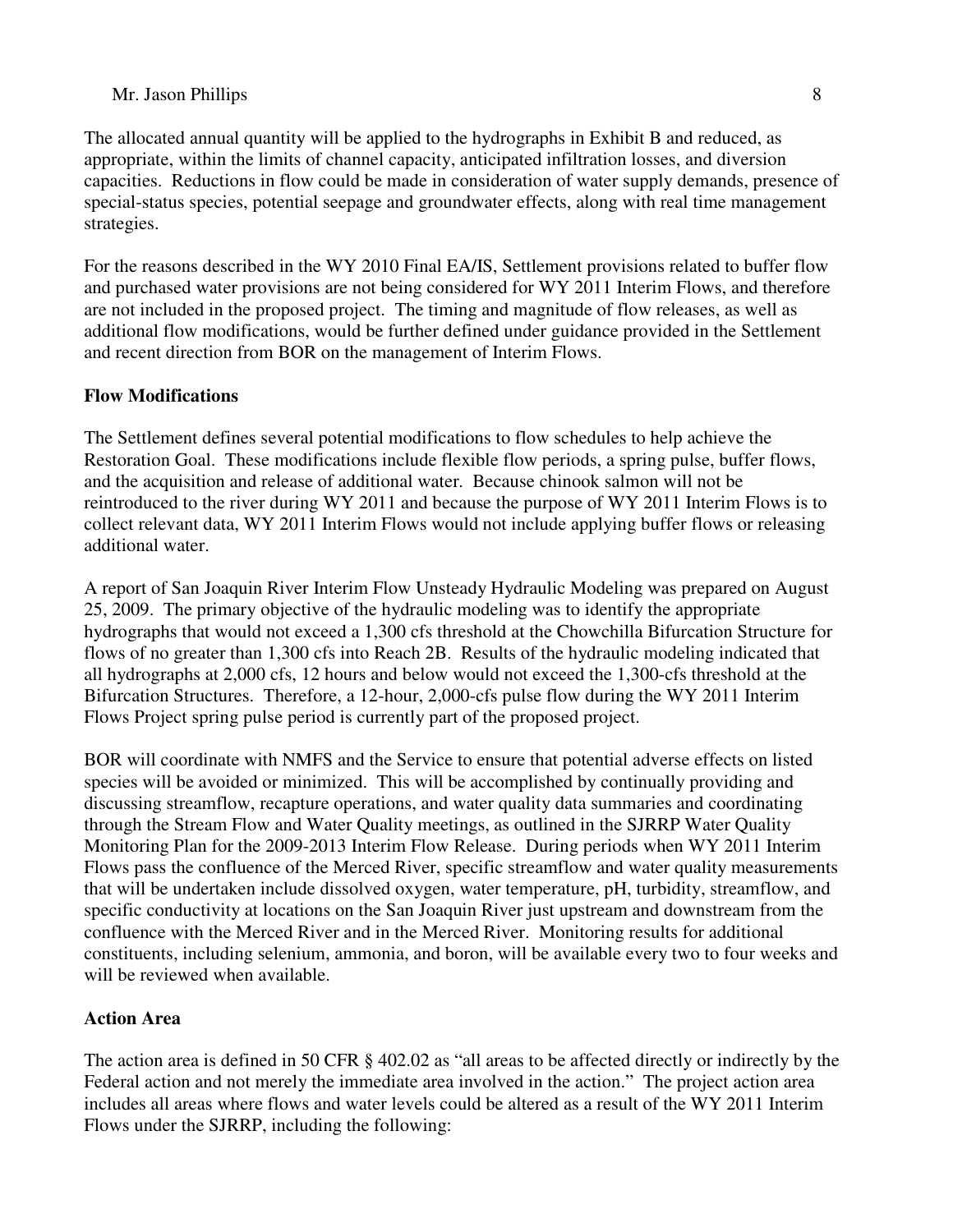- \* Millerton Lake and the San Joaquin River between Kerkhoff Dam and Millerton Lake
- \* San Joaquin River from Friant Dam downstream to the Delta
- \* Eastside Bypass, downstream from the San Slough Control Structure, and the Mariposa Bypass
- \* Merced, Tuolumne, and Stanislaus Rivers downstream from New Exchequer, Don Pedro, and New Melones Dams, respectively
- \* South and central Delta, defined as the San Joaquin River and its tributaries within the Delta west to its confluence with the Sacramento River

Calculation of the precise acreages affected is not possible to calculate given that the WY 2011 Interim Flows will be strictly temporary and fluctuate through the year based upon the pulse flows through the channel, which varies in depth and width. Additionally, habitat modeling of inundation was attempted for the increase from 800 to 1,300 cfs, however only a portion of the acreage was evaluated due to restricted access by some landowners. A temporary habitat disturbance is defined as a short-term event in which effects do not degrade the habitat beyond its ability to recover within one year of the disturbance or beyond its ability to support listed species and ecosystem functioning within one year following disturbance.

# **Analytical Framework for the Jeopardy/No Jeopardy Determination**

In accordance with policy and regulation, the following analysis relies on four components to support the jeopardy/no jeopardy determination for the blunt-nosed leopard lizard: (1) the *Status of the Species*, which evaluates the species' range-wide condition, the factors responsible for that condition, and their survival and recovery needs; (2) the *Environmental Baseline*, which evaluates the condition of the species in the action area, the factors responsible for that condition, and the role of the action area in the species' survival and recovery; (3) the *Effects of the Action*, which determines the direct and indirect effects of the proposed Federal action and the effects of any interrelated or interdependent activities on the species; and (4) *Cumulative Effects*, which evaluates the effects of future, non-Federal activities in the action area on the species.

In accordance with policy and regulation, the jeopardy/no jeopardy determination is made by evaluating the effects of the proposed Federal action in the context of the species' current status, taking into account any cumulative effects, to determine if implementation of the proposed action is likely to cause an appreciable reduction in the likelihood of both the survival and recovery of the blunt-nosed leopard lizard in the wild.

The following analysis places an emphasis on consideration of the range-wide survival and recovery needs of the species and the role of the action area in meeting those needs as the context for evaluating the significance of the effects of the proposed Federal action, combined with cumulative effects, for purposes of making the jeopardy/no jeopardy determination. In short, a non-jeopardy determination is warranted if the proposed action is consistent with maintaining the role of habitat and the species' populations in the action area for the survival and recovery of this species.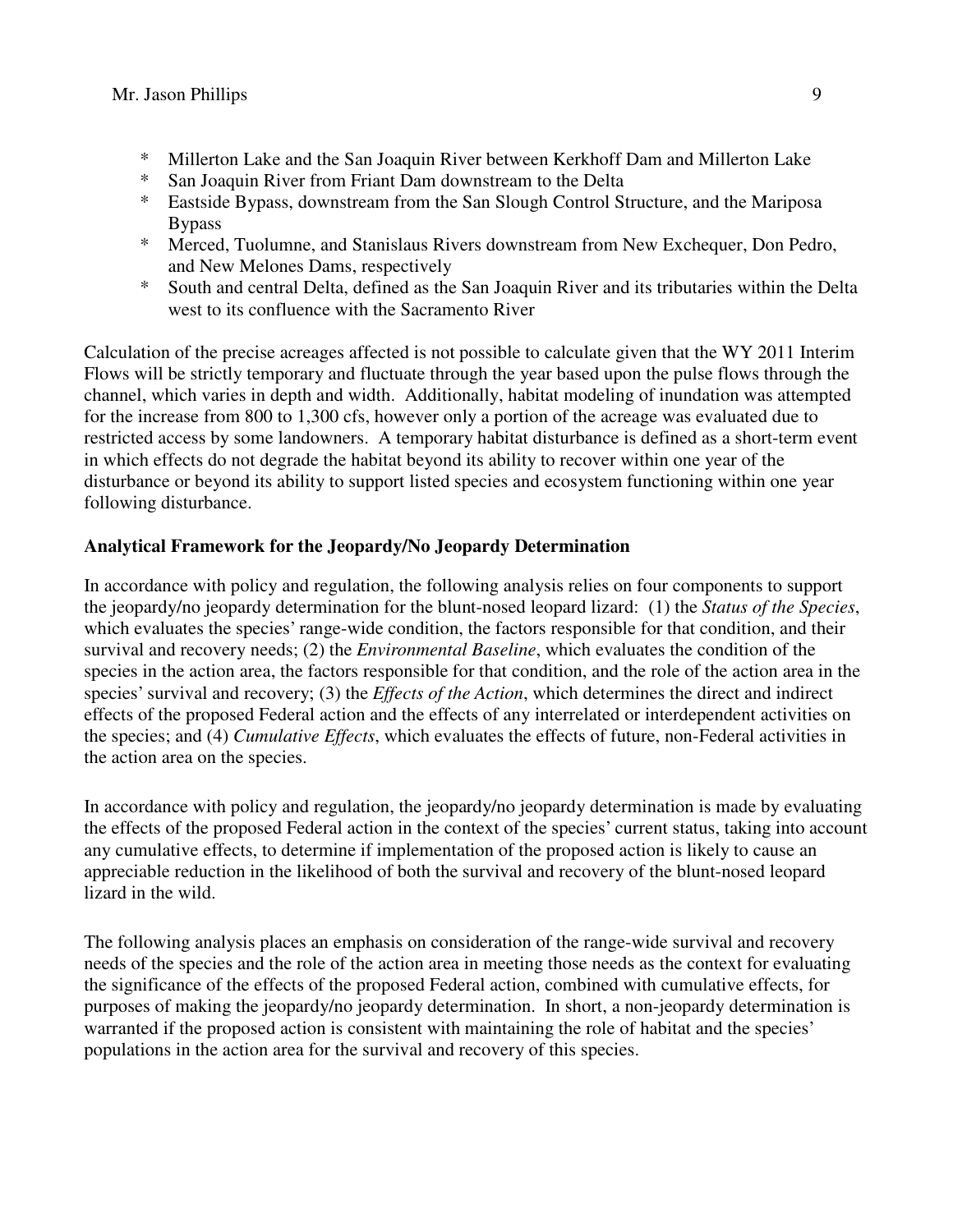# **Status of the Species**

### Blunt-nosed Leopard Lizard

The blunt-nosed leopard lizard was federally listed as endangered on March 11, 1967 (32 FR 4001) and was listed by the State of California as endangered on June 27, 1971. A recovery plan for the bluntnosed leopard lizard was first prepared in 1980, revised in 1985, and then superseded by the Service's 1998 Recovery Plan (Service, 1998). The recovery strategy requires that the Service (1) determine appropriate habitat management and compatible land uses for the blunt-nosed leopard lizard; (2) protect additional habitat for them in key portions of their range; and (3) gather additional data on population responses to environmental variation at representative sites in their existing geographic range (Service, 1998).

The blunt-nosed leopard lizard is endemic to the San Joaquin Valley of central California (Stejneger, 1893; Smith, 1946; Montanucci, 1965, 1970; Tollestrup, 1979a). This species typically inhabits open, sparsely-vegetated areas of low relief on the San Joaquin Valley floor and in the surrounding foothills (Smith, 1946; Montanucci, 1965). Holland (1986) described the vegetative communities that bluntnosed leopard lizard are most commonly found in as Nonnative Grassland and Valley Sink Scrub communities. Other suitable habitat types on the Valley floor for this species include Valley Needlegrass Grassland (Holland, 1986), Alkali Playa (Holland, 1986), and Atriplex Grassland (Tollestrup, 1976).

The species is a relatively large lizard in the Iguanidae family with a long, regenerative tail; long, powerful hind limbs; and a short, blunt snout (Smith, 1946; Stebbins, 1985). Though their under surface is uniformly white, the species exhibits tremendous variation in color and pattern on the back (Tanner and Banta, 1963; Montanucci, 1965, 1970), ranging from yellowish or light gray-brown to dark brown. Males are typically larger and weigh more than females; adults range in size from 3.4 to 4.7 inches (Tollestrup, 1982) and weigh between 0.8 and 1.5 ounces (Uptain *et al.,* 1985). Blunt-nosed leopard lizards use small rodent burrows for shelter from predators and temperature extremes (Tollestrup, 1979b). Burrows are usually abandoned ground squirrel (*Spermophilus beecheyi*) tunnels, or occupied or abandoned kangaroo rat tunnels (*Dipodomys* spp.) (Montanucci, 1965). Each lizard uses several burrows without preference, but will avoid those occupied by predators or other leopard lizards. Montanucci (1965) found that in areas of low mammal burrow density, lizards would construct shallow, simple tunnels in earth berms or under rocks. Blunt-nosed leopard lizards feed primarily on insects (mostly grasshoppers, crickets, and moths) and other lizards, although some plant material is rarely eaten or, perhaps, unintentionally consumed with animal prey. They appear to feed opportunistically on animals, eating whatever is available in the size range they can overcome and swallow.

The blunt-nosed leopard lizard was distributed historically throughout the San Joaquin Valley and adjacent interior foothills and plains, extending from central Stanislaus County south to extreme northeastern Santa Barbara County. Today, its distribution is limited to scattered parcels of undeveloped land, with the greatest concentrations occurring on the west side of the valley floor and in the foothills of the Transverse Range. The blunt-nosed leopard lizard prefers open, sparsely vegetated areas of low relief and inhabits Valley Sink Scrub, Valley Saltbush Scrub, valley/plain grasslands, and foothill grasslands vegetation communities.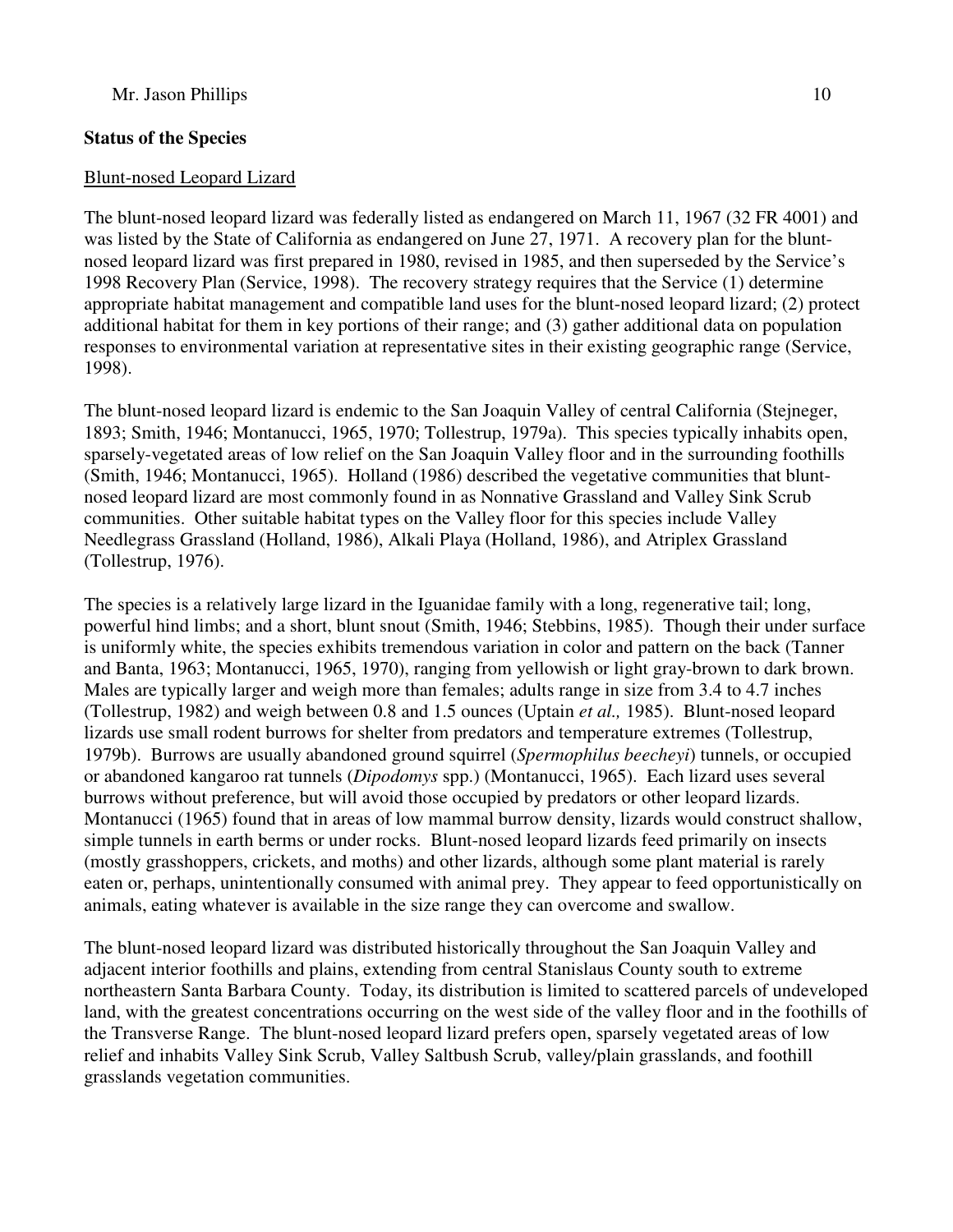Adult blunt-nosed leopard lizards often seek safety in burrows, while immature blunt-nosed leopard lizards use rock piles, trash piles, and brush. They use burrows constructed by mammals, such as kangaroo rats, for overwintering and aestivation. Adult blunt-nosed leopard lizards hibernate during the colder months of winter and are less active in the hotter months of late summer. Adults are active above ground from about March or April through September. Hatchlings are active until mid-October or November, depending on weather. Blunt-nosed leopard lizard habitat has been significantly reduced, degraded, and fragmented by roads, agricultural development, petroleum and mineral extraction, livestock grazing, pesticide application, and off-road vehicle use.

Habitat disturbance, destruction, and fragmentation continue as the greatest threats to blunt-nosed leopard lizard populations. Disturbances and modifications of habitats within areas of mineral and petroleum development pose lesser, but continuing, threats as they degrade the habitat. Mortality occurs when animals are killed in their burrows during construction, killed by vehicle traffic, drowned in oil, or fall into excavated areas from which they are unable to escape. Displaced blunt-nosed leopard lizards may be unable to survive in adjacent habitat if it is already occupied or unsuitable for colonization.

Livestock grazing can result in removal of herbaceous vegetation and shrub cover and destruction of rodent burrows used by blunt-nosed leopard lizards for shelter. Unlike cultivation of row crops, which precludes use by blunt-nosed leopard lizards, light or moderate grazing may be beneficial. The use of pesticides may directly and indirectly affect the blunt-nosed leopard lizard. The insecticide Malathion has been used since 1969 to control the beet leafhopper, and its use may reduce insect prey populations. Fumigants, such as methyl bromide, are used to control ground squirrels. Because blunt-nosed leopard lizards often inhabit ground squirrel burrows, they may be inadvertently poisoned.

In recent years, above average precipitation seems to have increased the amount of vegetative cover. This increase in cover may be a factor in the low abundance of adult blunt-nosed leopard lizards seen during the population monitoring at the former Naval Petroleum Reserve in western Kern County in 1995, due to poor quality blunt-nosed leopard lizard habitat (U.S. Department of Energy and Chevron, 1996). It was surmised in the preceding citation (1996) that the dense vegetation may reduce foraging efficiency while simultaneously limiting blunt-nosed leopard lizards' ability to detect and avoid predators.

There has never been a comprehensive survey of the entire historical range of the blunt-nosed leopard lizard; therefore, less is known about this animal's distribution in comparison with giant and Tipton kangaroo rats (Service, 1998). The currently known occupied range of the blunt-nosed leopard lizard is in scattered parcels of undeveloped land and margins of developed land on the Valley floor, and in the foothills of the Coast Range. The blunt-nosed leopard lizard occurs from Merced and Madera Counties in the north, through Fresno, Kings, Tulare, and Kern Counties to San Luis Obispo, Santa Barbara, and Ventura Counties in the south, as shown on Figure 49 of the Recovery Plan.

Microhabitat use and home range characteristics of blunt-nosed leopard lizards were compared at two sites near Elk Hills in Buena Vista Valley that differed in ground cover (Warrick *et al*., 1998). These authors reported that blunt-nosed leopard lizard microhabitat use differed significantly between the two study sites. At the more densely vegetated site, blunt-nosed leopard lizards used dry wash areas significantly more than grassland, floodplain, and road habitats. Conversely, at the more sparsely vegetated site, grassland was used more than wash habitat, and hills were used less than all other habitats.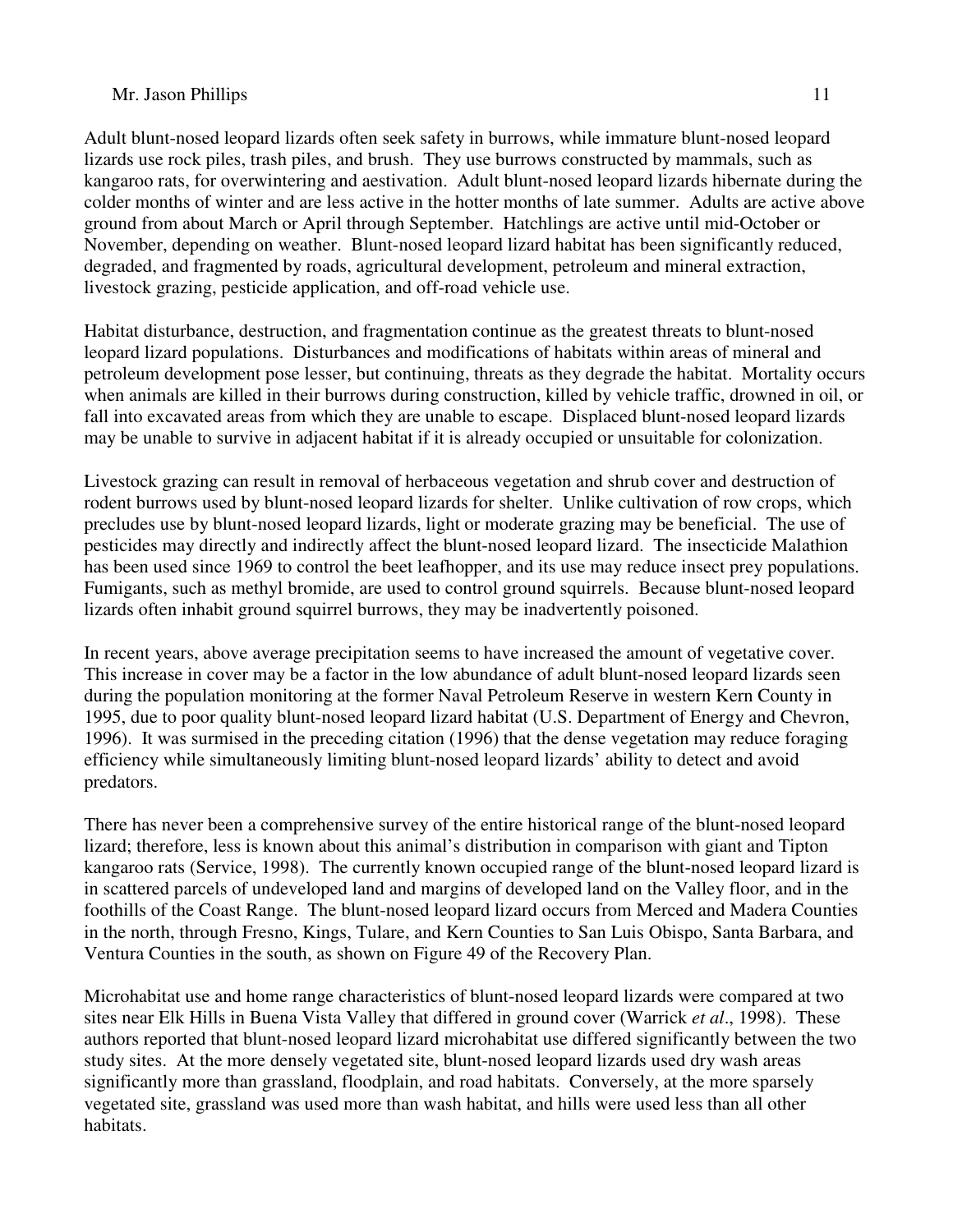Warrick *et al.* (1998) also compared home range size, core area size, and amount of overlap of ranges between the sites. The average male home range size was 10.48 acres, and the average female home range size was 4.99 acres. Female home ranges and core areas were overlapped extensively by male ranges at an average of 79.8 percent and 50.3 percent, respectively. Female home ranges were found to overlap the ranges of up to four other males, but were not observed to overlap with other females.

The span of seasonal activity for both adults and hatchlings described in the Recovery Plan Results was corroborated by results of a two-plot study on the Elkhorn Plain (Germano and Williams, 2005). This study further postulated that activity levels can be strongly affected by environmental factors – temperature, precipitation and vegetation characteristics. These factors affect lizard behavior by impacting thermoregulation, metabolism, prey densities, and predatory success or mobility. For example, these authors reported that activity was completely absent for 21 months from July 1989 until April 1991 when individuals remained below ground due to dry conditions. In spite of this anomaly, Germano *et al.* (2004) supported the capacity of a 10-day survey to detect the blunt-nosed leopard lizard presence during typical environmental conditions compared to full-season surveys ( $r^2$  = 0.96 for adults,  $\hat{r}^2$  = 0.99 for hatchlings/juveniles). Notably CDFG's standardized protocol survey methods (CDFG, 2004) require a minimum of 12 days of surveys to assess presence/absence for new ground disturbance during specific ambient air and ground temperature conditions.

Long-term population studies have monitored the population trends in blunt-nosed leopard lizard at Elkhorn Plain (Germano *et al.,* 2004; Germano and Williams, 2005), Semitropic Ridge (Warrick, 2006), Lokern (Germano *et al.,* 2005; Warrick, 2006), Elk Hills (Quad Knopf, 2006), Pixley National Wildlife Refuge (NWR; Williams *in litt.,* 2006), Buttonwillow Ecological Reserve (ER), Allensworth ER (Selmon *in litt.,* 2006), and Coles Levee Ecosystem Preserve (Quad Knopf, 2005). Long-term population studies have not been conducted for blunt-nosed leopard lizards in the Cuyama Valley, the Ciervo-Panoche Natural Area, Merced County, or Madera County, the status of these populations is unknown (Stafford *in litt.,* 2006). These long-term studies show blunt-nosed leopard lizard population instability, especially during years of above average precipitation (Germano *et al.,* 2004; Germano *et al.,* 2005; Germano and Williams, 2005; Germano *in litt.,* 2006; Williams *in litt.,* 2006). Based on population instability and ongoing modification and conversion of existing habitat to agriculture, residential or commercial developments, and for petroleum and mineral extraction activities, overall species abundance is considered to be decreasing across its range. Due to widespread agricultural development of natural habitat in the San Joaquin Valley, the current distribution of blunt-nosed leopard lizards is restricted to less than 15 percent of its historic range (Germano and Williams, 1992; Jennings, 1995).

At the time that the blunt-nosed leopard lizard was listed, the conversion of native habitat to agriculture was considered to be the primary threat to species. Additional threats to the blunt-nosed leopard lizard included habitat fragmentation, mineral development (primarily for oil and gas extraction), inappropriate grazing levels, and agricultural pest control, primarily spraying for the beet leafhopper (Montanucci, 1965).

In Kern County, the blunt-nosed leopard lizard currently occupies scattered parcels of undeveloped land on the Valley floor, and occurs in the foothills of the Coast Range. While the blunt-nosed leopard lizard can occupy grassland used for grazing, it prefers lands with scattered shrubs and sparse grass/forb cover. Habitat for the blunt-nosed leopard lizard has been lost or degraded due to oil development, urban development, row crops, pesticide application, and off-road vehicle use (Service, 1998).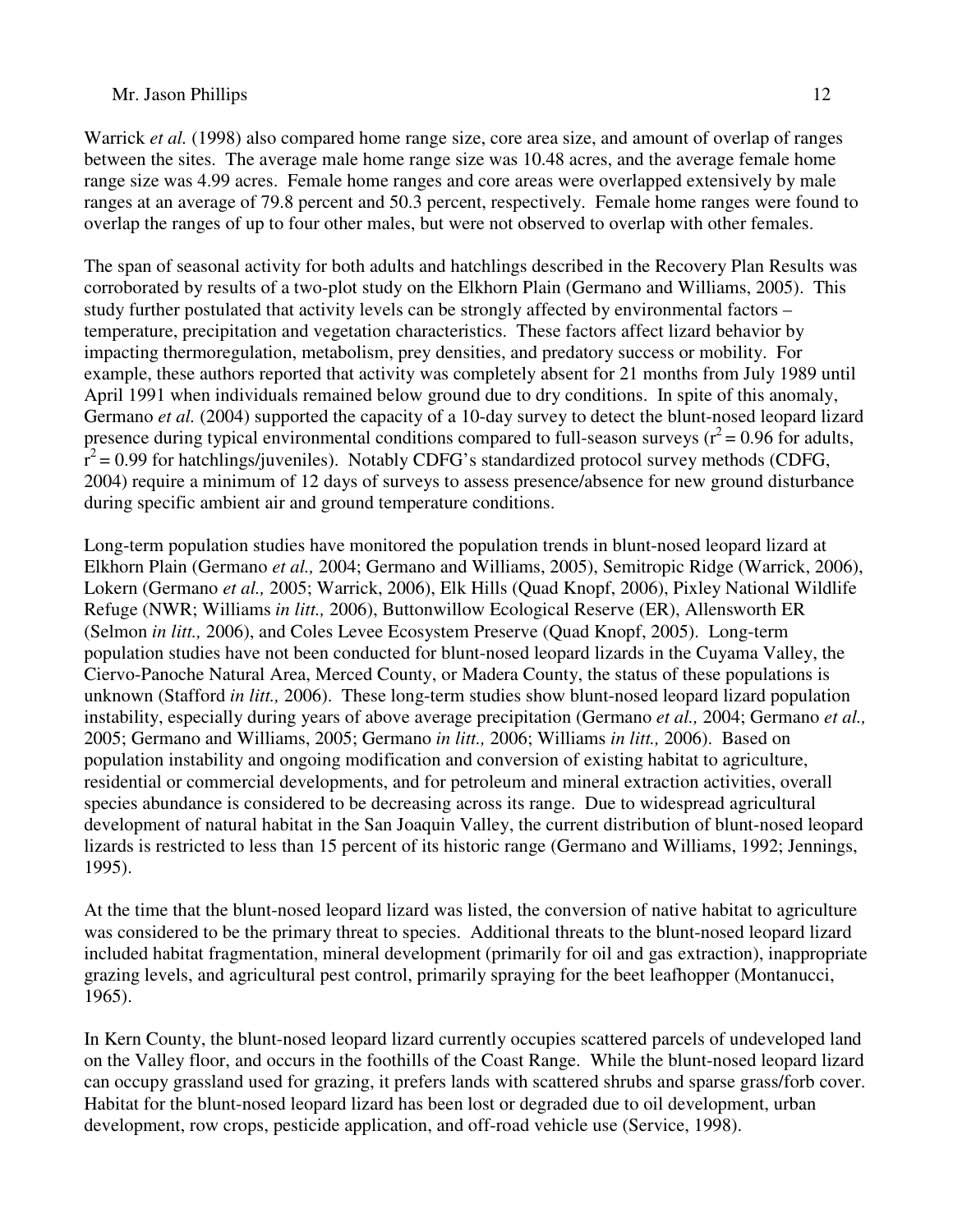The BLM has conducted surveys and compiled observational data from BLM lands in western Kern, Kings, and Fresno Counties. Currently, the BLM and USGS-Biological Research Division are conducting a five- to ten-year research study in the Lokern Area to evaluate the effects of cattle grazing on blunt-nosed leopard lizard, GKR, San Joaquin antelope squirrel, other small mammals, and the kern mallow (*Eremalche kernensis*) plant.

Extant populations of blunt-nosed leopard lizard are known from the Carrizo Plain, Elk Hills, around Taft, and at various other locations in the vicinity of the project area (Service, 1998). There are numerous records in this vicinity in the California Natural Diversity Database (CNDDB) and other sources. The McKittrick Valley area is included in one of several larger areas given highest priority for habitat protection for the blunt-nosed leopard lizard. The Lokern and Elk Hills areas have also been targeted for habitat protection for the species (Service, 1998).

Past research on this species reported that collective habitat loss has caused the reduction and fragmentation of populations and decline of blunt-nosed leopard lizards (Stebbins, 1954; Montanucci 1965; Service, 1980, 1985; Germano and Williams, 1993). Since listing, the Service has identified additional potential threats to the blunt-nosed leopard lizard, including landscape leveling and cultivation that causes habitat disturbance, destruction and fragmentation, grazing (under- or overgrazing), mineral development, primarily oil and gas extraction, and agricultural pest control, primarily spraying for the beet leafhopper (Montanucci, 1965). The 1998 Recovery Plan added mortality from vehicle-strikes with roadway traffic and/or ORV to the threat list.

Typical of Central Valley rivers and a semiarid climate, the natural or "unimpaired" flow regime of the San Joaquin River historically varied greatly in the magnitude, timing, duration, and frequency of streamflows, both inter-annually and seasonally. The frequency and distribution of habitat types and microhabitat features present in the San Joaquin River before construction of Friant Dam were substantially different from those currently found in the river. In the unconfined valley reaches, the river flowed through an extensive flood basin that was frequently subject to prolonged inundation, particularly during the spring snowmelt-runoff period. The natural flow regimes of the Merced, Tuolumne, and Stanislaus rivers historically resulted in much greater variation in the magnitude of streamflows than the current, regulated flow regimes.

The lower San Joaquin River and the valley sections of its major tributaries – the Merced, Tuolumne, and Stanislaus rivers – have changed dramatically since the early part of the  $19<sup>th</sup>$  century. These rivers are now largely confined within constructed levees and bounded by agricultural and urban development, flows are regulated by dams and water diversions, and floodplain habitats have been fragmented and reduced in size and diversity (McBain and Trush, 2002). The presence of Friant Dam on the San Joaquin River and a series of dams on the eastside tributaries reduces the frequency of scouring flows, which has resulted in a gradual decline of bare gravel and sandbar surfaces required to recruit growth of new riparian plants.

# **Environmental Baseline**

# *Terrestrial Habitat Types in Project Reaches with Historical Blunt-Nosed Leopard Lizard Occurrences*

*San Joaquin River from Friant Dam Downstream to Merced River.* **Reach 2.** Reach 2 of the San Joaquin River is characterized by seasonal drying of the channel in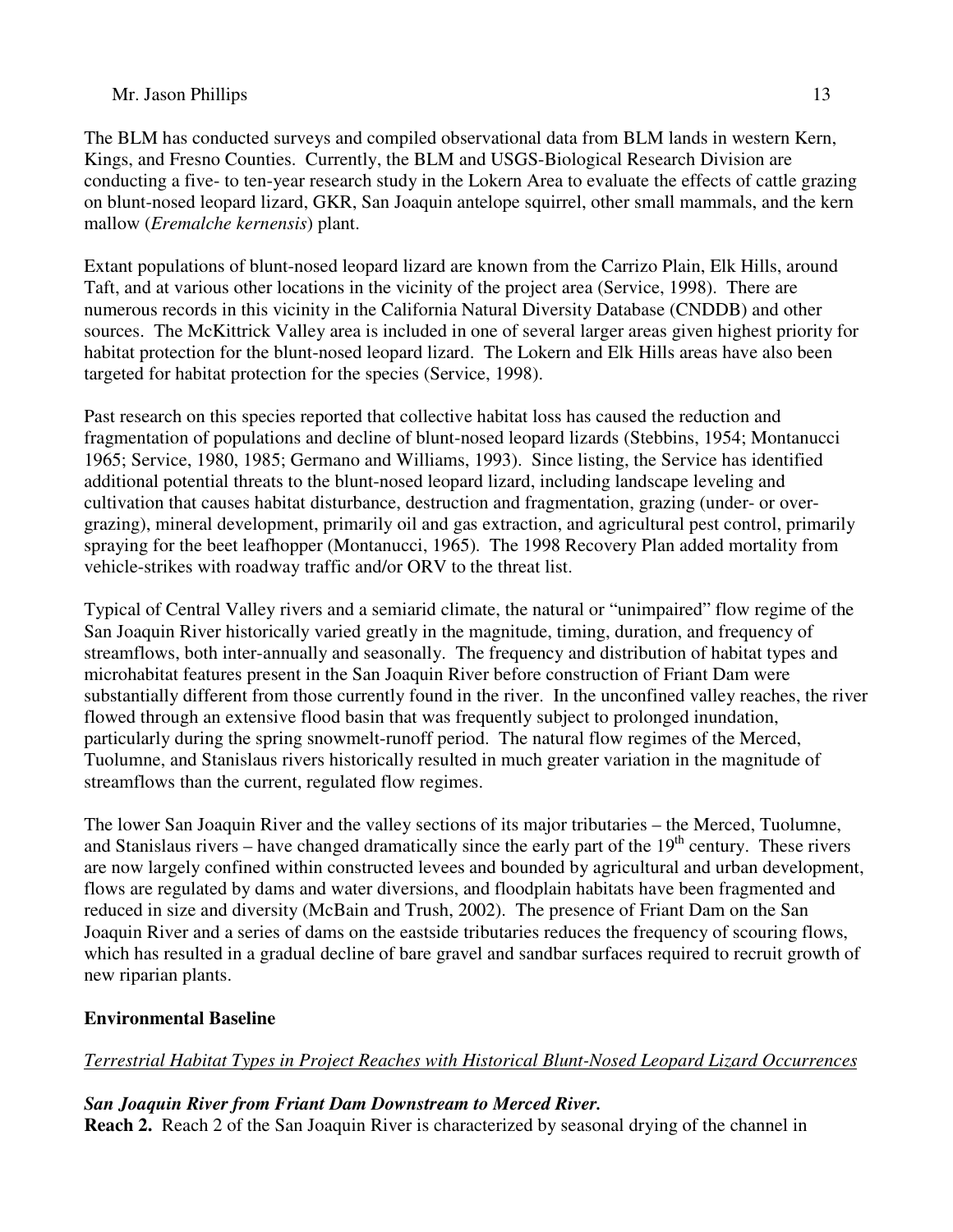summer and fall. The water table recedes into the porous substrate, creating a pronounced riparian drought nearly every year (McBain and Trush, 2002). In most years, the channel is essentially dry most of the year from Gravelly Ford to the Mendota Pool, except under flood release conditions, when up to 2,000 cfs is passed downstream from the Chowchilla Bifurcation Structure (Jones and Stokes Associates, 1998). Cultivated lands occupy nearly all the lands outside the river bottom.

Riparian vegetation in the upper 10 miles of this reach (Reach 2A) is sparse or absent, because the river is usually dry and the shallow groundwater is overdrafted (McBain and Trush, 2002). Grassland and pasture are relatively abundant in Reach 2A, contributing almost 50 percent to the total natural land cover, excluding urban and agricultural land cover types. The most abundant riparian communities present are riparian and willow scrub habitats. The only significant stand of elderberry savannah mapped in the Restoration Area occurs on the left bank near the Chowchilla Bifurcation Structure at the junction of Reaches 2A and 2B (McBain and Trush, 2002). Invasive species recorded in Reach 2A in 2000 included large stands of blue gum and tree-of-heaven (9 acres) and giant reed (6 acres) (McBain and Trush, 2002). Red sesbania is also widespread in Reach 2A, based on observations made in 2008.

The lower few miles of Reach 2B support narrow, patchy, but nearly continuous vegetation dominated by cattails and tules; a few cottonwoods and willows grow above the waterline.

**Reach 3.** San Joaquin River Reach 3 is characterized by continuous flow from the DMC within a very confined channel, by seasonally low water, and by narrow strips of riparian vegetation along the river's edge. Adjacent lands are mostly in agricultural use, except where the city of Firebaugh borders the river's west bank for three miles. The likely reason that the riparian corridor is narrow is that the upper and middle floodplain elevations have been developed for agricultural and urban uses. A reduction in the frequency of lower flood events also likely resulted in less frequent scouring, which has decreased the abundance of earl6y successional riparian vegetation (i.e., scrub) and riverwash (Jones and Stokes Associates, 1998), while allowing the establishment of riparian forest.

Nearly continuous riparian vegetation of various widths and cover types occurs on at least one side of the channel in this reach. In Reach 3, cottonwood riparian forest is the most abundant native vegetation type, followed by willow scrub, willow riparian forest, and riparian scrub. Small amounts (less than 0.5 acre each) of giant reed and nonnative trees were mapped in Reach 3 (McBain and Trush, 2002).

**Reach 4.** Reach 4A of the San Joaquin River is similar to Reach 3 in that the flow is confined within a narrow channel and agricultural land borders the levees. The flows in this subreach are usually negligible, because of the diversion at Sack Dam, but periodically flood-control flows are conveyed in such a way as to define a channel through the reach (Jones and Stokes Associates, 1998). The floodplain of the Reach 4B is broader, with levees set back from the active channel. The water table is also closer to the surface than in the other reaches within the Restoration Area (McBain and Trush, 2002).

Reach 4A is sparsely vegetates, with a very thin band of vegetation along the channel margin (or none at all). Willow scrub and willow riparian forest occur in small to large stands, and ponds rimmed by small areas of marsh vegetation are present in the channel; however, this reach has the fewest habitat types and lowest ratio of natural vegetation per river mile in the Restoration Area.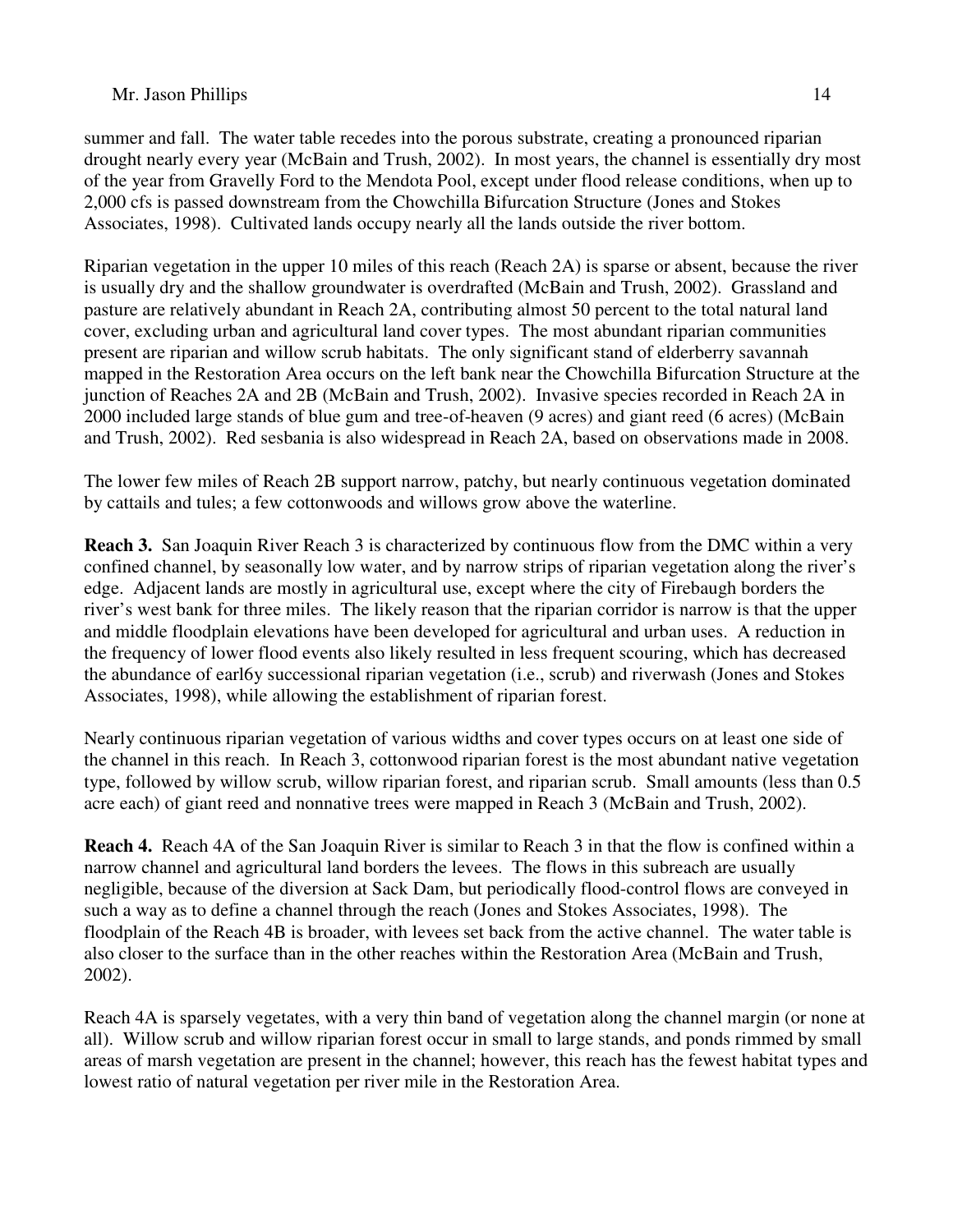Reach 4B upstream from the Mariposa Bypass (Reach 4B1) supports a nearly unbroken, dense, but narrow, corridor of willow scrub or young mixed riparian vegetation on most of the reach, with occasional large gaps in the canopy. Reach 4B1 no longer conveys flows, because the San Slough Control Structure diverts all flows into the bypass system. As a result, the channel in Reach 4B1 is poorly defined and filled with dense vegetation, and in some cases, is plugged with fill material.

Because of its wider floodplain and available groundwater, as well as management of the land as part of the San Luis NWR, Reach 4B2 contains vast areas of natural vegetation compared to the upstream reaches. Grasslands and pasture are the most common vegetation type, but willow riparian forest and emergent wetlands are also relatively abundant. Agricultural land uses are greatly reduced relative to other reaches in the Restoration Area (McBain and Trush, 2002).

### *Eastside and Mariposa Bypasses*

**Eastside Bypass.** Upland vegetation in the Eastside Bypass is grassland and ruderal vegetation (i.e., nonnative herbaceous of disturbed lands). The reach between the Sand Slough Control Structure and the Merced NWR (approximately 4.5 miles) supports several ponds. For the next 2.2 miles, the bypass passes through the Merced NWR, which encompasses more than 10,000 acres of wetlands, native grasslands, vernal pools, and riparian habitat. Further downstream, the Eastside Bypass passes through the Grasslands Wildlife Management Area, an area of private lands with conservation easements held by the Service, and through the East Bear Creek Unit of the San Luis NWR Complex. Patches of riparian trees and shrubs occur along the banks of the Eastside Bypass in these areas. Side channels and slough (e.g., Duck, Deep, and Bravel sloughs) are present along the lower Eastside Bypass, and some support remnant patches of riparian vegetation.

**Mariposa Bypass.** The Mariposa Bypass is bordered to the south by agricultural land and vernal pool grasslands to the north. Scattered riparian trees are present along the Mariposa Bypass.

# Blunt-nosed Leopard Lizard Historical and Current Status

Using the habitat suitability map created in 2009 for most of the proposed action area, site conditions were again ranked and surveys completed in areas that had signed temporary entry permits. Many sites ranked lower in suitability in 2010 than in the previous year. Rank changes were due to thicker and taller vegetation, which was influenced by more rain and less grazing in 2010 (DWR, 2010). However the entire proposed action area was neither surveyed nor accessible for habitat suitability reconnaissance. Properties within the survey area where access was granted generally ranked between 2 and 6 for habitat suitability, with 10 being the best score. Sections of the ESB assessed and surveyed in the summer of 2010 consisted of the Snobird Unit and the East Bear Creek Unit, located in the Service's San Luis National Wildlife Refuge (SLNWR), Merced Co., and the Lone Tree Unit located in the Merced National Wildlife Refuge (MNWR). A habitat assessment was conducted on June 9, 2010, and presence and absence surveys for adult blunt-nosed leopard lizards were conducted from June 14 to July 16, 2010, and for juvenile blunt-nosed leopard lizards between August 9 and September 3, 2010, on potential blunt-nosed leopard lizard habitat assessed in 2009 and ranked 6.

Based off the data and discussions from 2009, the surveys in 2010 were to be conducted only on sections of the ESB that were ranked 4 and above by Stanislaus' Endangered Species Recovery Program (ESRP). However, as in 2009, permission to access all the private property along the ESB was not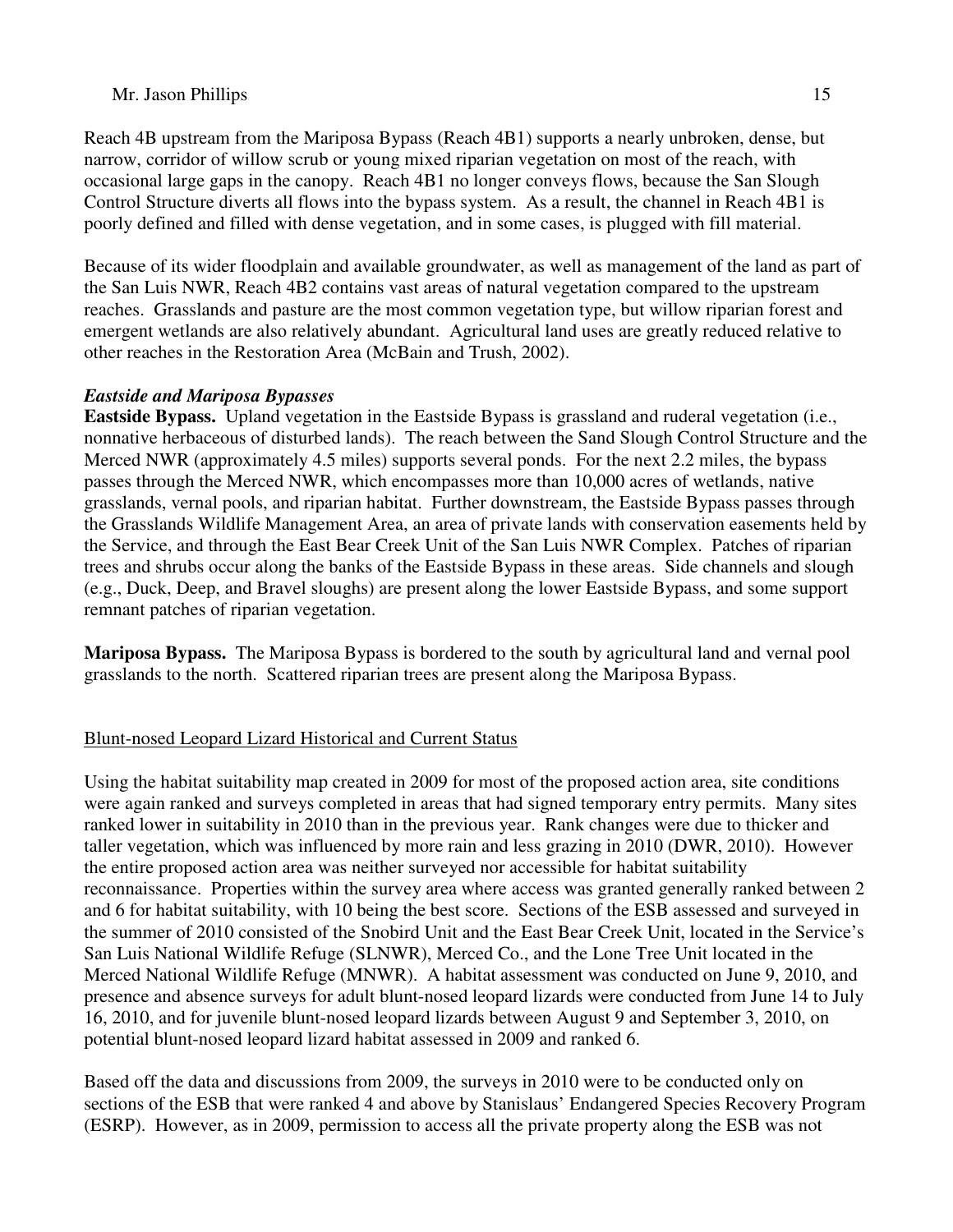attained in 2010; as a result, only sections within SLNWR and MNWR were assessed using the survey methodologies recommended by the Service for the SJRRP (Service, 2009).

The blunt-nosed leopard lizard survey report for WY 2011 (DWR, 2010) summarizes that the overall low to moderate habitat values along the ESB are generally not conducive to the occurrence of bluntnosed leopard lizards. Survey results supported that with no blunt-nosed leopard lizard sightings or other lizards, and notably few records of various common reptiles throughout 39 total days of surveys, with six surveyors per day.

A limiting factor for our analysis include that not all properties were surveyed. It is possible that the unsurveyed acreage provides suitable habitat for blunt-nosed leopard lizards and may present a missed opportunity for recording the species' presence.

There are no large preserves in Merced or Madera Counties containing significant populations of bluntnosed leopard lizard. The preserves in western Merced County (e.g., Grasslands Ecological Area consisting of roughly 179,000 acres) are seasonally-flooded and do not support blunt-nosed leopard lizard (Juarez *in litt.,* 2006). The Kerman Ecological Reserve (ER) is located about five miles east of the Mendota Wildlife Area near the southernmost reaches (Reaches 2 and 3) of the San Joaquin River and protects 1,718 acres of Valley Annual Grasslands in northwestern Fresno County. In the Kerman ER Interim Management Plan (Ashford, 1990), protection of Fresno kangaroo rat (*Dipodomys nitratoides exilis*) and blunt-nosed leopard lizard habitat is the principal management focus. Livestock grazing is occasionally permitted to control exotic grasses. Hunting is allowed, but vehicles are restricted to roads. There is, however, no population data available for Kerman ER (Service, 2010).

# *Factors Affecting the Blunt-nosed Leopard Lizard within the Action Area*

Historical disturbance within the action area includes the systematic and extensive diversion and water management of the San Joaquin River for human use; this includes, but is not limited to, construction of Friant Dam (completed in 1942), New Exchequer Dam, Crocker-Huffman Dam, New Don Pedro Reservoir, New Melones Dam, Hills Ferry Barrier, construction of the Delta-Mendota Canal and the California Aqueduct, the Chowchilla Bifurcation Structure and the Sand Slough Control Structure, as well as the Eastside Bypass and Mariposa Bypass. The construction of such water diversions as Friant Dam and the Chowchilla Bifurcation Structure may have, in fact, artificially increased habitat for the blunt-nosed leopard lizard, providing additional acreage of sandy habitat within segments of the subsequently dried river channel. However, as analyzed below, periodic flow releases and other factors have reduced the habitat value. Additional impacts to the blunt-nosed leopard lizard have occurred from conversion of natural lands to agricultural land use.

Flows in excess of annual refuge deliveries and agricultural returns (i.e., flood operations by Friant Dam and the other tributaries) occur about one in every two years (McBain and Trush, 2002). Flood conveyance operations result in bypass flows, which occur every 3-5 years (Mooney, pers. comm., 2010) and lead to a repetitive reduction in any blunt-nosed leopard lizard population that may have continued to persist there. Land use surrounding the San Joaquin River through this area primarily consists of agriculture, which further results in few or no reservoir locations for blunt-nosed leopard lizards to persist outside of the flow channel. These flood flows, combined with the current land use practices, do not allow for sustaining a large population of blunt-nosed leopard lizards within the action area. Existing conditions solely within the channel generally consist of inadequate habitat conditions for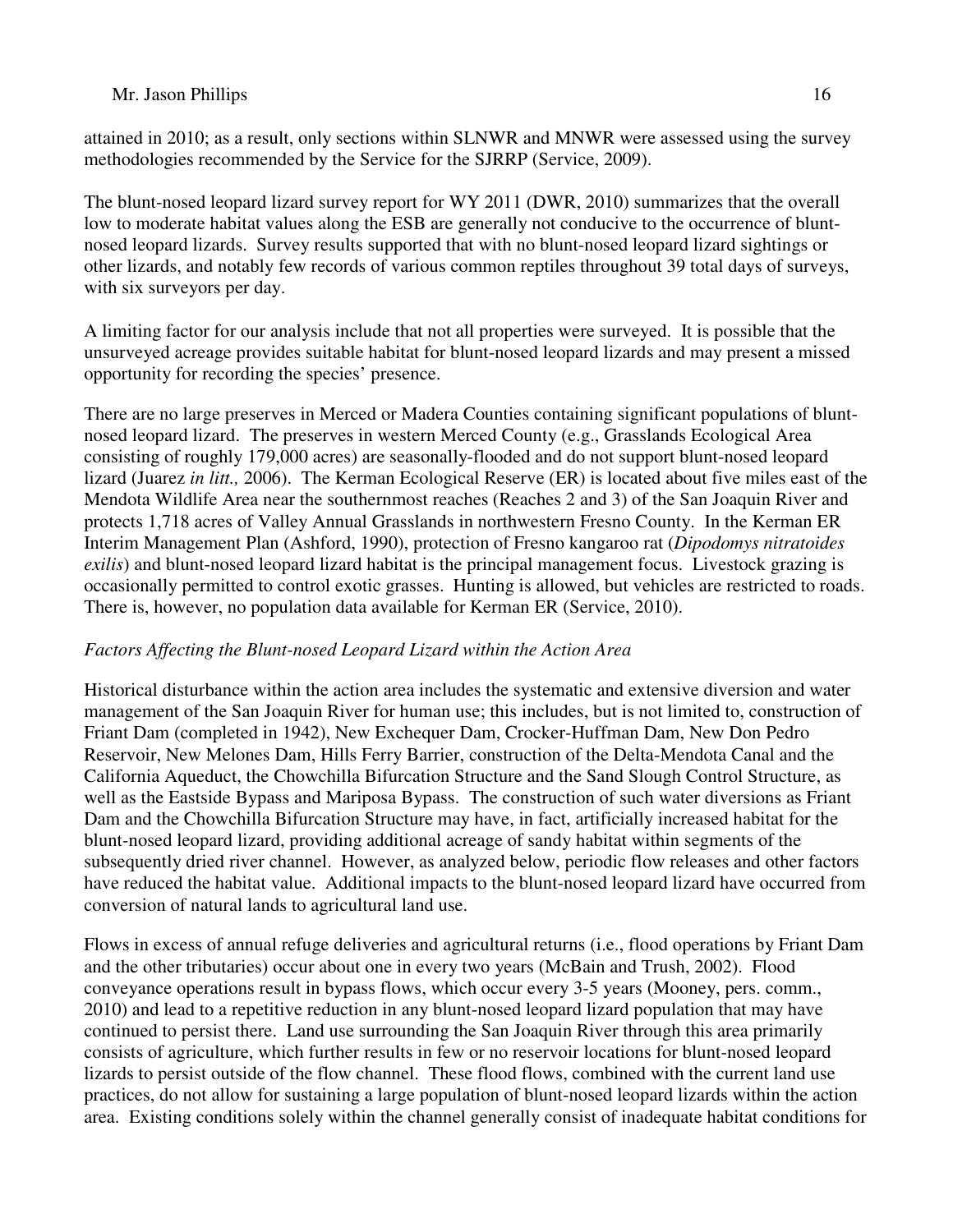blunt-nosed leopard lizards and are generally seasonally-saturated or inundated by existing pools of water. The Service acknowledges that, in spite of blunt-nosed leopard lizards being absent from the summer of 2010 surveys and the lack of high-quality habitat for blunt-nosed leopard lizards, the project could result in take of any remnant blunt-nosed leopard lizards residing in the area specifically during hibernation or potential nesting attempts.

For reclusive species like blunt-nosed leopard lizard, survey results do not provide definitive absence of the target species. In spite of the recurring flood flows, current land use practices, reported absence of blunt-nosed leopard lizards in both WY 2010 and WY 2011 surveys, and the low quality, isolated habitat that's quality is likely continuing to decline, the Service has determined that a few blunt-nosed leopard lizards may continue to subsist in very small, remnant locations within the action area. This is land containing historic habitat; however, given that not all land was surveyed, there remains the possibility of take of blunt-nosed leopard lizard. Ultimately, the amount of potential take anticipated at the northern periphery of the known range for the species is not likely to amount in significant effects to the viability of the population.

# **Effects of the Proposed Action**

# *Removal, Displacement, and Entombment*

Although the bypass is currently subject to periodic flooding, the proposed action will result in increased frequency and duration of flows within the channel from the baseline. WY 2011 Interim Flows are scheduled from October 1 – December 2, 2010, and also from February 1 – September 30, 2011. Bluntnosed leopard lizard activity is less reliant upon time of year (i.e., day length) as upon temperature, with optimum temperatures facilitating their activity between  $23-35^{\circ}C$  (77-95 $^{\circ}F$ ). Therefore, the risk of entombing blunt-nosed leopard lizards in their hibernation burrows and potential loss of nests during the proposed project is a likely effect within the October to April timeframe. Blunt-nosed leopard lizards may be increasingly susceptible to the alteration of flow regime due to being sluggish during the colder months. The proposed action may directly displace blunt-nosed leopard lizards attempting to nest, as well as wash away nests that have already been established. Destruction of burrows could also affect blunt-nosed leopard lizard survival by reducing the number and distribution of escape refuges.

# *Habitat Loss and Degradation*

Disturbance may include alteration or reduction in vegetative cover (such as salt uptake by increased seepage, as noted above, or increased invasive species encroachment), but is not limited to vegetation alone. Burrows likely will be collapsed by the proposed action, including burrows actively utilized or those providing refuge from predators. The effects of a temporary disturbance may include the direct loss of individuals, the loss of one or more reproductive cycles of the blunt-nosed leopard lizard, or the loss of one or more generation of young. This, in turn, leads to loss of recruitment of future generations and, therefore, smaller population sizes with reduced gene flow that are less able to withstand stochastic events that may greatly reduce or eliminate remaining individuals. Due to the defined flow schedule of the WY 2011 Interim Flows, all effects associated with the proposed project are considered temporary.

Seepage may lead to increased forb and grass density (including invasive plant species), thereby decreasing habitat for hibernation, foraging, and breeding; the proposed action, therefore, will temporarily require blunt-nosed leopard lizards to relocate outside of the flow channel. However, as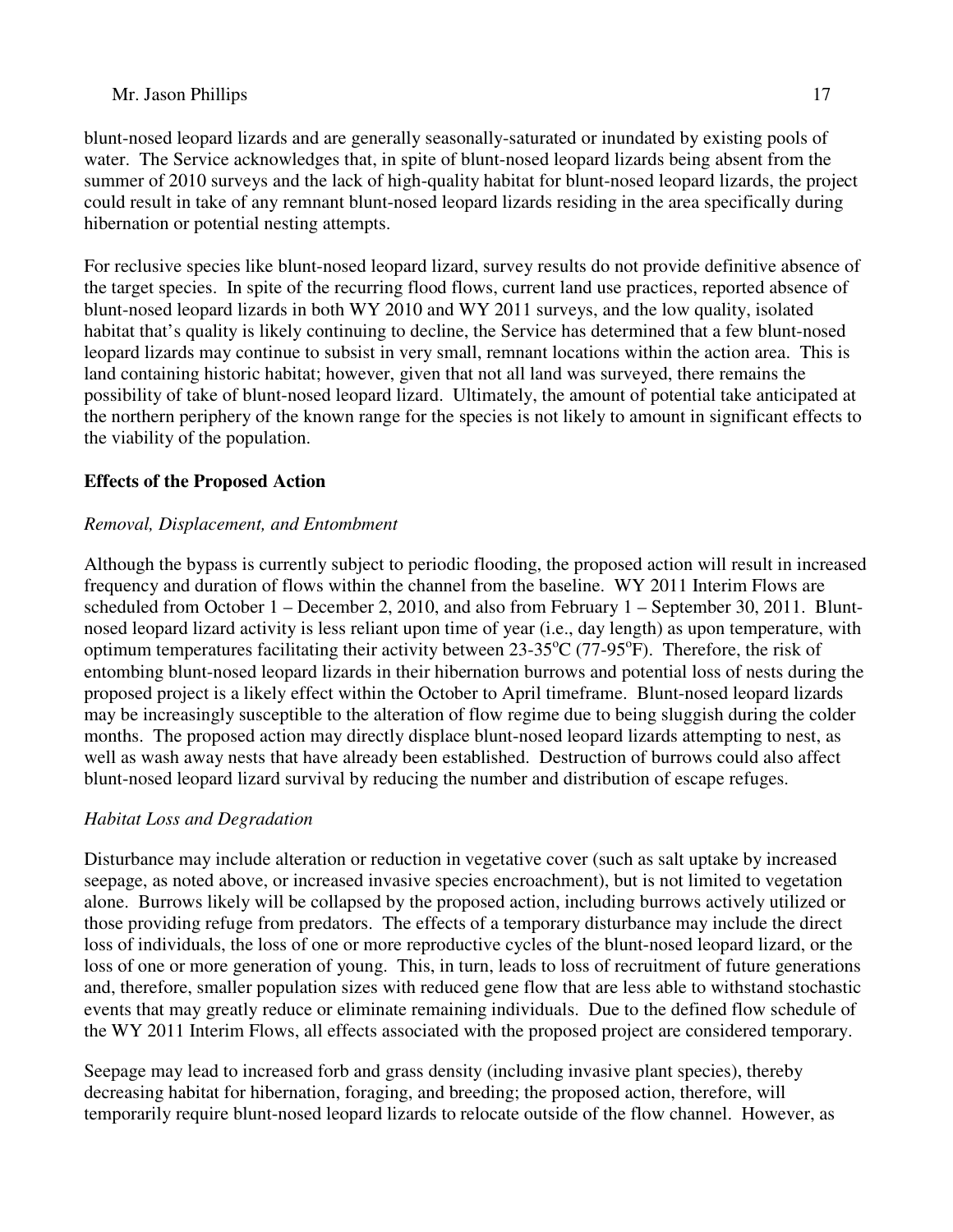noted above, measures are and will continue to be implemented to minimize seepage effects and are considered to have a minor environmental impact. However, seepage may also mobilize salt into the root zone (San Joaquin River Restoration Project, 2009a), negatively affecting both habitat cover as well as prey base.

Through its *Seepage Monitoring and Management Plan for Water Year 2010 Interim Flows: Water Year 2010 Interim Flows Project Final Environmental Assessment/Initial Study* (SJRRP, 2009b), which carries forward into WY 2011, BOR will be minimizing the effects of seepage on the blunt-nosed leopard lizard through groundwater level monitoring, flow monitoring, visual patrols, and landowner feedback. Additionally, BOR shall monitor invasive plant species along affected portions of the San Joaquin River and bypass system (before and after WY 2011 Interim Flows), as specified in the Invasive Vegetation Monitoring and Management Plan (included as Appendix F in the WY 2010 Interim Flows Supplemental EA), BOR will control and manage invasive plant species.

# **Cumulative Effects**

Cumulative effects include the effects of future State, Tribal, local or private actions that are reasonably certain to occur in the action area considered in this biological opinion. Future Federal actions that are unrelated to the proposed action are not considered in this section, because they require separate consultation pursuant to section 7 of the Act.

Numerous non-Federal activities continue to eliminate habitat for blunt-nosed leopard lizards in the action area. Loss and degradation of habitat with or without Service authorization continues as a result of urbanization, oil and gas development on private lands, road and utility right-of-way management, flood control and water banking projects that may not be funded, permitted, or constructed by a Federal agency, overgrazing by livestock, and continuing agricultural expansion, including the building of new dairies and stockyards. Unauthorized take is occurring, and the Service continues to request re-initiation of projects when project descriptions have changed markedly since our biological opinions were issued, and Service Law Enforcement continues to investigate potential violations of the Act within the action area.

The Service continues to pursue the creation of large area habitat conservation plans (HCP) through local and county governments and industry groups in order to address effects to listed species in a more comprehensive manner. One large area Habitat Conservation Plan already in place in the action area is the *San Joaquin County Multi-Species and Open Space Conservation Plan*.

Existing habitat is so fragmented in the San Joaquin Valley that extirpation of certain remaining populations of the blunt-nosed leopard lizard appears likely, due to chance fluctuation of small populations, and other factors discussed previously. The cumulative effects of these threats pose a significant impediment to the survival and recovery of this species.

The following list provides the names or descriptors of projects for which the Service has received limited information. The projects, when initially identified by the Service, lacked a Federal nexus and were therefore not considered Federal projects that would be subject to a section 7 consultation under the Act. Some of these projects may eventually become Federal projects, whereas others may be abandoned for reasons unknown to the Service. The list, therefore, provides an example of the projects that are representative of development throughout the San Joaquin Valley. The size of such projects and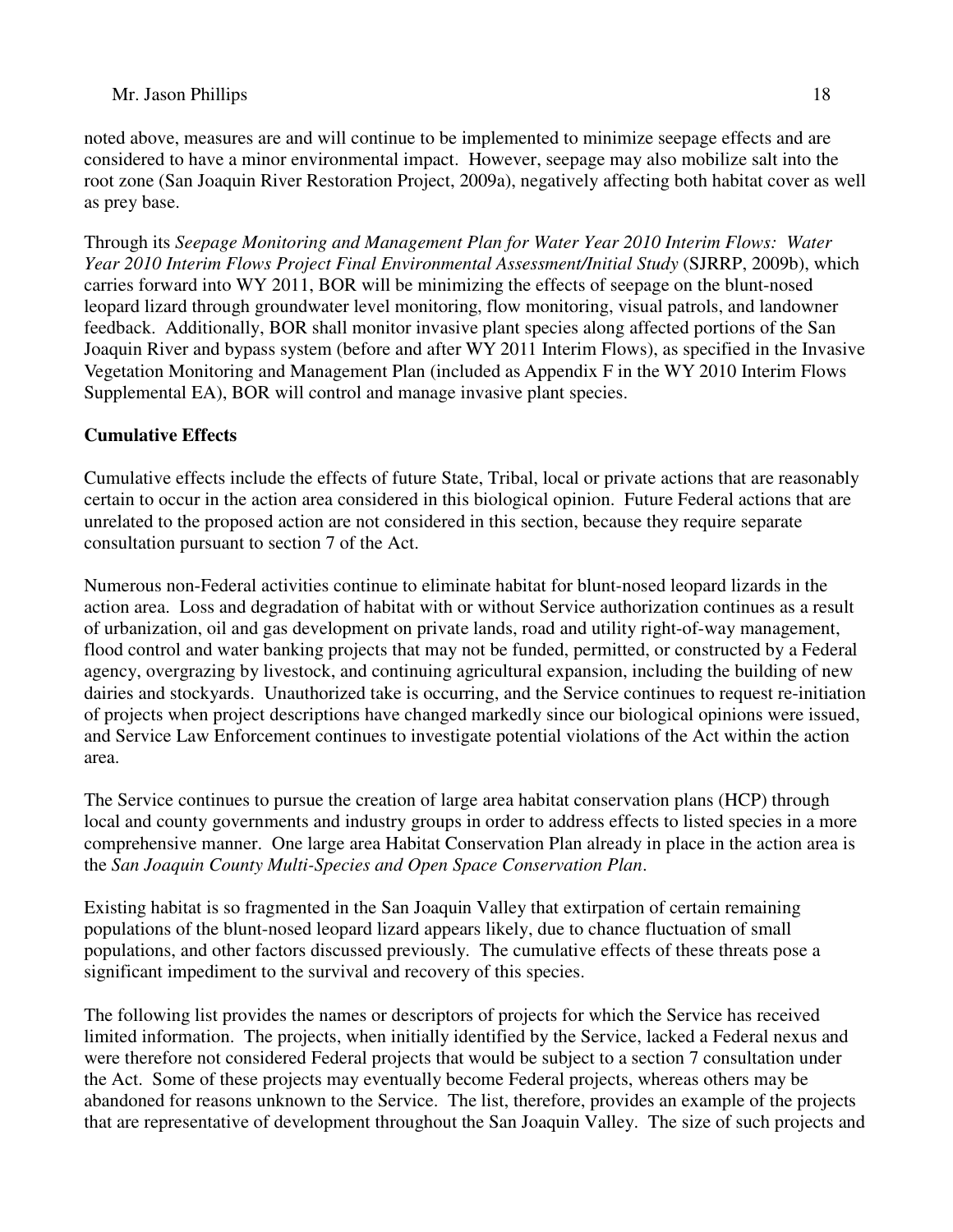the habitat loss consequential to each is often unknown; however, some of the projects listed are known to range in size from less than an acre to 12,864 acres. If HCPs were in place in these counties or around growing urban areas, such as Fresno, they would provide a locally-designed mechanism for complying with the Act and for project proponents to make targeted and effective contributions to the survival and recovery of listed species. Less is known to the Service about unpermitted projects and their effects on the localized blunt-nosed leopard lizards.

# Fresno County

Carmelita Project (Sand and Gravel Aggregate Production Facility), County of Fresno

# Madera County

Amendment to Tract 240, Continental Estates/Madera County (S #2010-002) Area Plan Amendment to the Gunner Ranch West Area Plan to Allow for Fire Station Construction at Alternate Location, Madera County Planning Department (General Plan #2009-009) Biomass Plant, Madera Power LLC (CUP #87-29) Church Facility, Daniel Kim (CUP #2009-028) Dairy, Larry Pietrowski (CUP #2005-030) Holstein Dairy, Jose Soares (CUP #2005-037) 100-foot Tall Telecommunications Tower, ComSites West LLC (CUP #2007-040) 120-foot Tall Telecommunications Tower, ComSites West LLC (CUP #2007-035) Three Wineries, Chapel and Banquet Hall, Ronald Patterson (CUP #2009-027)

# Merced County

According to the Merced Vision 2030 General Plan (General Plan) Draft Environmental Impact Report, the county plans to increase the Specific Urban Development Plan (SUDP) from the current total acres of 20,598.00 to All Land in the New SUDP/Sphere of Influence totaling 33,462.30 acres, resulting in an increase of 12,864.30 acres (Quad Knopf, 2010). The General Plan addresses projects within the 2010-2030 time frame.

# *Specific Merced County Projects*

CUP09-006 Mid Valley Agricultural Service Site Expansion Livingston 2025 General Plan Merced County 2030 General Plan Minor Modification No. MM09-013 to Conditional Use Permit No. CUP3075 (Calaveras Materials surface mine operation for the La Grange Pit) Panther Energy Natural Gas Well Robinson Ranch San Mine and Reclamation Site Tier 1 Development Agreement – Villages of Laguna San Luis Community Plan

As the human population of central California increases and land continues to be converted to municipal and industrial uses, the amount and quality of habitat suitable for the blunt-nosed leopard lizard will decrease. Between 1970 and 2000, California's total population increased by approximately 71%, while the Central Valley's population increased 200%. Of the Sacramento and San Joaquin Valleys within the Central Valley, the San Joaquin Valley had the greater population growth (California Department of Finance [CDF], 2002). Among counties in the San Joaquin Valley, Stanislaus experienced the greatest increase at 453% from 1940 to 1995. Also during the period 1940 to 1995, the increase in population for Fresno was 322%; for Madera: 356%; and for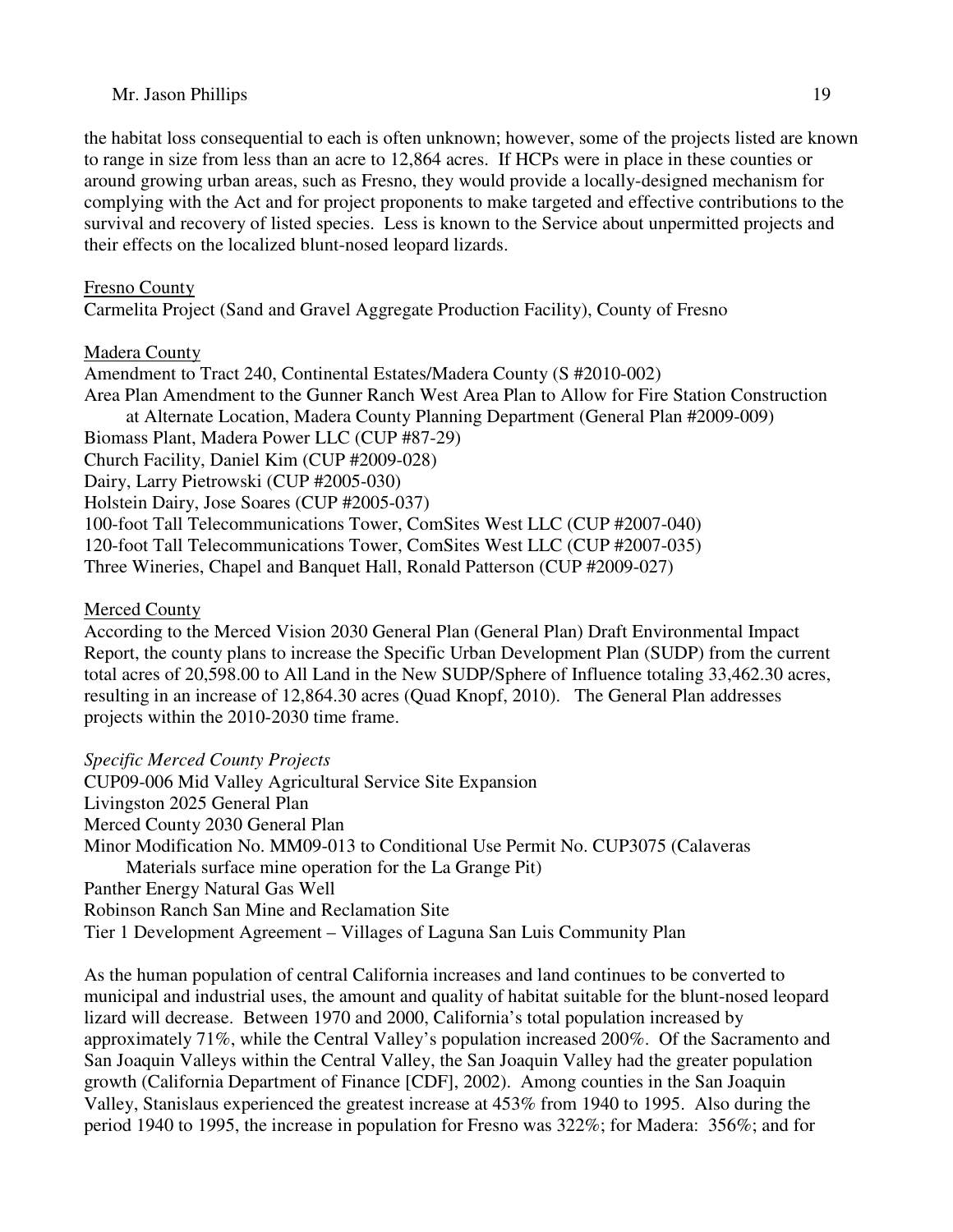Merced: 322% (CDF, 2002). During the period 1988 to 1998, 82,756 acres in the San Joaquin Valley were converted to urban and built-up land uses (California Department of Conservation, 2000). Although not each of the converted acres can be considered habitat, this trend indicates that habitat loss continues to threaten the survival and recovery of listed species.

The cumulative effects of all the future State, Tribal, local, and private actions that are reasonably certain to occur in the action area will continue to have a deleterious effect on the reproduction, numbers, and distribution of the blunt-nosed leopard lizard. The adverse cumulative effects described in this section serve to magnify the adverse effects of the proposed action and diminish any beneficial effects. However, this is a temporary, one-year action with opportunity for recolonization of blunt-nosed leopard lizards within the action area, rendering the effects of this proposed action not likely to jeopardize the future existence of the species.

### **Conclusion**

The population sizes and distribution of the blunt-nosed leopard lizard have appreciably shrunk since it was listed under the Act on March 11, 1967. The cumulative effects of projects that have been implemented without authorization under either sections 7 or  $10(a)(1)(B)$  of the Act, and without appropriate offsetting or compensatory measures are likely to have deleterious effects on these listed species in the foreseeable future. The Service has reviewed the current status of the blunt-nosed leopard lizard, the environmental baseline for the action area, and the temporary effects of the proposed San Joaquin River Restoration Program's Water Year 2011 Interim Flows Project. Additionally, the Service assessed the habitat modeling data that shows the low quality and isolated patches of habitat within the proposed action area, that the area has few contemporary recorded occurrences of blunt-nosed leopard lizard, and that the proposed action area is within the flood conveyance channel. Thus, the Service has determined that the proposed action, as described, is not likely to jeopardize the continued existence of blunt-nosed leopard lizard.

### **INCIDENTAL TAKE STATEMENT**

Section  $9(a)(1)$  of the Act and Federal regulation pursuant to section  $4(d)$  of the Act prohibit the take of endangered and threatened fish and wildlife species without special exemption. Take is defined as harass, harm, pursue, hunt, shoot, wound, kill, trap, capture or collect, or to attempt to engage in any such conduct. Harass is defined by the Service as an intentional or negligent act or omission that creates the likelihood of injury to a listed species by annoying it to such an extent as to significantly disrupt normal behavioral patterns which include, but are not limited to, breeding, feeding, or sheltering. Harm is defined by the Service to include significant habitat modification or degradation that results in death or injury to listed species by impairing behavioral patterns including breeding, feeding, or sheltering. Incidental take is defined as take that is incidental to, and not the purpose of, the carrying out of an otherwise lawful activity. Under the terms of section 7(b)(4) and section 7(o)(2), taking that is incidental to and not intended as part of the agency action is not considered to be prohibited taking under the Act provided that such taking is in compliance with this Incidental Take Statement.

The measures described below are non-discretionary, and must be implemented by BOR so that they become binding conditions of project authorization for the exemption in section 7(o)(2) to apply. BOR has a continuing duty to regulate the activity covered by this Incidental Take Statement. If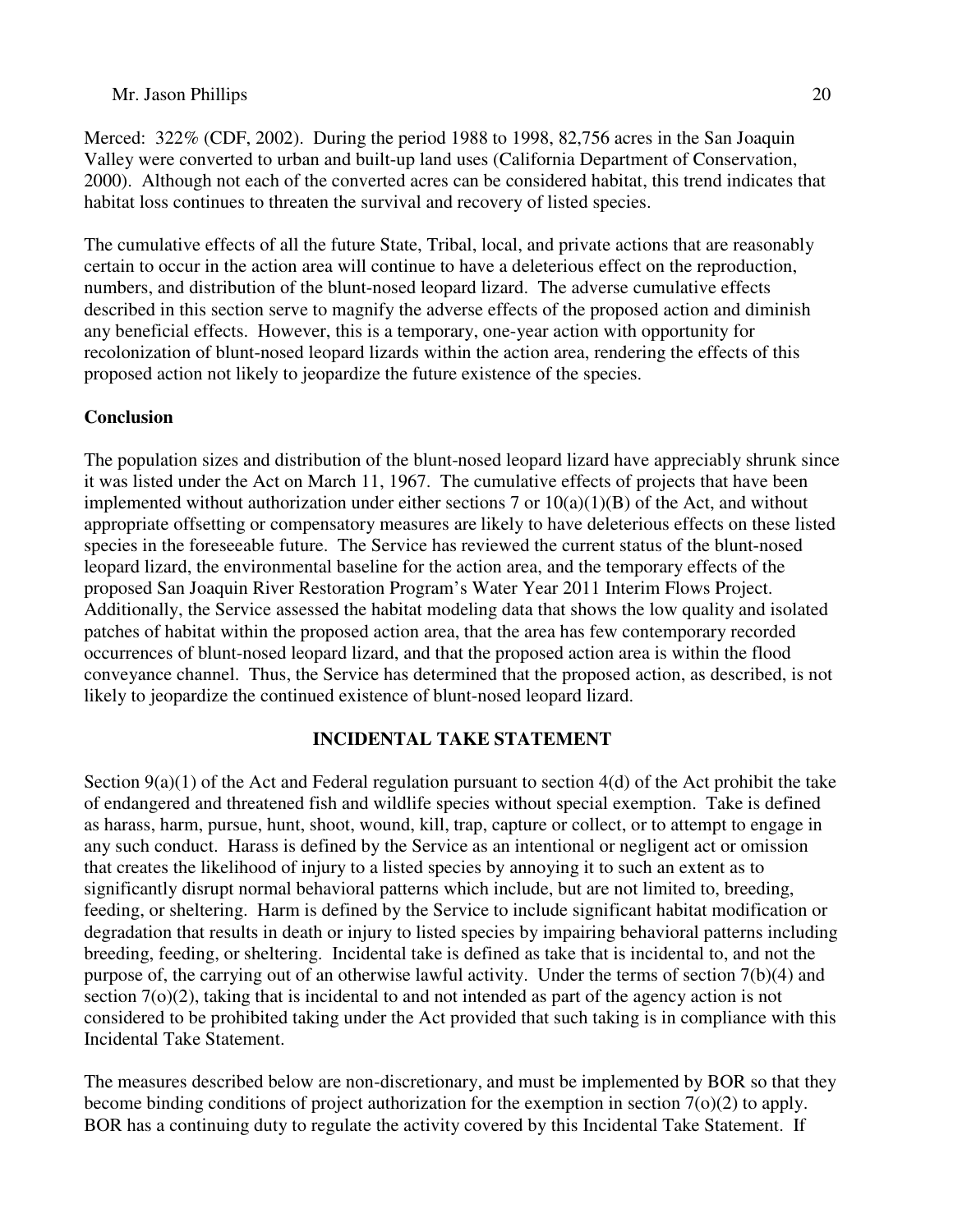BOR (1) fails to adhere to the terms and conditions of the incidental take statement through enforceable terms that are added to the permit or grant document, and/or (2) fails to retain oversight to ensure compliance with these terms and conditions, the protective coverage of section  $7<sub>(o)(2)</sub>$  may lapse.

### **Amount or Extent of Take**

### Blunt-nosed leopard lizard

The Service anticipates that incidental take of the blunt-nosed leopard lizard will be difficult to quantify due to blunt-nosed leopard lizard's small size, its tendency to escape underground into burrows, its dependence on weather and time of the year, and activity patterns; these all serve to bias the discovery of dead individuals, or indeed to make the finding of such individuals unlikely. It is therefore difficult to quantify an exact number of blunt-nosed leopard lizards that will be taken as a result of the proposed action, so in instances when specific take calculations are problematic to produce, the Service may estimate take in numbers of individuals per acre of permanently lost or degraded habitat as a result of the project action, since this reflects a significant adverse biological effect to the species. Therefore, the Service anticipates take incidental to this project as all bluntnosed leopard lizards inhabiting, using, or moving through the suitable habitat located within the Eastside Bypass between the 800 cfs elevation and the 1,300 cfs elevation level, or approximately 99.06 acres of suitable habitat. Upon implementation of the *Reasonable and Prudent Measures* and *Terms and Conditions*, and the *Conservation Measures* considered herein, incidental take within this acreage in the form of harm and harassment due to habitat loss and disturbance, displacement, and entombment will become exempt from the prohibitions described under section 9 of the Act.

# **Effect of the Take**

In the accompanying biological opinion, the Service has determined that this level of anticipated take is not likely to jeopardize the continued existence of the blunt-nosed leopard lizard.

# **Reasonable and Prudent Measures**

The following reasonable and prudent measures are necessary and appropriate to minimize the effects of the proposed action on the blunt-nosed leopard lizard.

- 1. In order to maintain an active accounting of project progress, reporting updates must be submitted to the Service at appropriate intervals during project implementation.
- 2. Seepage monitoring will be conducted by BOR to reduce or avoid effects resulting from groundwater and levee seepage.
- 3. Manage the spread of invasive plant species.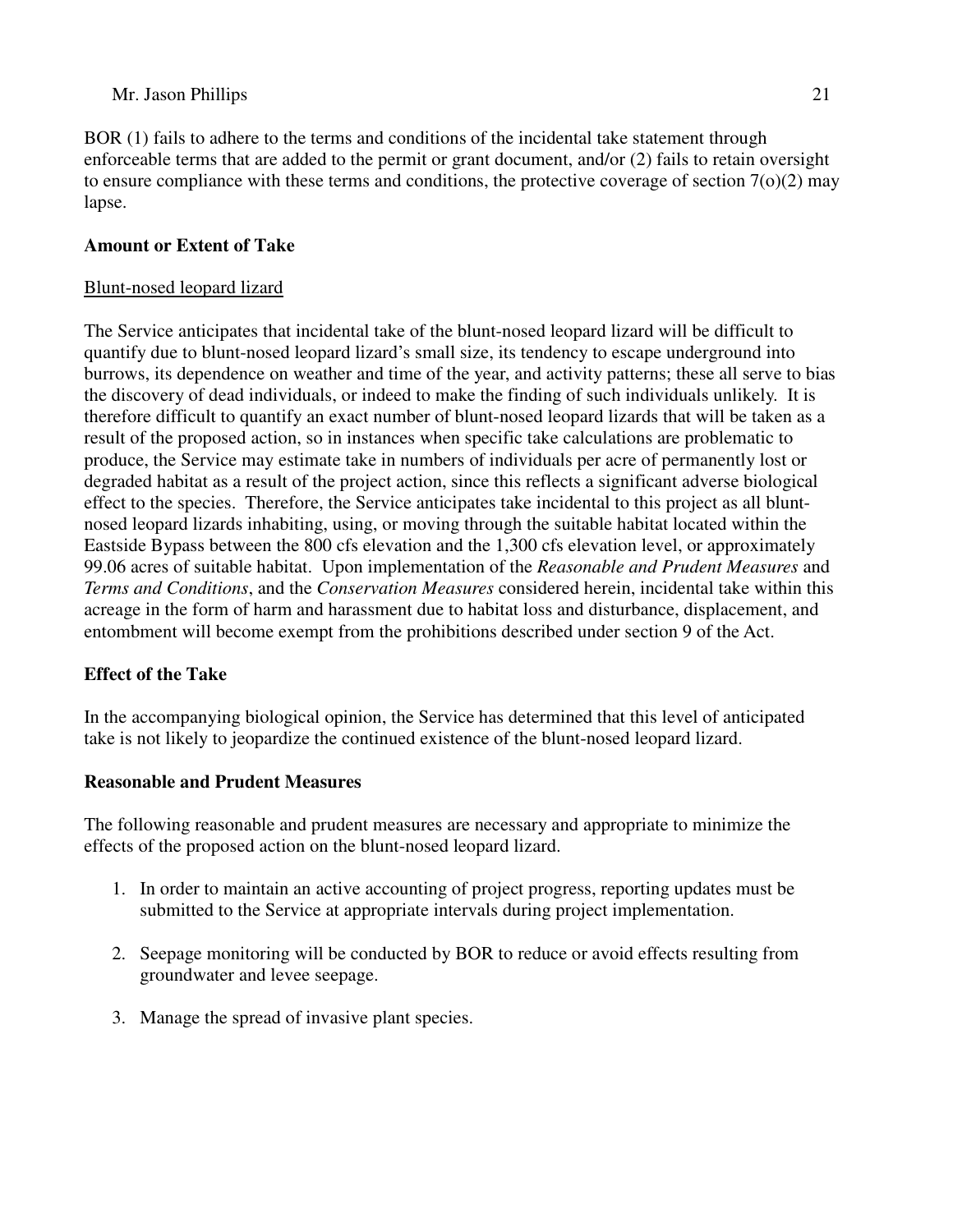# **Terms and Conditions**

In order to be exempt from the prohibitions of section 9 of the Act, BOR shall ensure compliance with the following Terms and Conditions, which implement the reasonable and prudent measures described above. These terms and conditions are nondiscretionary.

The following Term and Condition implements the above Reasonable and Prudent Measure one:

1. BOR shall submit a progress update every month during implementation. The updates shall detail any changes to the project footprint and to the extent of blunt-nosed leopard lizard habitat directly or indirectly affected by the project, and hence to the level of take; as well as any known effects of implementing the proposed activities on these species.

The following Term and Condition implements the above Reasonable and Prudent Measure two:

2. BOR shall continue to implement the Seepage Monitoring and Management Plan (Plan) for Water Year 2010 Interim Flows, which carries forward into WY 2011. This includes groundwater monitoring, levee patrols, landowner feedback, flow monitoring, and potential management responses to address nonattainment with the seepage management objective (San Joaquin River Restoration Program, 2009a, 2009b). This Plan will be adaptively managed in order to address real-time results during monitoring.

The following Term and Condition implements the above Reasonable and Prudent Measure three:

3. BOR shall monitor the following invasive species along affected portions of the San Joaquin River and bypass system (before and after WY 2011 Interim Flows): red sesbania, salt cedar, giant reed, Chinese tallow, and sponge plant. The spread of these invasive species has the potential to impact existing riparian habitat and sensitive natural communities and water delivery systems. BOR will control and manage these species, as specified in the Invasive Vegetation Monitoring and Management Plan (included as Appendix F in the WY 2010 Interim Flows Supplemental EA).

# **Reporting Requirements**

- 1. A post-completion project report detailing compliance with the project design criteria described under the *Description of the Proposed Action* section of this biological opinion shall be provided to the Service within 30 calendar days of completion of the project. The report shall include: (1) dates of project initiation and completion, (2) known project effects on the blunt-nosed leopard lizard, if any, (3) occurrences of incidental take of the blunt-nosed leopard lizard, (4) the amount and timing of any Interim Flows recaptured at the Jones and Banks facilities, and (5) any other pertinent information.
- 2. New sightings of blunt-nosed leopard lizards or any other sensitive animal species shall be reported to the CNDDB within 30 calendar days of survey completion. A copy of the reporting form and a topographic map clearly marked with the location in which the animals were observed also should be provided to the Service.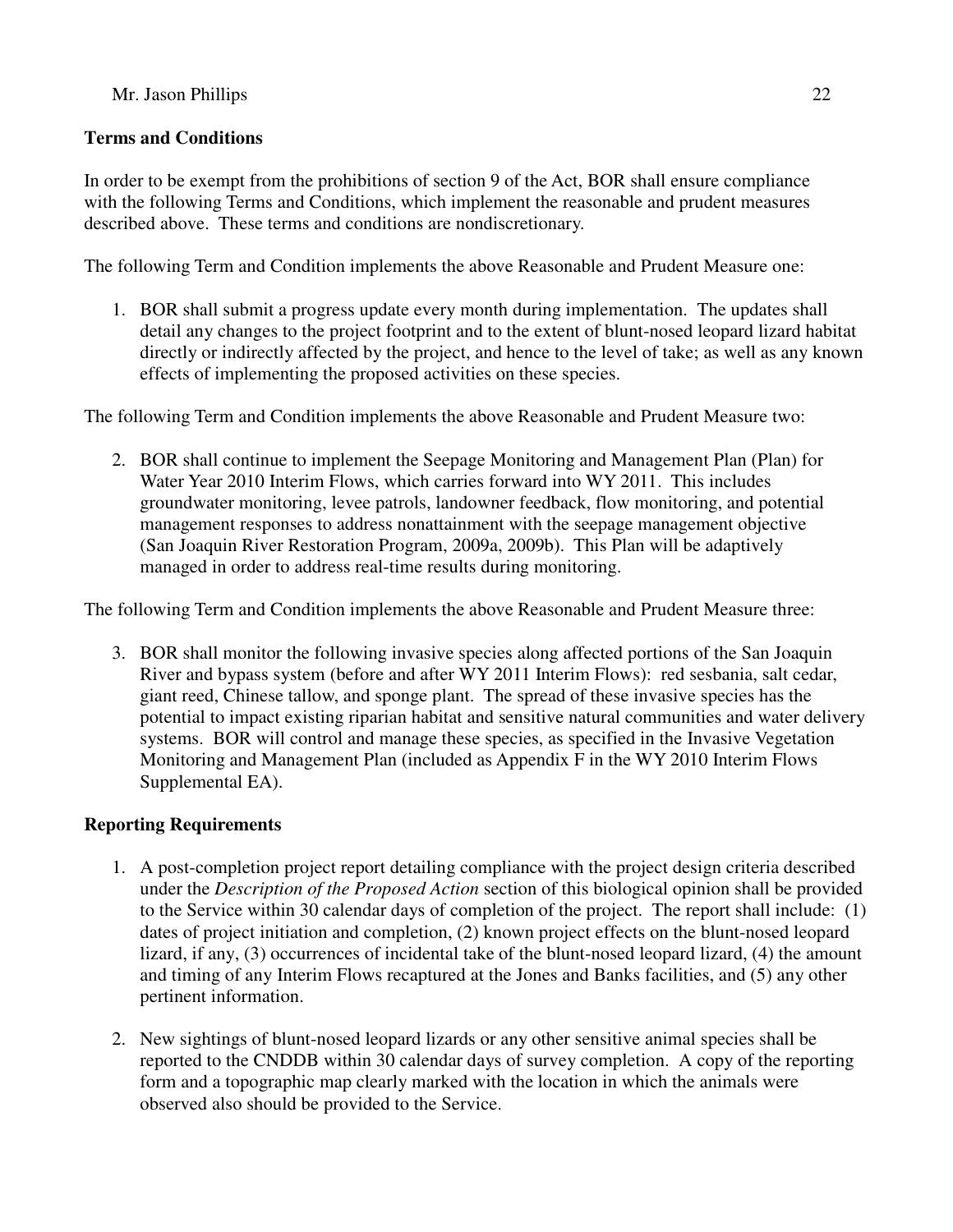- 3. BOR should notify the Service via electronic mail and telephone within one (1) working day of the death or injury to a blunt-nosed leopard lizard and/or other listed species that occurs due to project-related activities or is observed at the project site. Notification must include the date, time, location of the incident or of the finding of a dead or injured animal, and photographs of the specific animal. In the case of a dead animal, the individual animal should be preserved, as appropriate, and held in a secure location until instructions are received from the Service regarding the disposition of the specimen or the Service takes custody of the specimen. The Service contacts are the Chief of the Endangered Species Division (Central Valley) at 916/414- 6600 and the Resident Agent-in-Charge of the Service's Law Enforcement Division at 916/414- 6600. The California Department of Fish and Game contact is Mr. Ron Schlorff at 916/654- 4262.
- 4. Any contractor or employee who, during routine operations and maintenance activities, inadvertently kills or injures a State-listed wildlife species shall immediately report the incident to her or his supervisor or representative. The supervisor or representative must contact the California Department of Fish and Game immediately in the case of a dead or injured State-listed wildlife species. The California Department of Fish and Game contact for immediate assistance is State Dispatch at (916) 445-0045.

# **CONSERVATION RECOMMENDATIONS**

Conservation recommendations are suggestions of the Service regarding discretionary measures to minimize or avoid adverse effects of a proposed action on listed species or critical habitat, or regarding the development of new information. These measures may serve to minimize or avoid further adverse effects of a proposed action on listed, proposed, or candidate species, or on designated critical habitat. They may also serve as suggestions on how action agencies can assist species conservation in furtherance of their responsibilities under section  $7(a)(1)$  of the Act, or recommend studies improving an understanding of a species' biology or ecology. Wherever possible, conservation recommendations should be tied to tasks identified in recovery plans. The Service is providing you with the following conservation recommendations:

- 1. Restriction of spring flows to 800 cfs elevation level within the Eastside Bypass until after April 1<sup>st</sup> in order to reduce the amount of potential take of blunt-nosed leopard lizards.
- 2. It is recommended that BOR continue to assist the Service in the implementation of recovery efforts for the blunt-nosed leopard lizard.
- 3. Sightings of any sensitive animal species should be reported to the California Natural Diversity Database of the California Department of Fish and Game. A copy of the reporting form and a topographic map clearly marked with the location the animals or plants were observed should also be provided to the Service.
- 4. Develop and implement an outreach plan (Recovery Plan, Priority 2). Outreach is an important component of implementing the blunt-nosed leopard lizard Recovery Plan. For private lands with reported or suspected populations of blunt-nosed leopard lizards, landowners should be apprised of the significance of the populations on their lands and should be provided with information about available conservation mechanisms, such as conservation easements and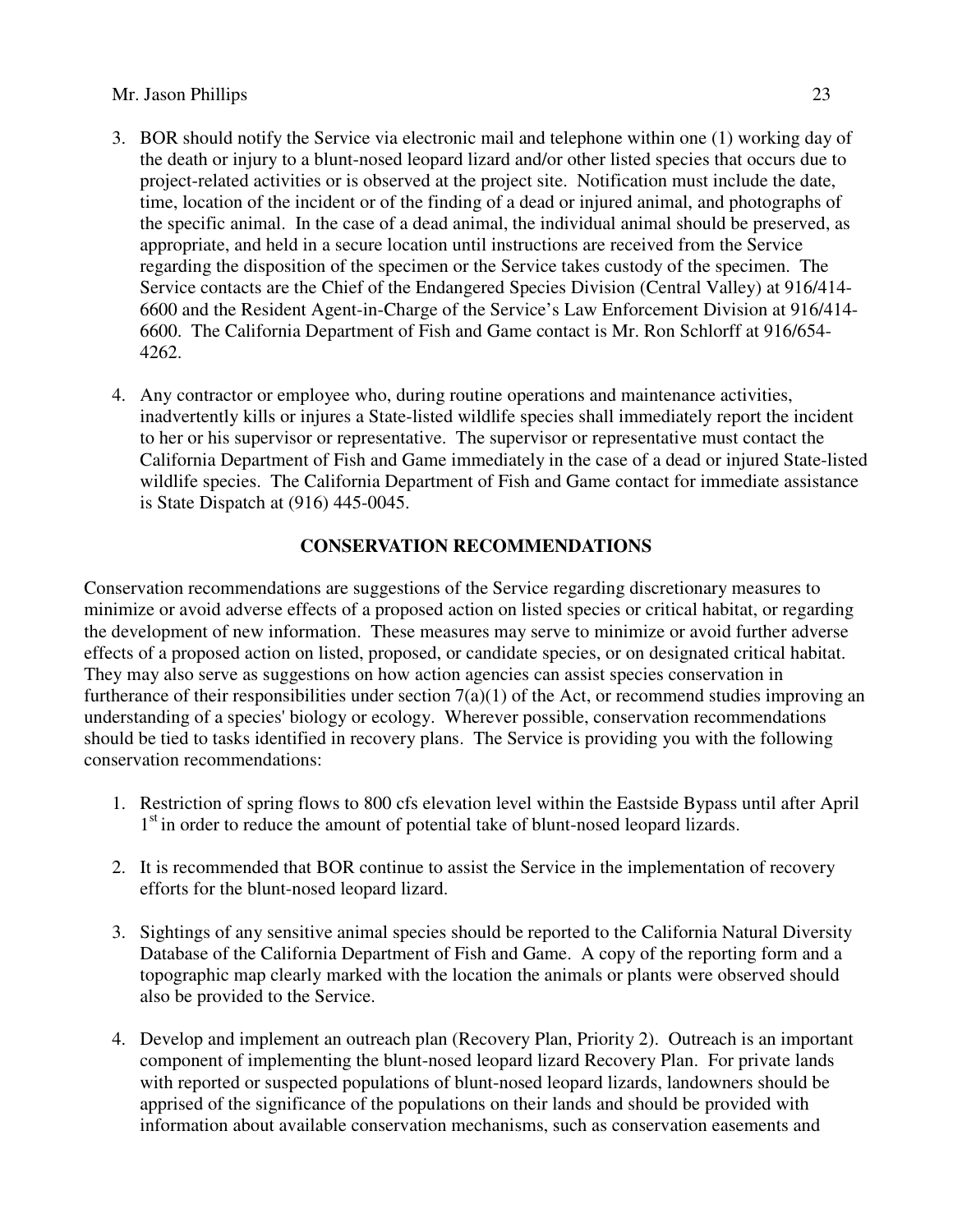incentive programs (Recovery Task 1.2.2). For private lands with potential occurrences of featured species, permission should be sought from cooperative landowners to conduct on-site surveys. If surveys identify populations of blunt-nosed leopard lizards, landowners should be apprised of their significance and offered incentives to continue current land uses that support featured species habitat.

- 5. Locate, map, and protect existing populations of the blunt-nosed leopard lizard (Recovery Plan Task 2.2.17).
- 6. Encourage and assist in the development and implementation of mitigation banks separately or in conjunction with large-scale Habitat Conservation Plans (Recovery Plan, Priority 2).
- 7. Gather additional data on population responses to environmental variation at representative sites in their extant geographic range (Recovery Plan Task 3.2.21).
- 8. Determine appropriate habitat management and compatible land uses for the blunt-nosed leopard lizard (Recovery Plan Task 4.5.7).

In order for the Service to be kept informed of actions minimizing or avoiding adverse effects or benefitting listed species or their habitats, the Service requests notification of the implementation of any conservation recommendations.

# **REINITIATION—CLOSING STATEMENT**

This concludes the Service's review of the proposed San Joaquin River Restoration Program's Water Year 2011 Interim Flows Project in Kern, Kings, Mariposa, Stanislaus, San Joaquin, Alameda, Contra Costa, Fresno, Madera and Merced Counties, California, and no further coordination with the Service under the Act is necessary at this time. As provided in 50 CFR §402.16, re-initiation of formal consultation is required where there is discretionary Federal involvement or control over the action has been maintained (or is authorized by law) and if: 1) the amount or extent of incidental take is exceeded, 2) new information reveals effects of the agency action that may affect listed species or critical habitat in a manner or to an extent not considered in this biological opinion (including alterations to the OCAP biological opinion); 3) the agency action is subsequently modified in a manner that causes an effect to the listed species or critical habitat that was not considered in this biological opinion; or 4) a new species is listed or critical habitat designated that may be affected by the action. In instances where the amount or extent of incidental take is exceeded, any operations causing such take must cease pending re-initiation; otherwise, the project will be out of compliance with this biological opinion. This consultation is specific to this action area and for the proposed project action only as originally described within the request. Any change in the proposed project, as described, will result in withdrawal of this concurrence.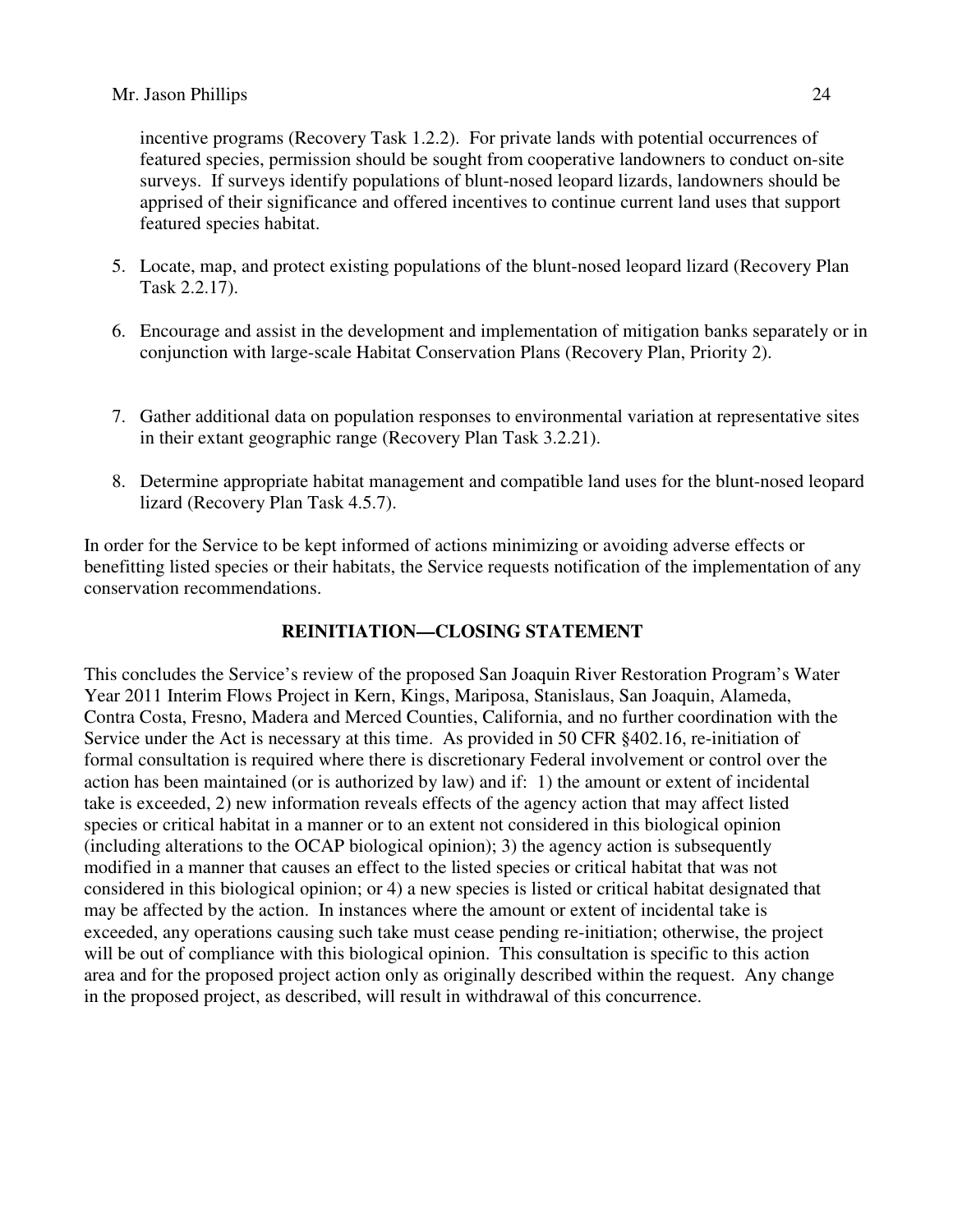The Service wishes to thank you for your continued efforts and dedication to the conservation of America's wildlife resources. Please contact Ellen McBride, Stephanie Rickabaugh or Michael Welsh at (916) 414-6630 if you have questions regarding this response. Please refer to Service file number 81420-2010-F-0834 in any future correspondence.

Enclosures: Figures, Tables, Appendix

cc:

- Ms. Michelle Banonis, Bureau of Reclamation, Sacramento, California
- Ms. Kathy Norton, U.S. Army Corps of Engineers, Sacramento, California
- Ms. Rhonda Reed, National Marine Fisheries Service, Sacramento, California
- Mr. Kevin Faulkenberry, California Department of Water Resources, Fresno, California
- Mr. Gerald Hatler, California Department of Fish and Game, Fresno, California
- Ms. Paula Landis, California Department of Water Resources, Fresno, California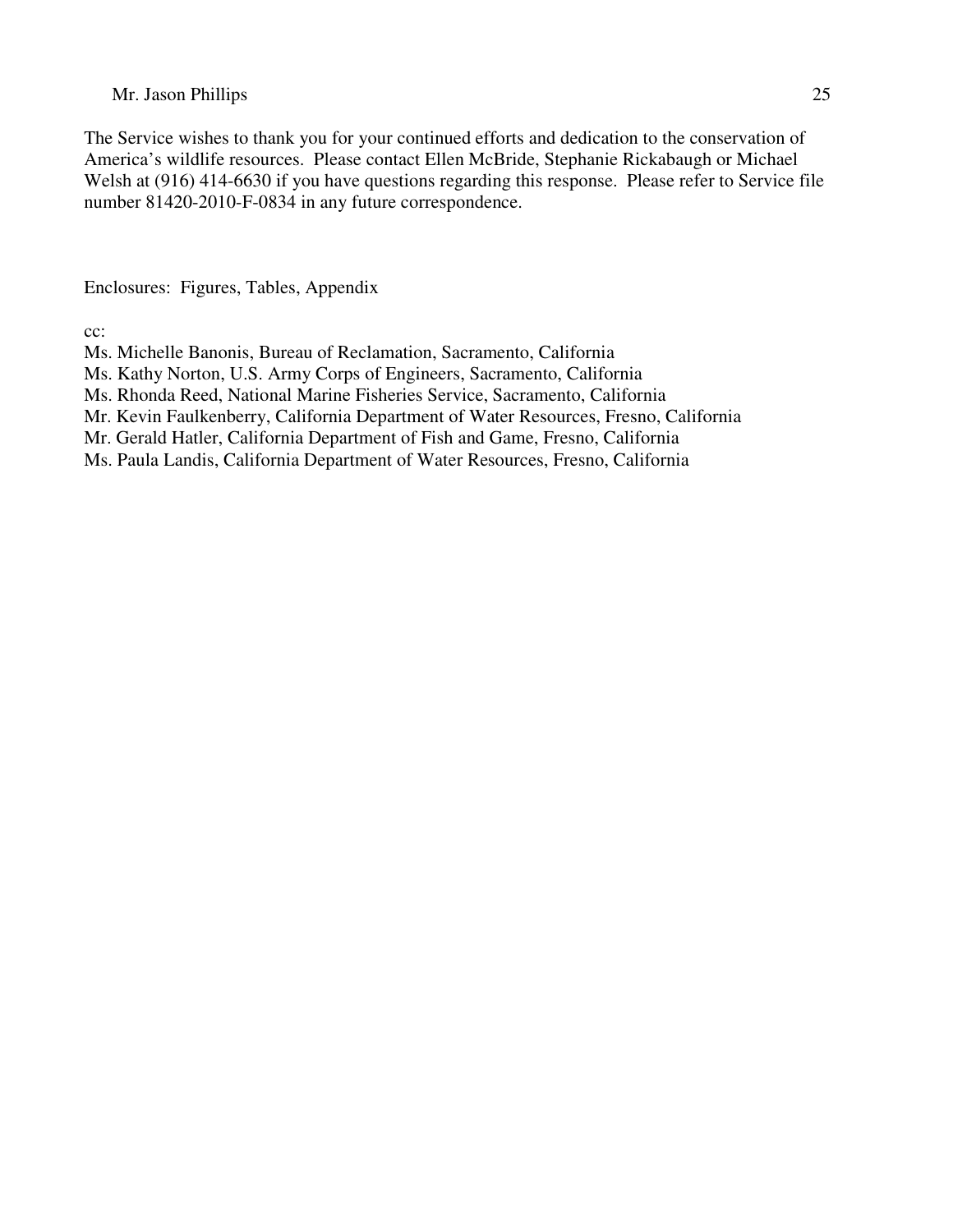### **Literature Cited**

- Ashford Jr., L.K. 1990. A management plan for the Kerman Ecological Reserve. California Department of Fish and Game. Fresno, California.
- California Department of Conservation. 2000. Division of Land Resource Protection Farmland Mapping and Monitoring Program, Sacramento, California.
- California Department of Finance. 2002. Human population history and trends in California counties. Accessed July 2003.
- California Department of Fish and Game. 2004. Blunt-nosed leopard lizard survey protocol. Revised May 2004. California Department of Fish and Game. Fresno, California.
- California Department of Water Resources (DWR). 2010. Summary of habitat assessment and surveys for blunt-nosed leopard lizard (*Gambelia sila*) along the Eastside Bypass, Merced County, California. Fresno, California. 5pp. July 22.
- CALFED. 2000. Ecosystem Restoration Program Plan (Volumes 1-4). Sacramento, California.
- Germano, D.J., and D.F. Williams. 1992. *Gambelia sila* (blunt-nosed leopard lizard). Reproduction. Herpetological Review, 23:117-118.
- Germano, D.J., and D.F. Williams. 1993. Recovery of the blunt-nosed leopard lizard: Past efforts, present knowledge, and future opportunities. Transactions of the Western Section of the Wildlife Society, 28:38-47.
- Germano, D.J., and D.F. Williams. 2005. Population ecology of blunt-nosed leopard lizards in high elevation foothill habitat. Journal of Herpetology, 39:1-18.
- Germano, D.J., D.F. Williams, and P. Kelly. 2004. Long-term fluctuation of a population of blunt-nosed leopard lizards in relation to precipitation and herbaceous plant biomass. Presented at the San Joaquin Natural Communities Conference, May 25, 2004, Bakersfield, California.
- Germano, D.J., G.B. Rathbun, E. Cypher, L.R. Saslaw, and S. Fitton. 2005. Effects of livestock grazing on a community of species at risk of extinction in the San Joaquin Valley, California. 2005 Annual Report. The Lokern Grazing Study Project. Bureau of Land Management, Bakersfield, California. Available on the internet at <http://www.csub.edu/~dgermano/GrazingWebSite.htm>. Accessed on September 16, 2010.
- Holland, R.F. 1986. Preliminary descriptions of the terrestrial natural communities of California. California Department of Fish and Game, Sacramento, California. 156 pp.
- Jennings, M.R. 1995. *Gambelia sila* (Stejneger). Blunt-nosed leopard lizard. Catalogue of American Amphibians and Reptiles, 612:1-4.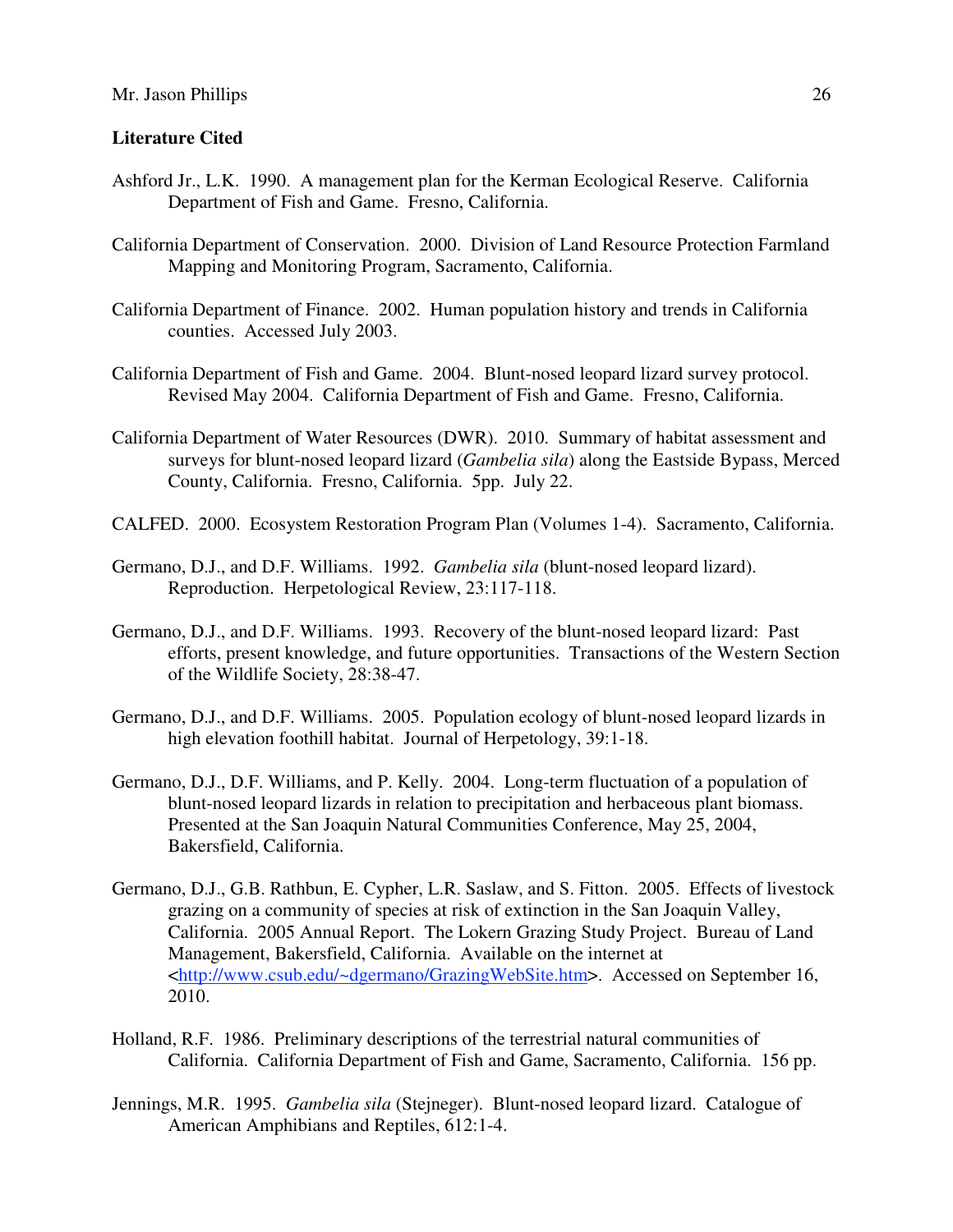- Jones & Stokes Associates, Inc. 1998. Analysis of Physical Processes and Riparian Habitat Potential of the San Joaquin River-Friant Dam to Merced River. October. (JSA 97-303). Sacramento, California. Prepared for United States Department of the Interior, Bureau of Reclamation, Fresno, California.
- McBain & Trush, Inc. 2002. San Joaquin River Restoration Study Background Report. Arcata, California. Prepared for Friant Water Users Authority, Lindsay, California, and Natural Resources Defense Council, San Francisco, California.
- Montanucci, R.R. 1965. Observations on the San Joaquin leopard lizard, *Crotaphytus wislizenii silus* Stejneger. Herpetologica, 21:270-283.
- Montanucci, R.R. 1970. Analysis of hybridization between *Crotaphytus wislizenii* and *Crotaphytus silus* (Sauria: Iguanidae) in California. Copeia, 1970:104-123.
- Mooney, D. 2010. U.S. Bureau of Reclamation. Personal communication.
- National Marine Fisheries Service (NMFS). 2009. Biological Opinion on the Long-Term Central Valley Project and State Water Project Operations Criteria and Plan. Southwest Region. Long Beach, California. June 4, 2009.
- Quad Knopf, Inc. 2005. Coles Levee Ecosystem Preserve: 2004 Annual Report. Quad Knopf, Inc., Bakersfield, California.
- Quad Knopf, Inc. 2006. Occidental of Elk Hills, Inc. Endangered Species Program: 2005 Annual Report. Quad Knopf, Inc., Bakersfield, California.
- Quad Knopf, Inc. 2010. Draft Program Environmental Impact Report: City of Merced, Merced Vision 2030 General Plan. Roseville, California. 508 pp.
- San Joaquin River Restoration Program. 2009a. Appendix D to the Water Year 2010 Interim Flows Project, Final Environmental Assessment/Initial Study: Monitoring program for Water Year 2010 Interim Flows. Dated September 2009.
- San Joaquin River Restoration Program. 2009b. Attachment 1 to the Water Year 2010 Interim Flows Project, Final Environmental Assessment/Initial Study: Seepage monitoring and management plan for Water Year 2010 Interim Flows. Dated September 2009.
- San Joaquin River Restoration Program. 2010. Final Supplemental Environmental Assessment: Water Year 2011 Interim Flows Project.
- Smith, H.M. 1946. Handbook of lizards. Lizards of the United States and Canada. Comstock Publishing Co., Ithaca, NY. 557 pp.
- Stebbins, R.C. 1954. Amphibians and reptiles of western North America. McGraw-Hill Book Company, Inc., New York, 536 pp.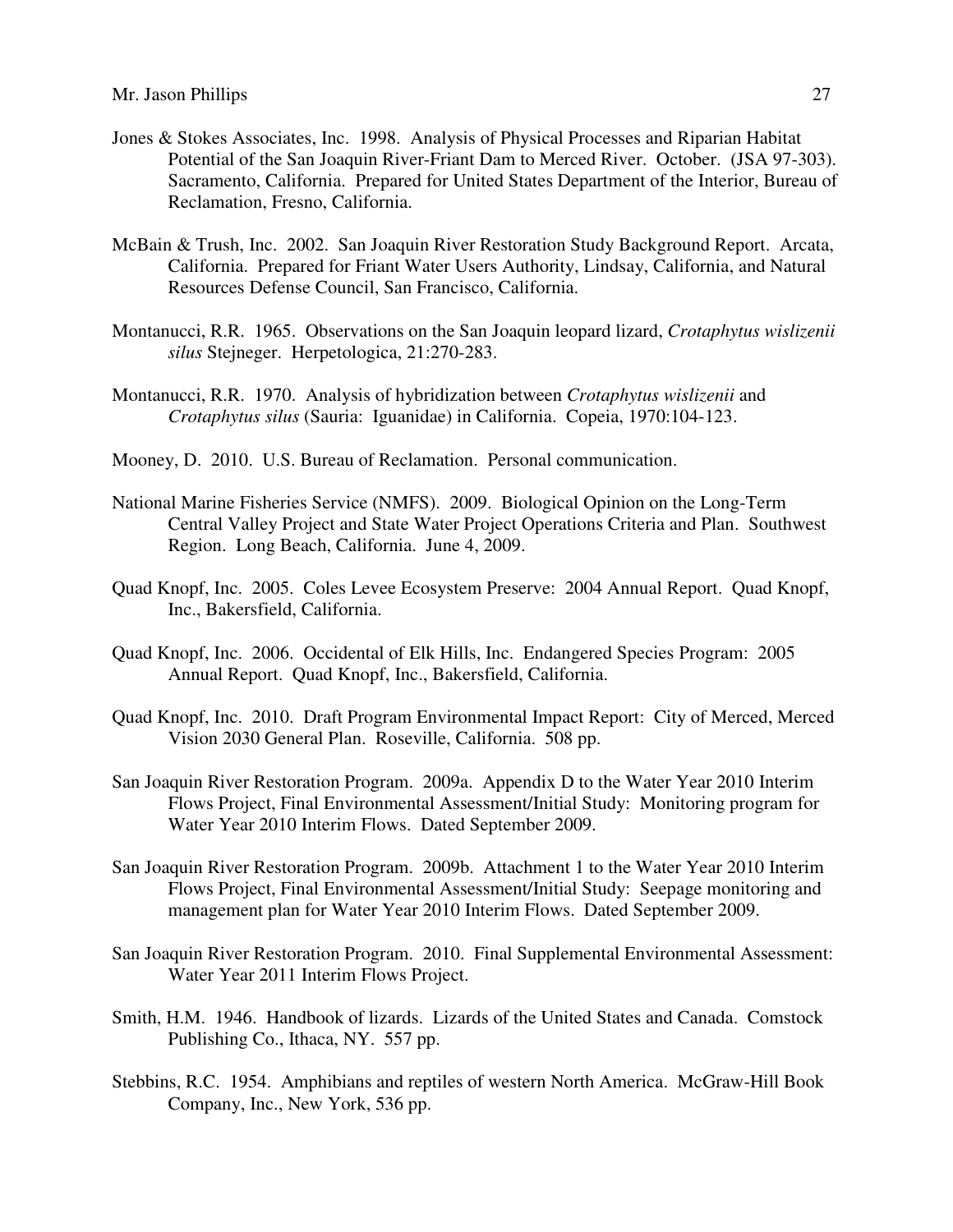- Stebbins, R.C. 1985. A field guide to western reptiles and amphibians. Second edition. Houghton Mifflin Company, Boston, Massachusetts, 336 pp.
- Stejneger, L. 1893. Annotated list of the reptiles and batrachians collected by the Death Valley Expedition in 1891, with descriptions of new species. North American Fauna, 7:159-228.
- Tanner, W.W. and B.H. Banta. 1963. The systematics of *Crotaphytus wislizenii*, the leopard lizards. Part 1. A redescription of *Crotaphytus wislizenii wislizenii* Baird and Girard, and a description of a new subspecies from the Upper Colorado River Basin. Great Basin Naturalist, 23:129-148.
- Tollestrup, K. 1979a. A standardized method of obtaining an index of densities of blunt-nosed leopard lizards, *Crotaphytus silus*. Unpublished report to U.S. Fish and Wildlife Service, Contract 14-16-0001-5793RF, Sacramento, California.
- Tollestrup, K. 1979b. The distribution of *Gambelia silus* (blunt-nosed leopard lizard) in the western foothills of the San Joaquin Valley. Unpublished Report, California Department of Fish and Game. Sacramento, California. 18 pp.
- Tollestrup, K. 1982. Growth and reproduction in two closely related species of leopard lizards, *Gambelia silus* and *Gambelia wislizenii.* American Midland Naturalist, 108:1-20.
- Uptain, C., W.A. Clark, and S.M. Juarez. 1985. Mark-recapture population estimates and visitation indices for the blunt-nosed leopard lizard, *Gambelia sila*, at the Pixley National Wildlife Refuge. U.S. Fish and Wildlife Service, Delano, California, Contract Nos. 10181-9810-3(js) and 10181-4672-4, 34 pp. + Appendices.
- U.S. Department of Energy and Chevron U.S.A. Production Company. 1996. Annual report FY95, endangered species and cultural resources program, Naval Petroleum Reserves in California, Tupman, California. Prepared by EG&G Energy Measurements, Inc.
- U.S. Fish and Wildlife Service (Service). 1967. *Endangered and threatened wildlife and plants; determination of endangered status for the blunt-nosed leopard lizard: Final rule.* Federal Register 32(48):4001. http://ecos.fws.gov/docs/federal\_register/fr18.pdf.

. 1980. Blunt-nosed leopard lizard recovery plan. U.S. Fish and Wildlife Service, Portland, Oregon, 62 pp.

. 1985. Blunt-nosed leopard lizard revised recovery plan. U.S. Fish and Wildlife Service, Portland, Oregon, 85 pp.

. 1998. *Recovery Plan for Upland Species of the San Joaquin Valley, California*. Portland, Oregon. 319 pp. http://ecos.fws.gov/docs/recovery\_plans/1998/980930a.pdf

. 2008. Formal Endangered Species Consultation on the Proposed Coordinated Operations of the Central Valley Project (CVP) and State Water Project (SWP). Region 8 (California and Nevada Region). Sacramento, California. Prepared for United States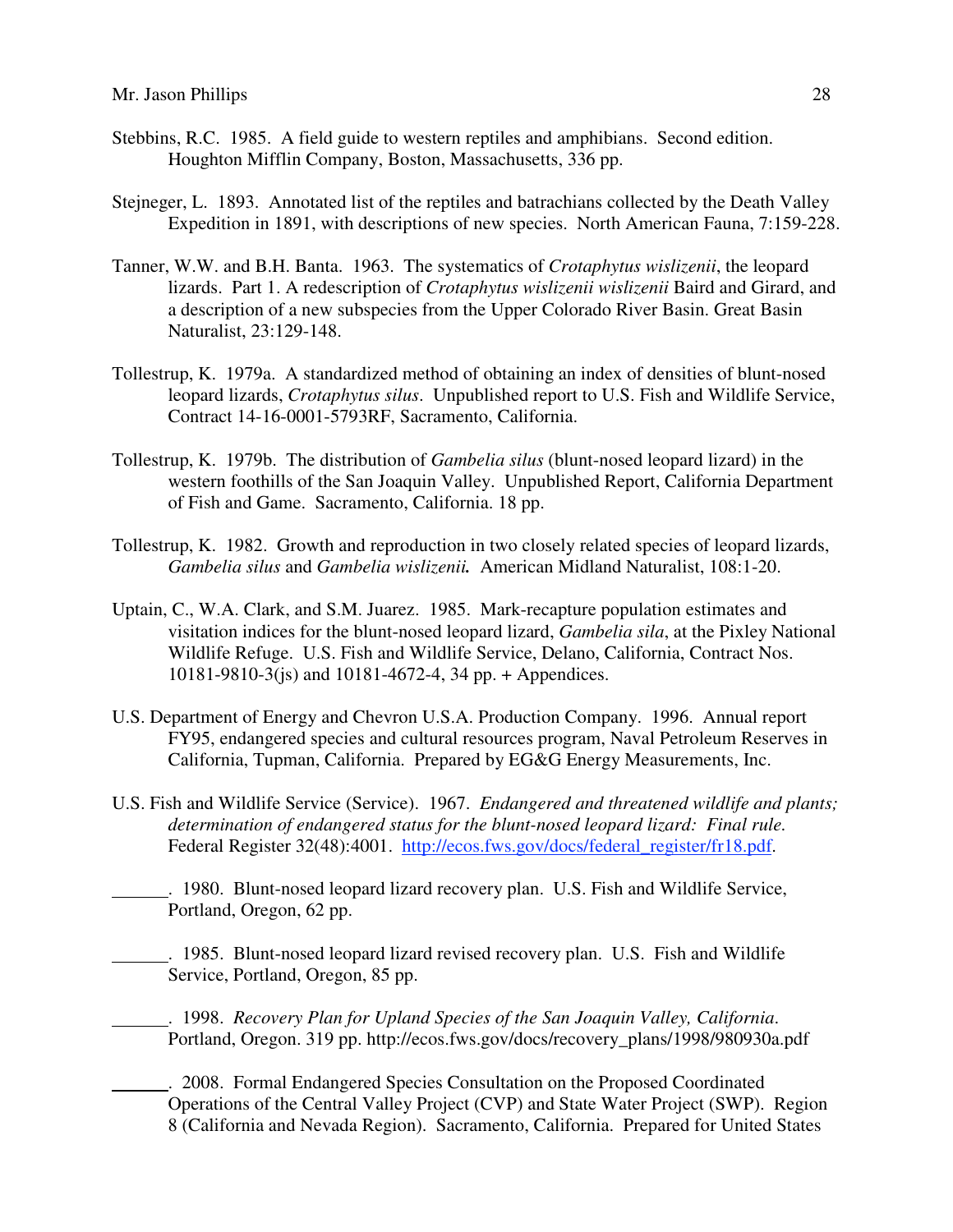Department of the Interior, Bureau of Reclamation, Central Valley Operations Office, Sacramento, California. December 15, 2008.

. 2009. Memorandum: Blunt-nosed leopard lizard survey protocols for the San Joaquin River Restoration Program including: WY 2010 Interim Flow, Interim Flows and Restoration Flows. March 25.

. 2010. Blunt-nosed leopard lizard (*Gambelia sila*) 5-year review: Summary and evaluation. Sacramento, California. 78 pp.

- Upper San Joaquin River Water and Power Authority (USJRWPA). 1982. Granite Hydroelectric Project, North Fork California. Terra Bella, California. February.
- Warrick, G.D. 2006. Lokern and Semitropic Ridge Preserves (C002). FY 2005 Annual Report. Center for Natural Lands Management.
- Warrick, G.D., T.K. Kato, and B.R. Rose. 1998. Microhabitat use and home range characteristics of blunt-nosed leopard lizards. Journal of Herpetology, 32(2):183-191.

#### *In litteris* References

- Germano, David. 2006. Electronic mail from Professor, Department of Biology, California State University, Bakersfield, California, to Joseph Terry, Biologist, San Joaquin Valley Branch, Endangered Species Division, Sacramento Fish and Wildlife Office, U.S. Fish and Wildlife Service, Sacramento, California.
- Juarez, Stephen. 2006. Electronic mail from Conservation Planning Supervisor, California Department of Fish and Game, Fresno, California to Joseph Terry, Biologist, San Joaquin Valley Branch, Endangered Species Division, Sacramento Fish and Wildlife Office, U.S. Fish and Wildlife Service, Sacramento, California.
- Selmon, Michelle. 2006. Electronic mail from Associate Wildlife Biologist, California Dept. Fish and Game, Fresno, California to Joseph Terry, Biologist, San Joaquin Valley Branch, Endangered Species Division, Sacramento Fish and Wildlife Office, U.S. Fish and Wildlife Service, Sacramento, California.
- Stafford, Bob. 2006. Electronic mail from Biologist, California Department of Fish and Game, Monterey, California to Joseph Terry, Biologist, San Joaquin Valley Branch, Endangered Species Division, Sacramento Fish and Wildlife Office, U.S. Fish and Wildlife Service, Sacramento, California.
- Williams, Pam. 2006. Electronic mail from Refuge Biologist, Kern National Wildlife Refuge Complex, Delano, California to Joseph Terry, Biologist, San Joaquin Valley Branch, Endangered Species Division, Sacramento Fish and Wildlife Office, U.S. Fish and Wildlife Service, Sacramento, California.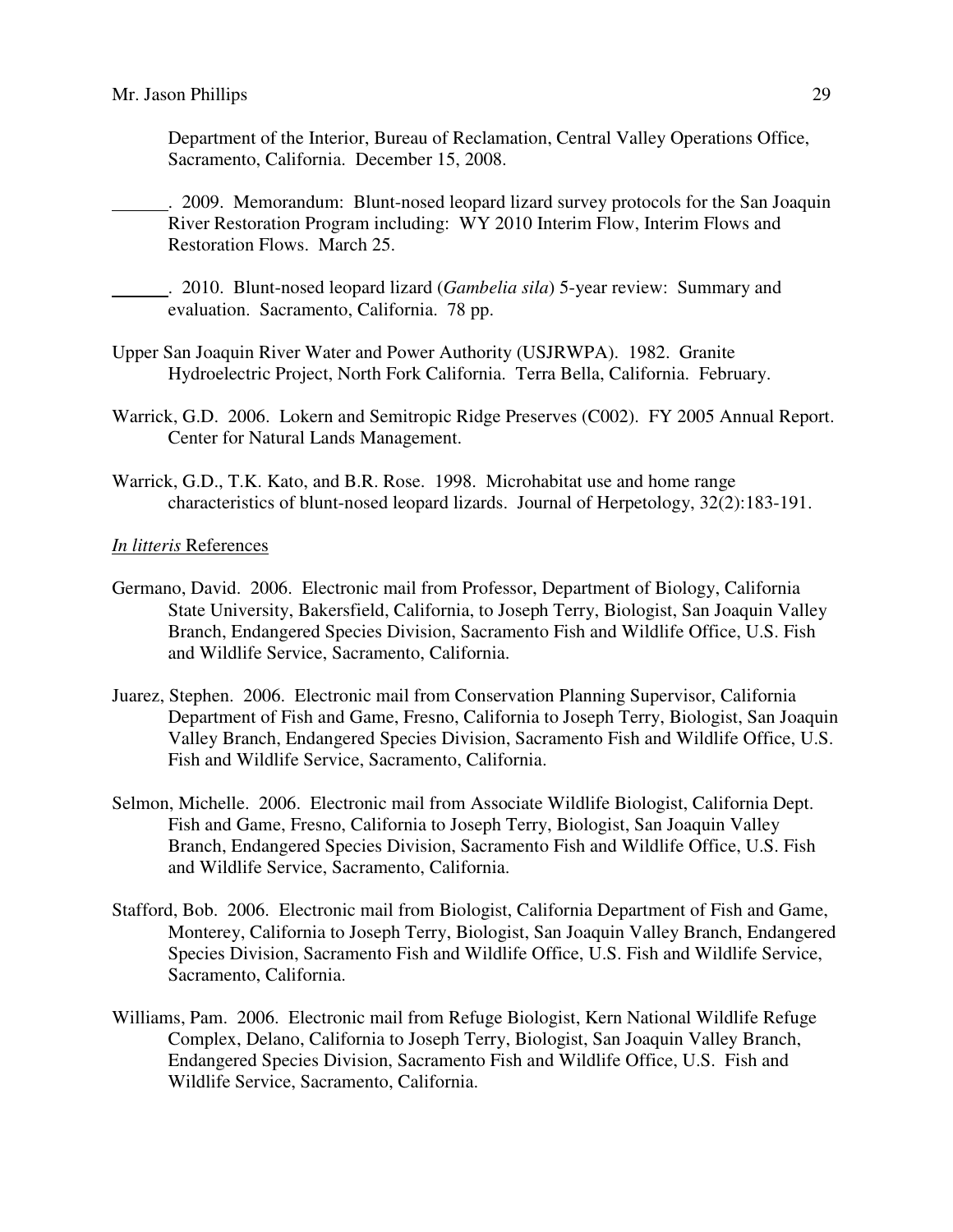# **Enclosed Tables**

- Table 1. San Joaquin River Reaches and Flood Bypasses in the Restoration Area.
- Table 2.Maximum Interim Flow Release from Friant Dam Under the Proposed Action.
- Table 3. Estimated Maximum Water Available for Recapture and Recirculation Under the Proposed Action.
- Table 4. Example Estimated Maximum Regulated Non-flood Flows Under the Proposed Action in a Wet Year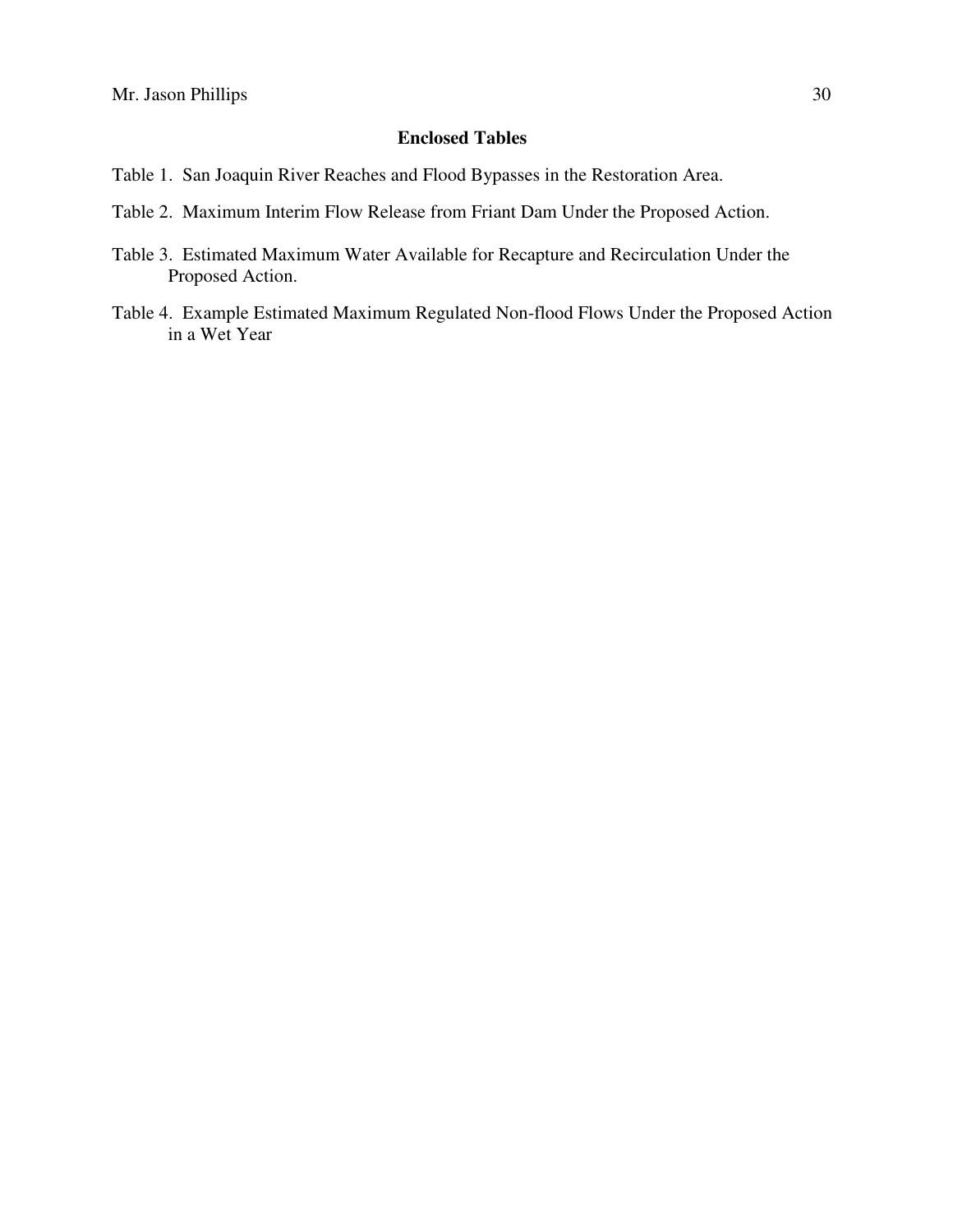|                        |                 |                                                                      | San Joaquin River Reaches and Flood Bypasses in the Restoration Area |                                                            |
|------------------------|-----------------|----------------------------------------------------------------------|----------------------------------------------------------------------|------------------------------------------------------------|
|                        |                 | San Joaquin River Reaches and Flood Bypasses in the Restoration Area |                                                                      | Reaches Included in<br>Restoration Area<br>Water Year 2011 |
|                        |                 | <b>Head of Reach or</b>                                              | Downstream End of                                                    | Interim Flows                                              |
| <b>River or Bypass</b> | Reach           | <b>Bypass</b>                                                        | Reach or Bypass                                                      | <b>Restoration Area</b>                                    |
|                        | ₹               | Friant Dam                                                           | <b>State Route 99</b>                                                |                                                            |
|                        | ë               | State Route 99                                                       | Gravelly Ford                                                        | ↘                                                          |
|                        | $\mathbf{A}$    | Gravelly Ford                                                        | Chowchilla Bifurcation<br>Structure                                  |                                                            |
|                        | 28              | Chowchilla Bifurcation<br>Structure                                  | Mendota Dam                                                          |                                                            |
|                        | ო               | Mendota Dam                                                          | Sack Dam                                                             | ↘                                                          |
| San Joaquin River      | $4\overline{4}$ | Sack Dam                                                             | Sand Slough Control<br>Structure                                     |                                                            |
|                        | 4B1             | Sand Slough Control<br>Structure                                     | Mariposa Bypass<br>Confluence with                                   |                                                            |
|                        | 4B2             | Mariposa Bypass<br>Confluence with                                   | Confluence with Bear<br>Creek and Eastside<br><b>Bypass</b>          |                                                            |
|                        | <b>LO</b>       | Confluence with Bear<br>Creek and Eastside<br><b>Bypass</b>          | Confluence with Merced<br>River                                      |                                                            |
| Chowchilla Bypass      |                 | Chowchilla Bifurcation<br>Structure                                  | Slough and Eastside<br>Confluence with Ash<br><b>Bypass</b>          |                                                            |
| Eastside Bypass        |                 | Slough and Chowchilla<br>Confluence with Ash<br><b>Bypass</b>        | Creek and San Joaquin<br>Confluence with Bear<br>River               |                                                            |
| Sand Slough Bypass     |                 | Sand Slough Control<br>Structure                                     | Eastside Bypass                                                      |                                                            |
| Mariposa Bypass        |                 | <b>Bifurcation Structure</b><br>Mariposa Bypass                      | Confluence with San<br>Joaquin River                                 |                                                            |

Table 1. **Table 1.** 

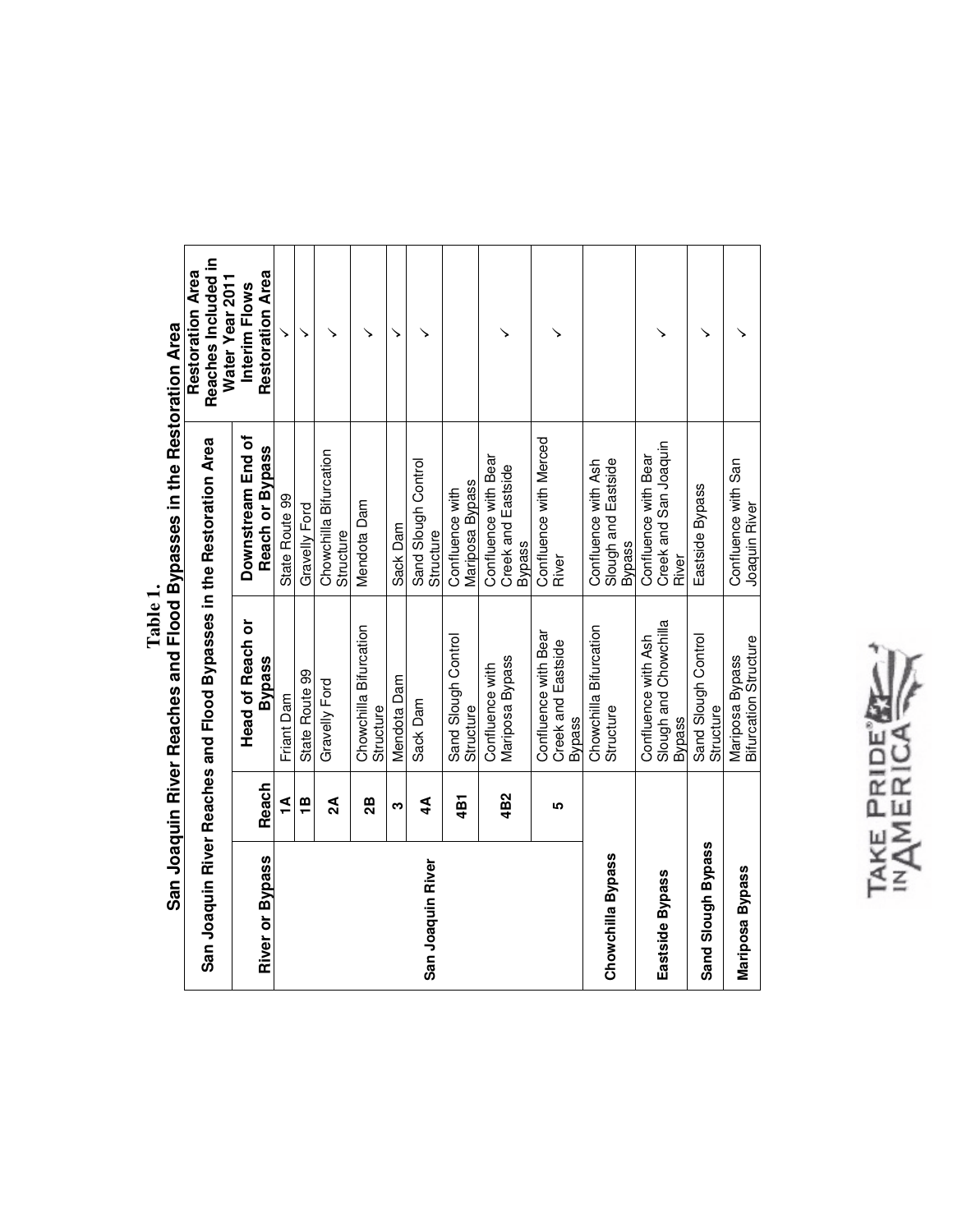| <b>Start Date</b> | <b>End Date</b> | <b>Maximum Interim Flow Release</b><br>from Friant Dam Under the<br>Proposed Action (cfs) <sup>1</sup> |
|-------------------|-----------------|--------------------------------------------------------------------------------------------------------|
| Oct. 1, 2010      | Oct. 31, 2010   | 575                                                                                                    |
| Nov. 1, 2010      | Nov. 10, 2010   | 575                                                                                                    |
| Nov. 11, 2010     | Dec. 1, 2010    | 575                                                                                                    |
| Dec. 2, 2010      | Jan. 31, 2011   | 0                                                                                                      |
| Feb. 1, 2011      | Feb. 15, 2011   | 375                                                                                                    |
| Feb. 16, 2011     | Feb. 28, 2011   | 1375                                                                                                   |
| Mar. 1, 2011      | Mar. 15, 2011   | 1475                                                                                                   |
| Mar. 16, 2011     | Mar. 31, 2011   | 1475                                                                                                   |
| Apr. 1, 2011      | Apr. 15, 2011   | 1475                                                                                                   |
| Apr. 16, 2011     | Apr. 30, 2011   | 1475                                                                                                   |
| May. 1, 2011      | May. 31, 2011   | 1475                                                                                                   |
| Jun. 1, 2011      | Jun. 30, 2011   | 1475                                                                                                   |
| Jul. 1, 2011      | Jul. 31, 2011   | 1475                                                                                                   |
| Aug. 1, 2011      | Aug. 31, 2011   | 125                                                                                                    |
| Sep. 1, 2011      | Sep. 30, 2011   | 145                                                                                                    |

**Table 2**. Maximum Interim Flow Release from Friant Dam Under the Proposed Action

1. Includes 5 cfs of riparian releases. Includes both the fall and spring flexible flow periods as described in Exhibit B of the Settlement. Actual releases may be less. Total Interim Flows volume released from Friant Dam will not exceed 389,355 acre-feet in a wet year. WY 2011 may include a small pulse flow of up to 2,000 cfs release from Friant Dam for a 12-hour period.

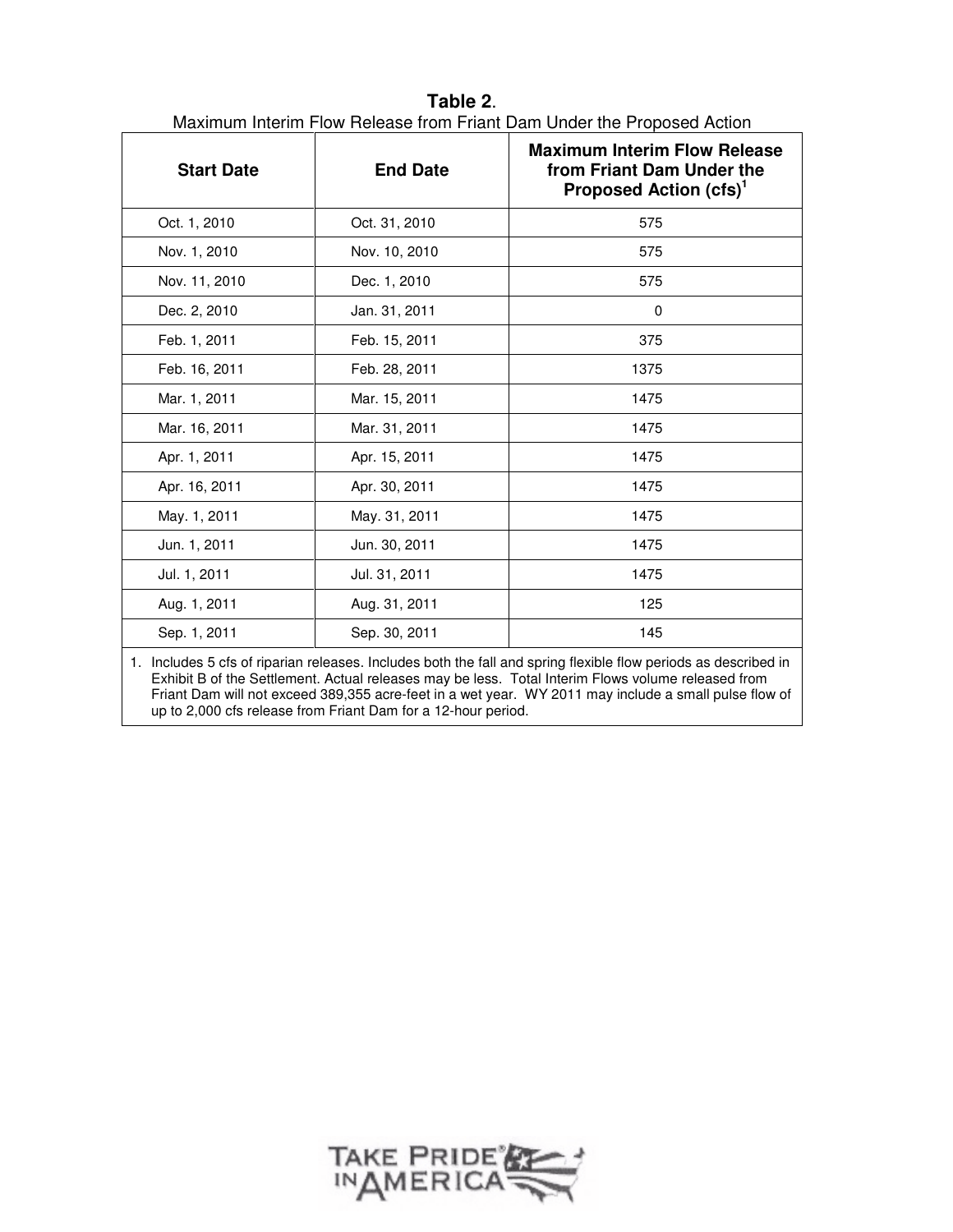|                  |                                  | Table 3.                                                                            |                         |                       |
|------------------|----------------------------------|-------------------------------------------------------------------------------------|-------------------------|-----------------------|
|                  |                                  | <b>Estimated Maximum Water Available for</b>                                        |                         |                       |
|                  |                                  | <b>Recapture and Recirculation</b>                                                  |                         |                       |
|                  |                                  | <b>Under the Proposed Action</b>                                                    |                         |                       |
| <b>Start</b>     | End                              | <b>Example Interim Flow and Riparian Release</b>                                    | <b>Riparian Release</b> | <b>Interim Flows</b>  |
| <b>Date</b>      | <b>Date</b>                      | Amount at the Head of Reach 2B (cfs)*                                               | <b>Amount at Head</b>   | at Mendota            |
|                  |                                  |                                                                                     | of Reach 2B (cfs)       | Pool                  |
|                  |                                  |                                                                                     |                         | <b>Available for</b>  |
|                  |                                  |                                                                                     |                         | <b>Transfer (cfs)</b> |
| Oct. 1,          | Oct. 31,                         |                                                                                     |                         |                       |
| 2010             | 2010                             | 115                                                                                 | 5                       | 110                   |
| Nov. 1,          | Nov. 6,                          |                                                                                     |                         |                       |
| 2010             | 2010                             | 475                                                                                 | 5                       | 470                   |
| Nov. 7,          | Nov. 10,                         | 475                                                                                 | 5                       | 470                   |
| 2010<br>Nov. 11, | 2010                             |                                                                                     |                         |                       |
| 2010             | Dec. 1,<br>2010                  | 155                                                                                 | 5                       | 150                   |
| Dec. 2,          | Jan. 31,                         |                                                                                     |                         |                       |
| 2010             | 2011                             | $0***$                                                                              | 5                       | 0                     |
| Feb. 1,          | Feb. 28,                         |                                                                                     |                         |                       |
| 2011             | 2011                             | 175                                                                                 | 5                       | 170                   |
| Mar. 1,          | Mar. 15,                         |                                                                                     |                         |                       |
| 2011             | 2011                             | 285                                                                                 | 5                       | 280                   |
| Mar. 16,         | Mar. 31,                         |                                                                                     |                         |                       |
| 2011             | 2011                             | 1225                                                                                | 5                       | 1220                  |
| Apr. 1,          | Apr. 15,                         |                                                                                     |                         |                       |
| 2011             | 2011                             | 1300                                                                                | 5                       | 1295                  |
| Apr. 16,         | Apr. 30,                         |                                                                                     |                         |                       |
| 2011             | 2011                             | 1300                                                                                | 5                       | 1295                  |
| 1-May-           | June. 30,                        |                                                                                     |                         |                       |
| 11               | 2011                             | 1300                                                                                | 5                       | 1295                  |
| Jul. 1,          | Aug. 31,                         |                                                                                     |                         |                       |
| 2011             | 2011                             | 45                                                                                  | 5                       | 40                    |
| Sep. 5,          | Sep. 30,                         |                                                                                     |                         |                       |
| 2011             | 2011                             | 65                                                                                  | 5                       | 60                    |
|                  |                                  | Total amount of Interim Flows available for Recapture and Recirculation (Acre-feet) |                         | 321,055               |
|                  |                                  | * Includes 5 cfs of riparian releases that must be maintained past Gravelly Ford.   |                         |                       |
|                  |                                  | ** No additional releases are to occur between Dec. 2 - Jan. 31                     |                         |                       |
|                  | Key: cfs = cubic feet per second |                                                                                     |                         |                       |
| $TAF =$ thousand |                                  |                                                                                     |                         |                       |
| acre-feet        |                                  |                                                                                     |                         |                       |

WY = Water Year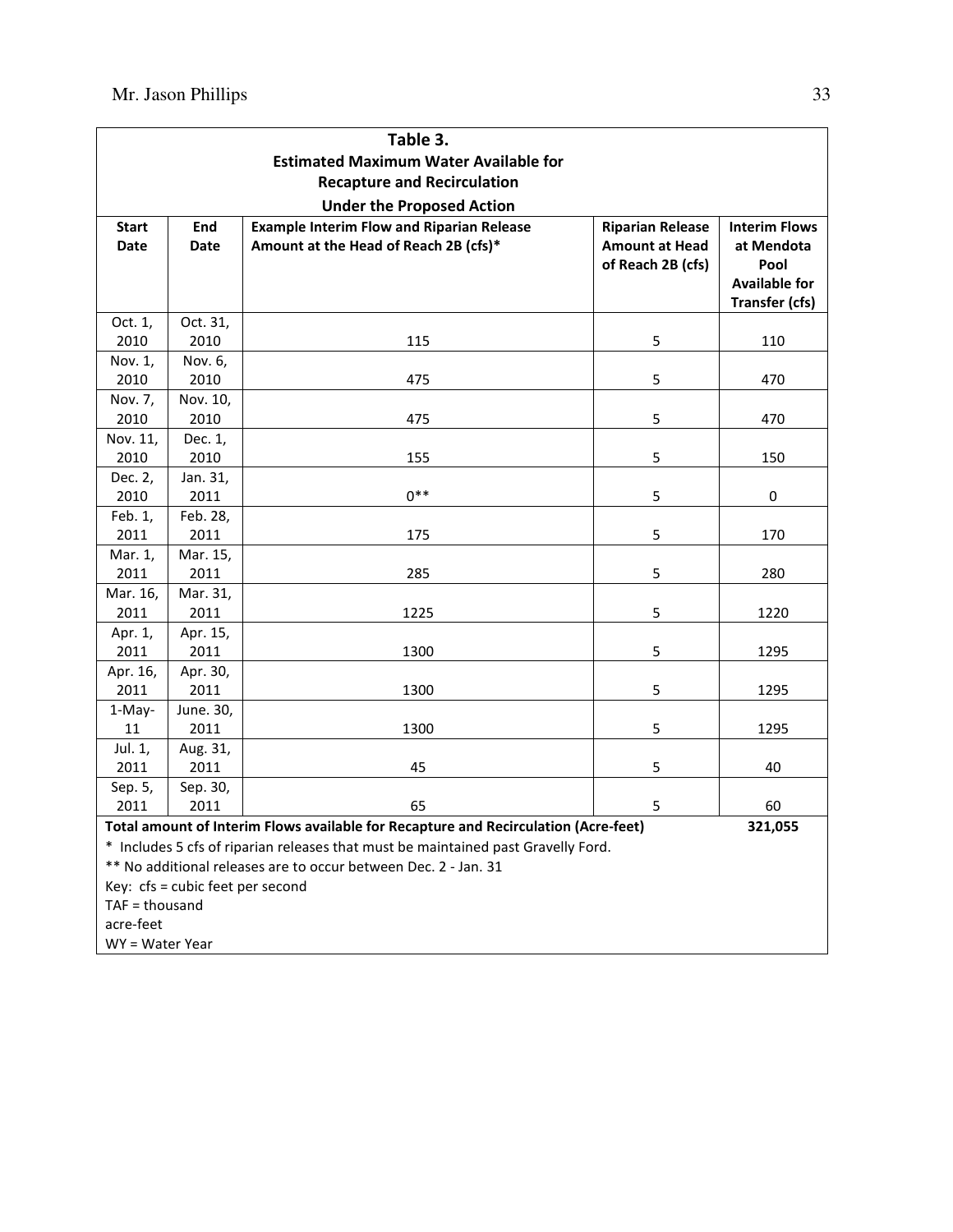|                |                        |                                |                                     |                                     |                                 | EXALIDIE EXEMINE EXPLINATE IN ANTIQUE IN EXTERNA E IN 1999. CHUEL I IN E I I OPOSEU A CHU II A WEL I EAL                     |                               |                              |                                                 |                    |                             |
|----------------|------------------------|--------------------------------|-------------------------------------|-------------------------------------|---------------------------------|------------------------------------------------------------------------------------------------------------------------------|-------------------------------|------------------------------|-------------------------------------------------|--------------------|-----------------------------|
| Begin          | End                    |                                | Estimated Max                       |                                     |                                 | imum Flows Consisting of Interim Flows and Water Right Flows at Locations in the<br>Restoration Area (cubic feet per second) |                               |                              |                                                 |                    |                             |
| Date           | Date                   | Reach <sub>13</sub><br>Head of | Head of<br>Reach<br>2A <sub>4</sub> | Head of<br>Reach<br>2B <sub>5</sub> | Reach 3 <sub>6</sub><br>Head of | Reach 4A<br>Head of                                                                                                          | Reach<br>4B17<br>$\mathbf{S}$ | Reach<br>4B2<br>$\mathbf{S}$ | <b>Systema</b><br><b>Bypass</b><br>$\mathbf{a}$ | Reach 5<br>Head of | Merced River<br>Confluences |
| 10/1/2010      | 10/31/2010             | 350                            | 195                                 | 115                                 | 715                             | 115                                                                                                                          | 0                             | 115                          | 115                                             | 115                | 415                         |
| 11/1/2010      | 11/6/2010              | 700                            | 575                                 | 475                                 | 1,075                           | 475                                                                                                                          | 0                             | 475                          | 475                                             | 475                | 775                         |
| 11/7/2010      | 11/10/2010             | 700                            | 575                                 | 475                                 | 1,075                           | 475                                                                                                                          | 0                             | 475                          | 475                                             | 475                | 775                         |
| 11/11/2010     | 12/01/2010             | 350                            | 235                                 | 155                                 | 755                             | 155                                                                                                                          | $\circ$                       | 155                          | 155                                             | 155                | 555                         |
| $12/02/2010^2$ | 1/31/2011 <sup>2</sup> | 120                            | 5                                   | $\circ$                             | $\circ$                         | $\circ$                                                                                                                      | $\circ$                       | $\circ$                      | $\circ$                                         | $\circ$            | $\circ$                     |
| 2/1/2011       | 2/28/2011              | 350                            | 255                                 | 175                                 | 775                             | 175                                                                                                                          | 0                             | 175                          | 175                                             | 175                | 675                         |
| 3/1/2011       | 3/15/2011              | 500                            | 375                                 | 285                                 | 885                             | 285                                                                                                                          | 0                             | 285                          | 285                                             | 285                | 785                         |
| 3/16/2011      | 3/31/2011              | 1,500                          | 1,375                               | 1,225                               | 1,300                           | 1,225                                                                                                                        | $\circ$                       | 1,225                        | 1,225                                           | 1,225              | 1,700                       |
| 4/1/2011       | 4/15/2011              | 1,620                          | 1,475                               | 1,300                               | 1,300                           | 1,300                                                                                                                        | $\circ$                       | 1,300                        | 1,300                                           | 1,300              | 1,700                       |
| 4/16/2011      | 4/30/2011              | 1,620                          | 1,475                               | 1,300                               | 1,300                           | 1,300                                                                                                                        | $\circ$                       | 1,300                        | 1,300                                           | 1,300              | 1,700                       |
| 5/1/2011       | 6/30/2011              | 1,660                          | 1,475                               | 1,300                               | 1,300                           | 1,300                                                                                                                        | 0                             | 1,300                        | 1,300                                           | 1,300              | 1,700                       |
| 7/1/2011       | 8/31/2011              | 350                            | 125                                 | 45                                  | 645                             | 45                                                                                                                           | $\circ$                       | 45                           | 45                                              | 45                 | 320                         |
| 9/1/2011       | 9/30/2011              | 350                            | 145                                 | 89                                  | 665                             | 65                                                                                                                           | $\circ$                       | 65                           | 65                                              | 65                 | 340                         |
| Notor          |                        |                                |                                     |                                     |                                 |                                                                                                                              |                               |                              |                                                 |                    |                             |

Example Estimated Maximum Regulated Non-flood Flows Under the Proposed Action in a Wet Year. **Example Estimated Maximum Regulated Non-flood Flows Under the Proposed Action in a Wet Year1 Table 4.**  Table 4.

Notes:

1 Example only. Actual Interim Flows may vary depending on a variety of factors. Flows may be lower under other water year types. Example only. Actual Interim Flows may vary depending on a variety of factors. Flows may be lower under other water year types.

2 No Water Year 2011 Interim Flows during this period. No Water Year 2011 Interim Flows during this period. 3 Assumes up to 230 cubic feet per second diverted by instream water right holders (e.g., holding contracts), consistent with Exhibit B of the Settlement.

4 Assumes up to 200 cubic feet per second lost through infiltration, consistent with Exhibit B of the Settlement.

s Assumes up to 230 cubic feet per second diverted by instream water right holders (e.g., holding contracts), consistent with Exhibit B of the Settlement.<br>▲Assumes up to 200 cubic feet per second lost through infiltration 5 Estimated maximum Water Year 2011 Interim Flows at the head of Reach 2B account for seepage losses experienced in Reach 2A, consistent with Exhibit B of the Settlement.

6 Assumes up to 600 cubic feet per second released to Reach 3 from the Mendota Pool for diversions at Sack Dam into the Arroyo Canal. 6 Assumes up to 600 cubic feet per second released to Reach 3 from the Mendota Pool for diversions at Sack Dam into the Arroyo Canal.

7 The Proposed Action does not include any activity in Reach 4B1. 7 The Proposed Action does not include any activity in Reach 4B1.

8 Includes Eastside and Mariposa bypasses. Includes Eastside and Mariposa bypasses.

9 Assumes accretions from Mud and Salt sloughs in Reach 5, consistent with Exhibit B of the Settlement. 9 Assumes accretions from Mud and Salt sloughs in Reach 5, consistent with Exhibit B of the Settlement.

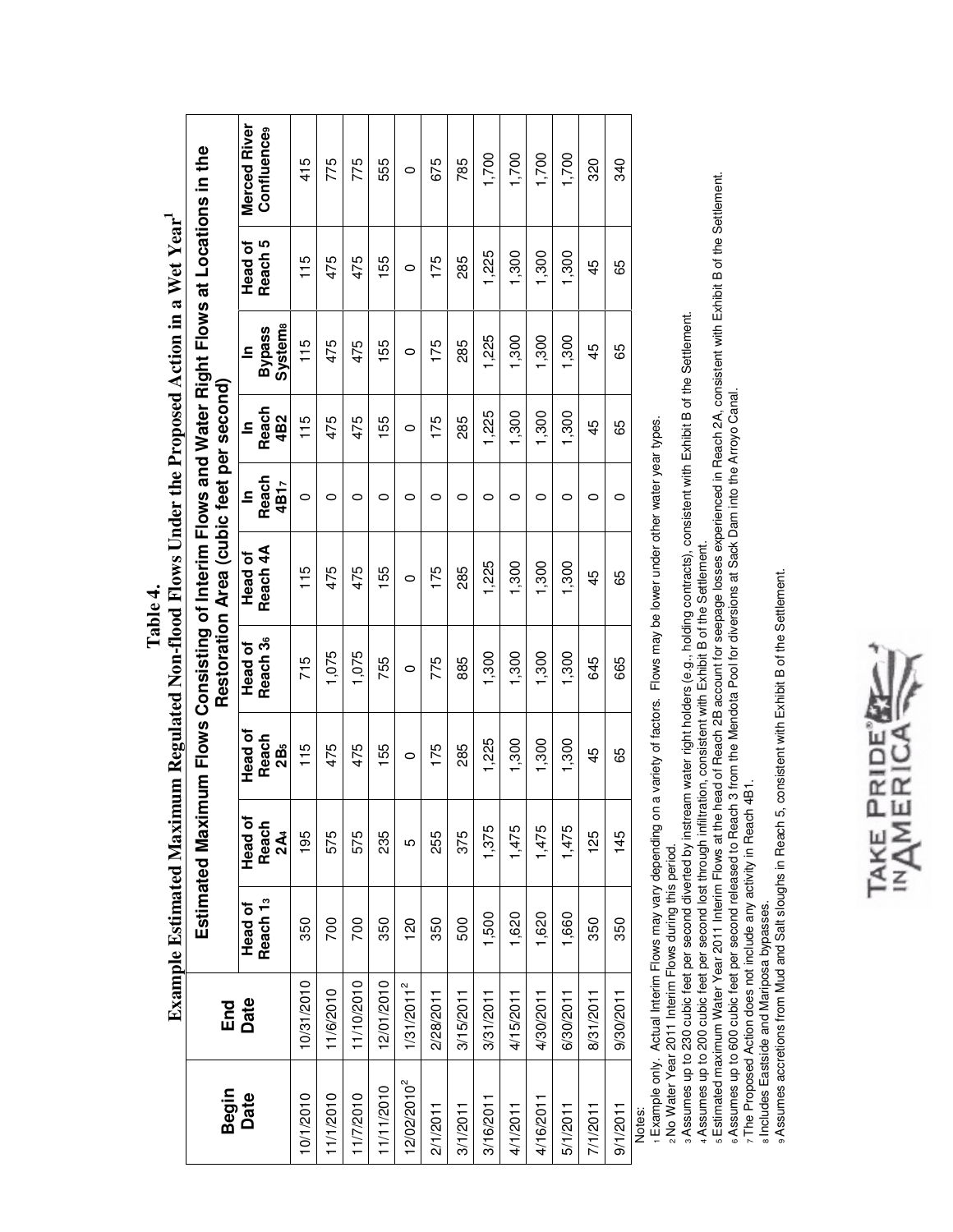# **Enclosed Figures.**

Figure 1. San Joaquin River Reaches and the Flood Bypass System in the Restoration Area Figure 2. Water Year 2011 Interim Flows.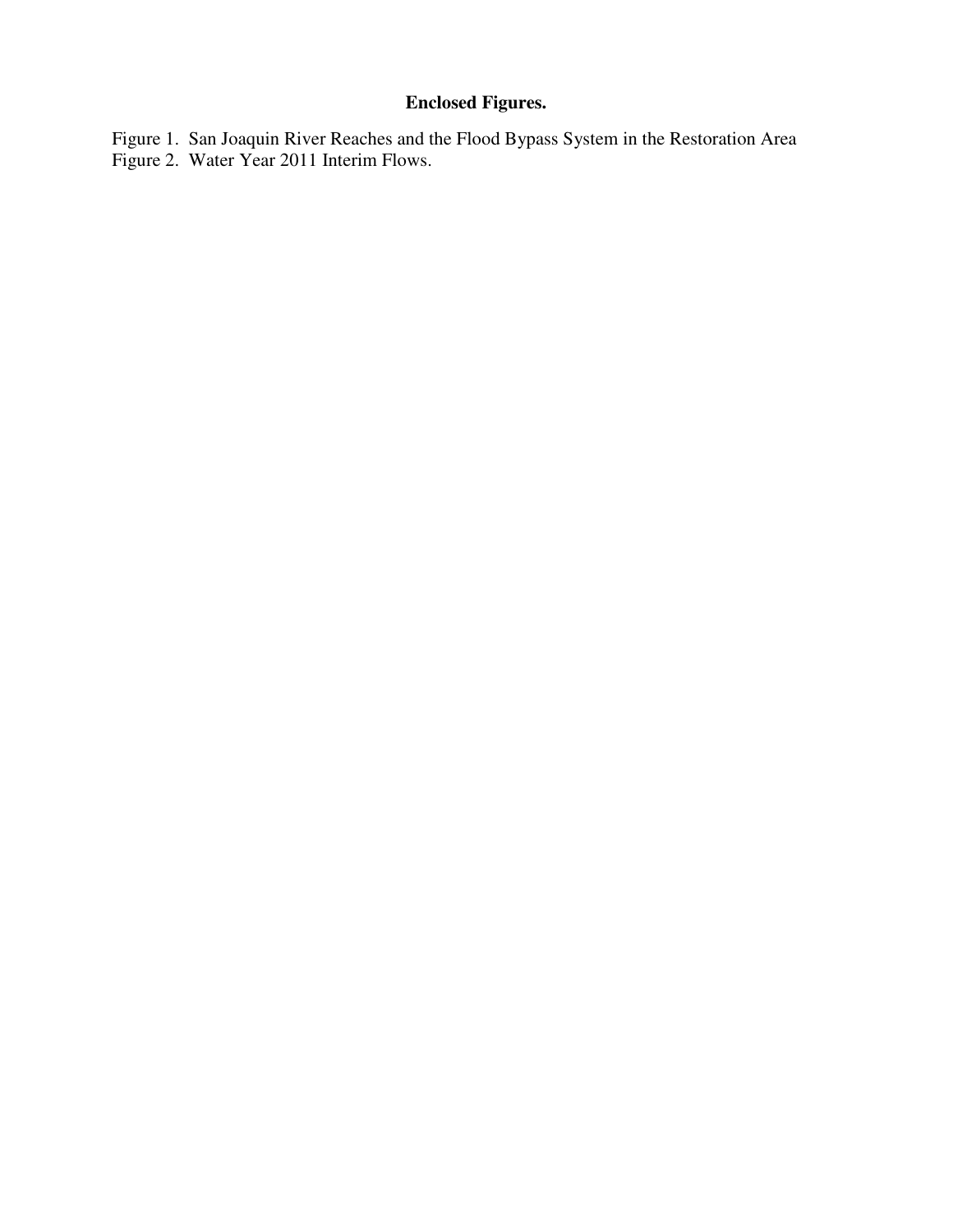

**Figure 1.**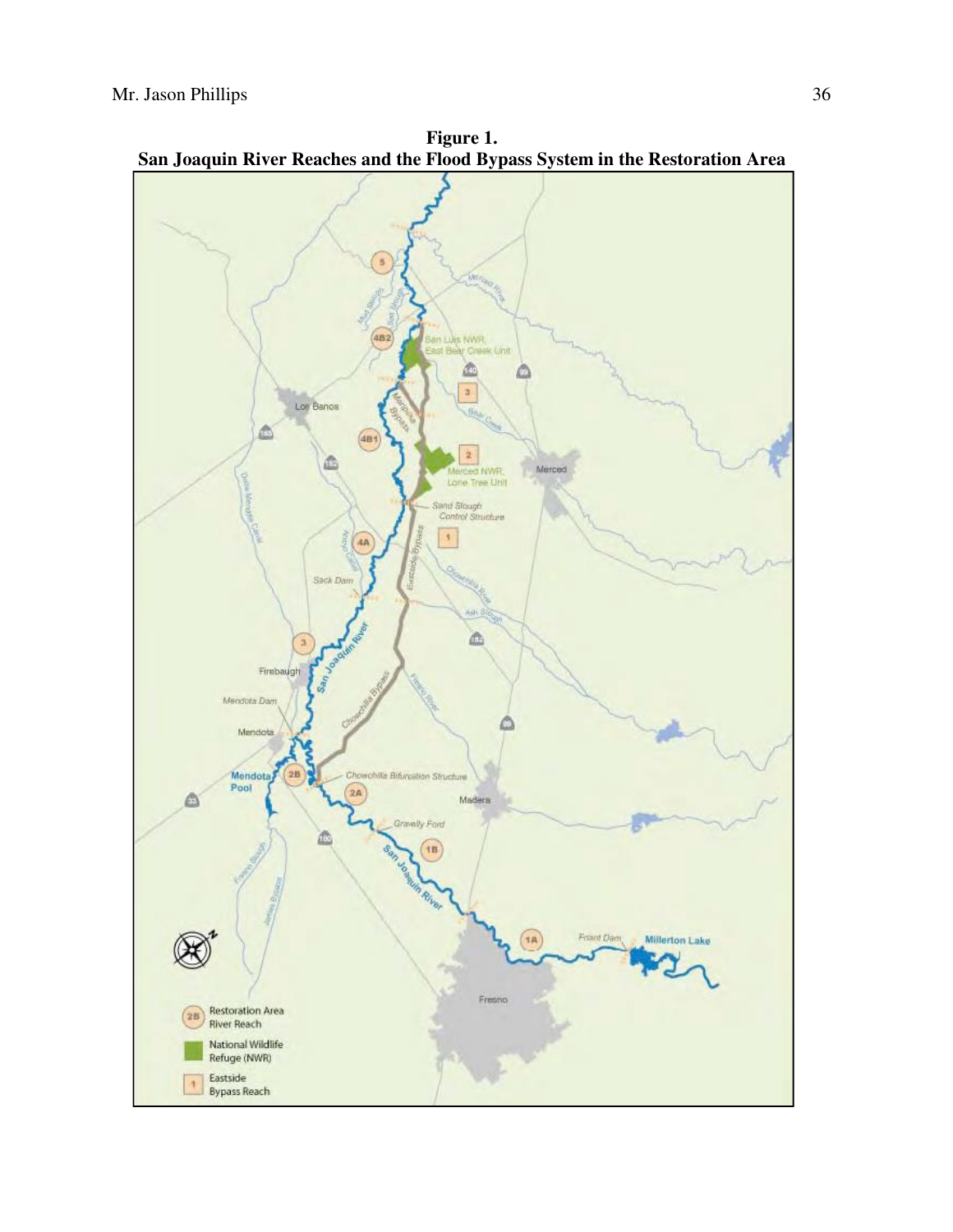

**Figure 2.**